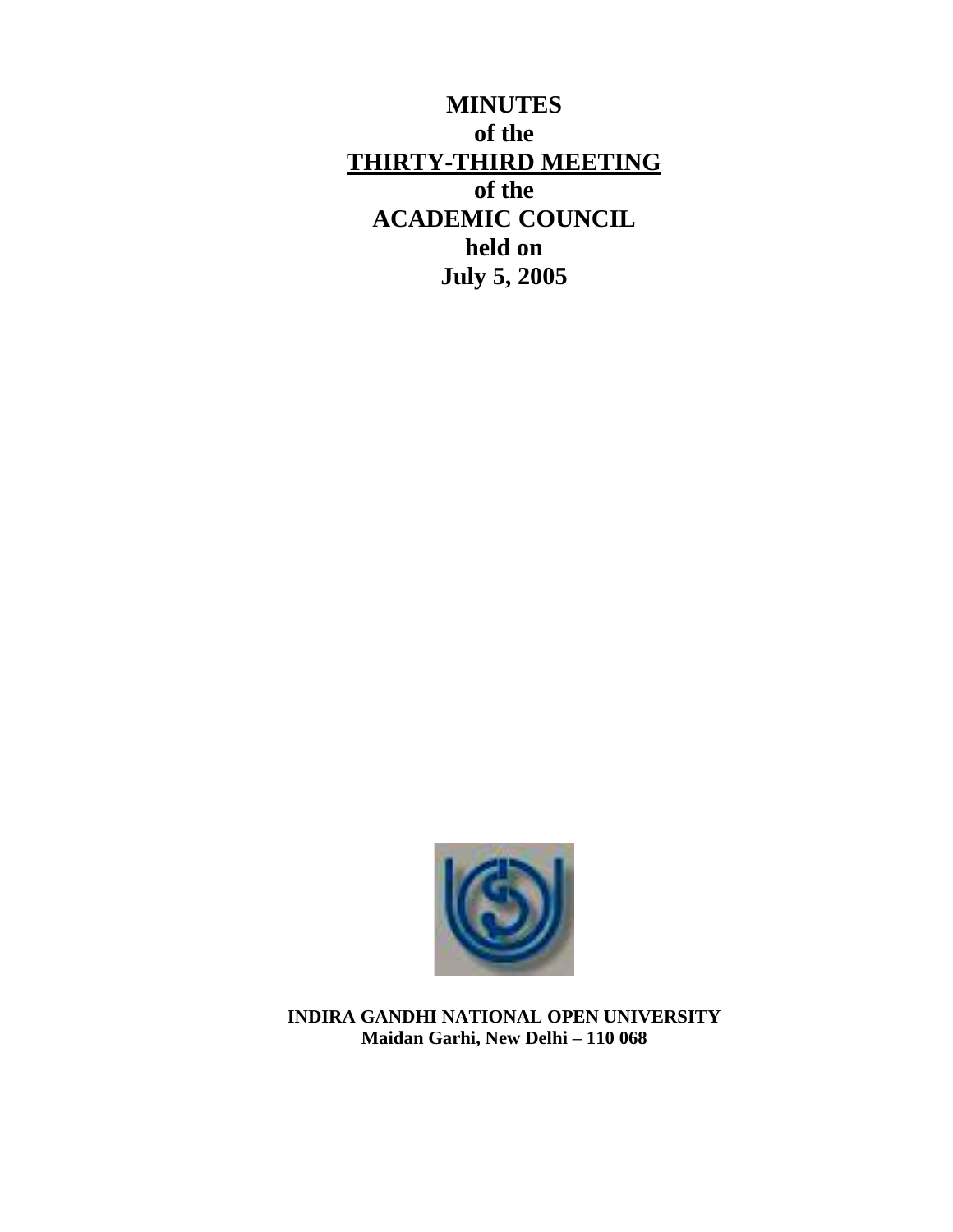#### **IGNOU**

# **MINUTES OF THE THRITY – THIRD MEETING OF THE ACADEMIC COUNCIL HELD ON JULY 5TH, 2005 AT 11.00 A.M. IN THE CONFERENCE ROOM, BLOCK-8, IGNOU CAMPUS, MAIDAN GARHI, NEW DELHI – 110 068.**

The list of members present and those who could not attend the meeting is given in **Appendix-1**.

At the outset, the Chairman welcomed the Members to the  $33<sup>rd</sup>$  Meeting of the Academic Council. The Chairman also placed on record Council's appreciation for the academic contributions made by the following retiring members:

- 1. Dr. Ruchika Kuba
- 2. Sh. V.K.Arora

He specially welcomed the following new members of the Academic Council and emphasized that he looks forward for their co-operation and valuable contribution to the deliberations in the meetings of the Academic Council:

- 1. Prof. S.M.Paul Khurana
- 2. Prof. N.R.Madhava Menon
- 3. Prof. Kuldeep Mathur
- 4. Prof. Shardindu
- 5. Prof. J.S.Yadav
- 6. Prof. P.K.Jain
- 7. Prof. J.Ramachandran
- 8. Sh. D.Moitra
- 9. Prof. S.Asghar Wajahat
- 10. Sh. G.S.Sahni
- 11. Dr. Ved Goel
- 12. Dr. C.K.Ghosh
- 13. Mrs. Rita Sarkar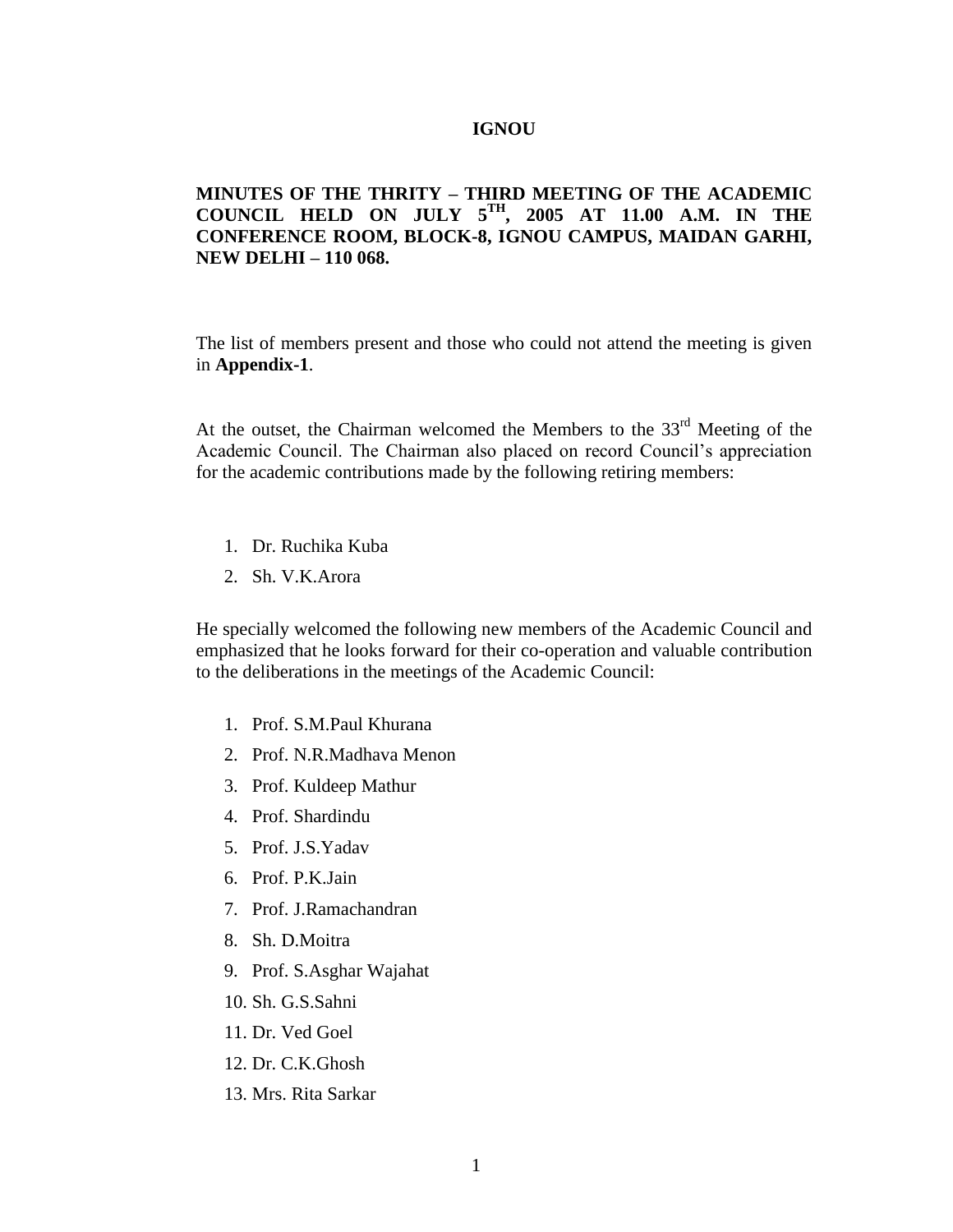The Chairman then requested Prof. S.C.Garg, Pro Vice-Chancellor to present the agenda:

# **ITEM NO.1 TO CONFIRM THE MINUTES OF THE 32nd MEETING OF THE ACADEMIC COUNCIL HELD ON 13.11.2004 AND TO NOTE THE ACTION TAKEN.**

**AC 33.1.1** Before the agenda was taken up for discussion, the Member-Secretary, Prof. B.S.Saraswat informed that the comments received from one of the members on Resolution no. 31.6.2 of the Minutes of the  $31<sup>st</sup>$  Meeting of the Academic Council held on 20.2.2004 were placed before the Academic Council at its  $32<sup>nd</sup>$  Meeting but the same were not reflected in the Minutes of the 32nd Meeting. The Member-Secretary regretted the omission. He read out the comments and proposed that the same may be taken on record:

> "The Chairperson suggested that the Standing Committee of the Academic Council be given authority to approve the award of all degrees/diplomas at the Convocation henceforth, so that an Academic Council's meeting need not be called for this purpose. The Council approved this recommendation".

**AC 33.1.2** The Academic Council adopted the proposal. The Resolution 31.6.2 after modification will read as follows:

> "**31.6.2:** The Academic Council resolved that the Standing Committee of the Academic Council be given authority to approve the award of all degrees/diplomas at the Convocation, henceforth, so that an Academic Council's Meeting need not be called for this purpose. The Academic Council further approved the proposals for (i) the award of the degrees and diplomas etc. to the 74,603 students at the  $15<sup>th</sup>$  Convocation of the University and (ii) award of Gold Medals to the eligible students under different programmes, and noted the decision of award of the Degree of Doctor of Letters (*honoris causa)* to (i) His Highness Shaikh Khalifa Bin Salman Al-Khalifa, Prime Minister of the Kingdom of Bahrain and (ii) Field Marshal S.H.F.J. Manekshaw".

**AC 33.1.3** The Academic Council considered the comments of Prof. M.Aslam on Item No. 1,3,4,5,6, and 10 of the Minutes of the  $32<sup>nd</sup>$  Meeting which were circulated to all the members. Member-Secretary informed that in respect of Item No 3 of AC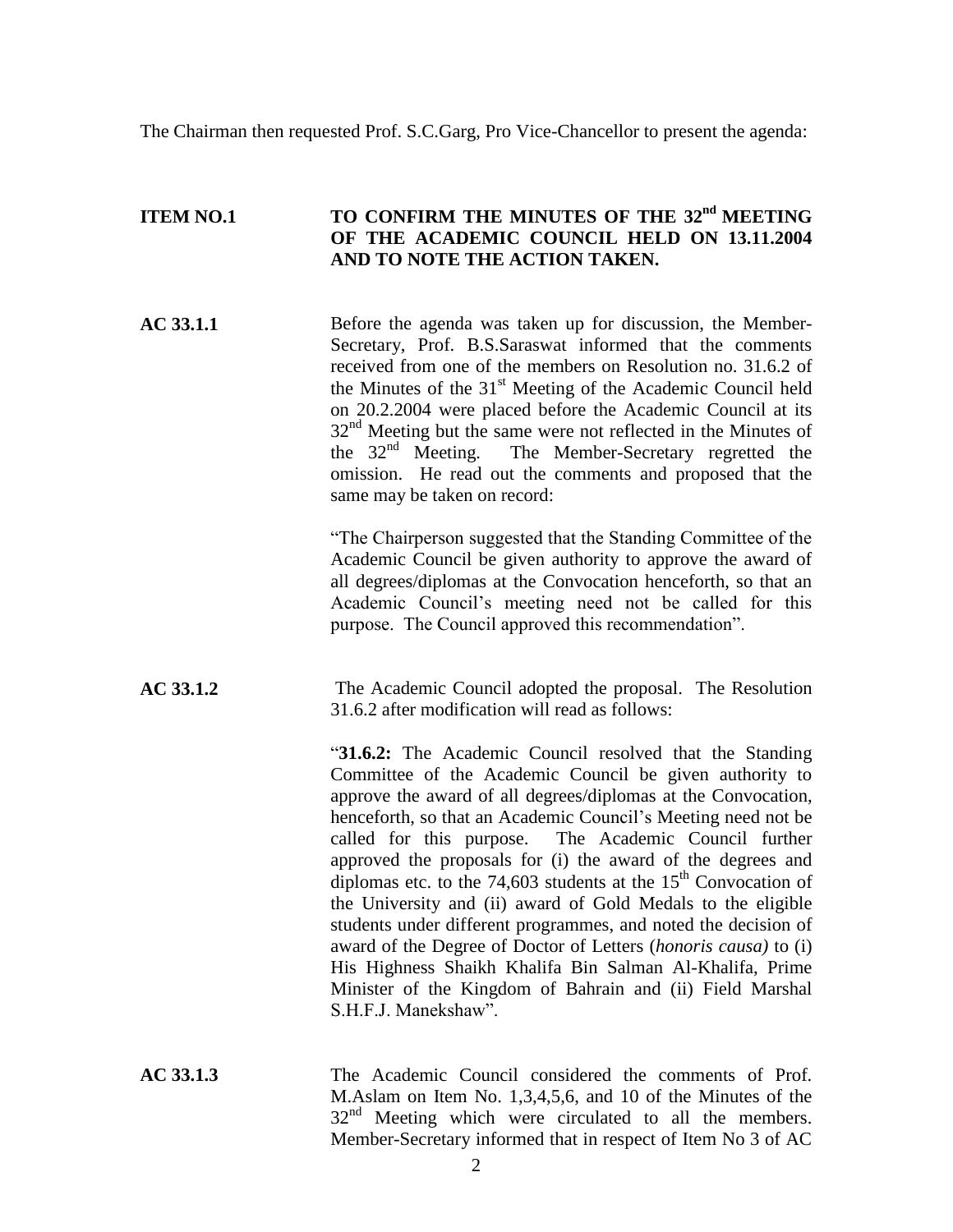32.1.3, the Committee constituted by the University had held four meetings and its final recommendations shall be placed before the Academic Council for decision. The Academic Council noted that Prof. M.Aslam did not express his dissent during the proceedings of the  $32<sup>nd</sup>$  Meeting. However, in view of his insistence, the Academic Council decided as follows:

"Dr. Aslam disagreed with the decisions on Item No. 1, 3, 4, 5, 6 and 10 of the  $32<sup>nd</sup>$  Meeting".

**AC 33.1.4** The Academic Council confirmed the Minutes of the 32nd Meeting of the Academic Council held on 13.11.2004 with the above observations and noted the action taken thereon.

# **ITEM NO. 2 TO REPORT THE 16TH ANNUAL CONVOCATION OF THE UNIVERSITY HELD ON 5TH MARCH, 2005.**

**AC 33.2.1** Prof. S.C.Garg, Pro Vice-Chancellor informed that the 16<sup>th</sup> Annual Convocation of the University was held on 5.3.2005. His Excellency, the President of India, Dr. A.P.J.Abdul Kalam was the Chief Guest and delivered the Convocation Address. Dr. Kamil Idris, Director General, World Intellectual Property Organization (WIPO), Geneva and Shri G. Madhavan Nair, Chairman, Space Commission, Secretary, Government of India, Department of Space and Chairman, Indian Space Research Organization (ISRO) were conferred the degrees of *Doctor of Letters* (*honoris causa*), and *Doctor of Science* (*honoris causa*), respectively. A total of 71, 299 students of IGNOU including a Ph.D. and 43 gold medalists were awarded degrees, diplomas and certificates at this Convocation. For the first time, a student of IGNOU was awarded a Ph.D. degree. Best Researcher and Best Services Awards were also presented. The Convocation was held simultaneously at the Headquarters and 22 Regional Centres of IGNOU through teleconferencing mode. A large number of students and distinguished guests from different institutions attended the Convocation at the Headquarters and at various Regional Centers.

**AC 33.2.2** The Academic Council appreciated the conduct of the 16<sup>th</sup> Annual Convocation of the University on  $5<sup>th</sup>$  March, 2005.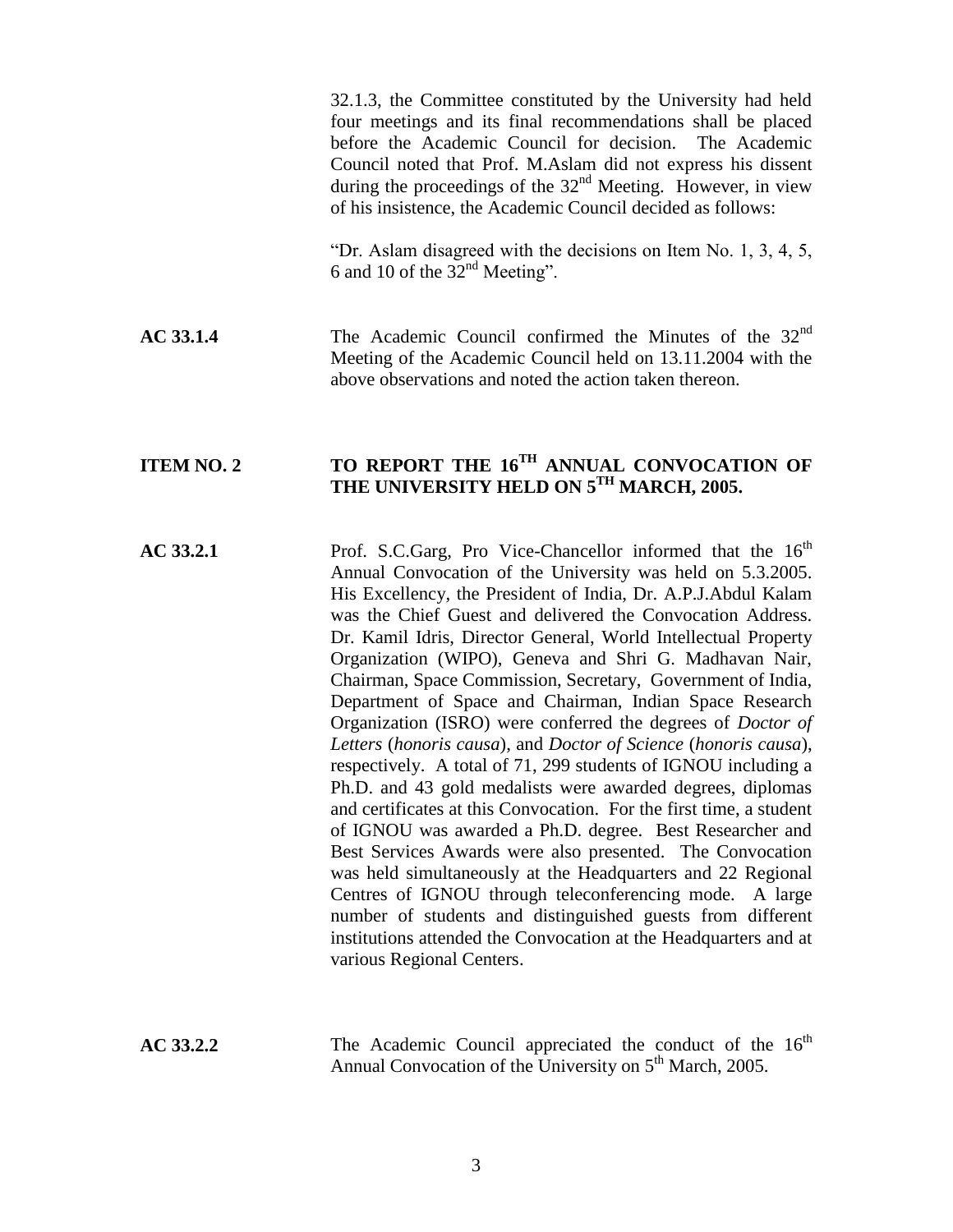# **ITEM NO. 3 TO CONSIDER AND APPROVE THE MINUTES OF THE 12TH MEETING OF THE ACADEMIC COUNCIL'S STANDING COMMITTEE HELD ON 21.2.2005.**

- **AC 33.3.1** Prof. S.C.Garg, Pro Vice-Chancellor informed that the 12<sup>th</sup> Meeting of the Academic Council's Standing Committee was held on 21.2.2005. The major issues considered by the Standing Committee were the revision of existing courses developed prior to 1998 which includes FEG-01: Foundation Course in English-1, FEG-02: Foundation Course in English-2, Application-oriented Course in Radio Lekhan [AWR (H)-1], Application-oriented Course in Feature Writing [AFW (H)-1], for Bachelor's Degree Programme students, Phase Zero Forms for New Electives MEG-10: English Studies in India and MEG-12: A Survey Course in  $20<sup>th</sup>$  Century Canadian Literature for M.A. (English). The Committee also considered and approved the Minutes of the Equivalence Committee held on 8.12.2004, Amendment in General Reservation Policy for admission to programmes requiring working experience, inter-change of courses of  $5<sup>th</sup>$  &  $6<sup>th</sup>$  semester for Diploma in Civil Engineering and Diploma in Electrical and Mechanical Engineering, withdrawal of Diploma Course in Creative Writing in Hindi, Guidelines for BCA/MCA Project Courses, Change of Nomenclature of PGDAPP to PGDRPPM, Linear Movement for MCA students, Award of Ph.D. Degree, Relaxation of validity period of registration upon withdrawal of assignments in Certificate Programmes, Eligibility for admission to Management Programme, Change of Cycles for CTPM programme and award of MBA degree to students of Direct Entry Scheme, Format of Ph.D. Degree and proposal for permitting students to appear in TEE after six months instead of after the minimum duration.
- **AC 33.3.2** The Academic Council considered and approved the Minutes **(Appendix-2)** (without appendices) of the  $12<sup>th</sup>$  Meeting of the Academic Council's Standing Committee held on 21.2.2005.

# **ITEM NO. 4 TO CONSIDER AND APPROVE THE MINUTES OF THE 13TH MEETING OF THE ACADEMIC COUNCIL'S STANDING COMMITTEE HELD ON 4.3.2005.**

**AC 33.4.1** Prof. S.C.Garg, Pro Vice-Chancellor informed the members that the  $13<sup>th</sup>$  (Emergent) Meeting of the Academic Council's Standing Committee was held on 4.3.2005. The (Emergent) Meeting was called on receipt of a note by the Vice-Chancellor that the provisions of Ordinance on Conduct of Examinations and Evaluation of Students' Performance is being violated in declaration of results of PGDDE and MADE. He requested Registrar, SRE to present the details of the matter.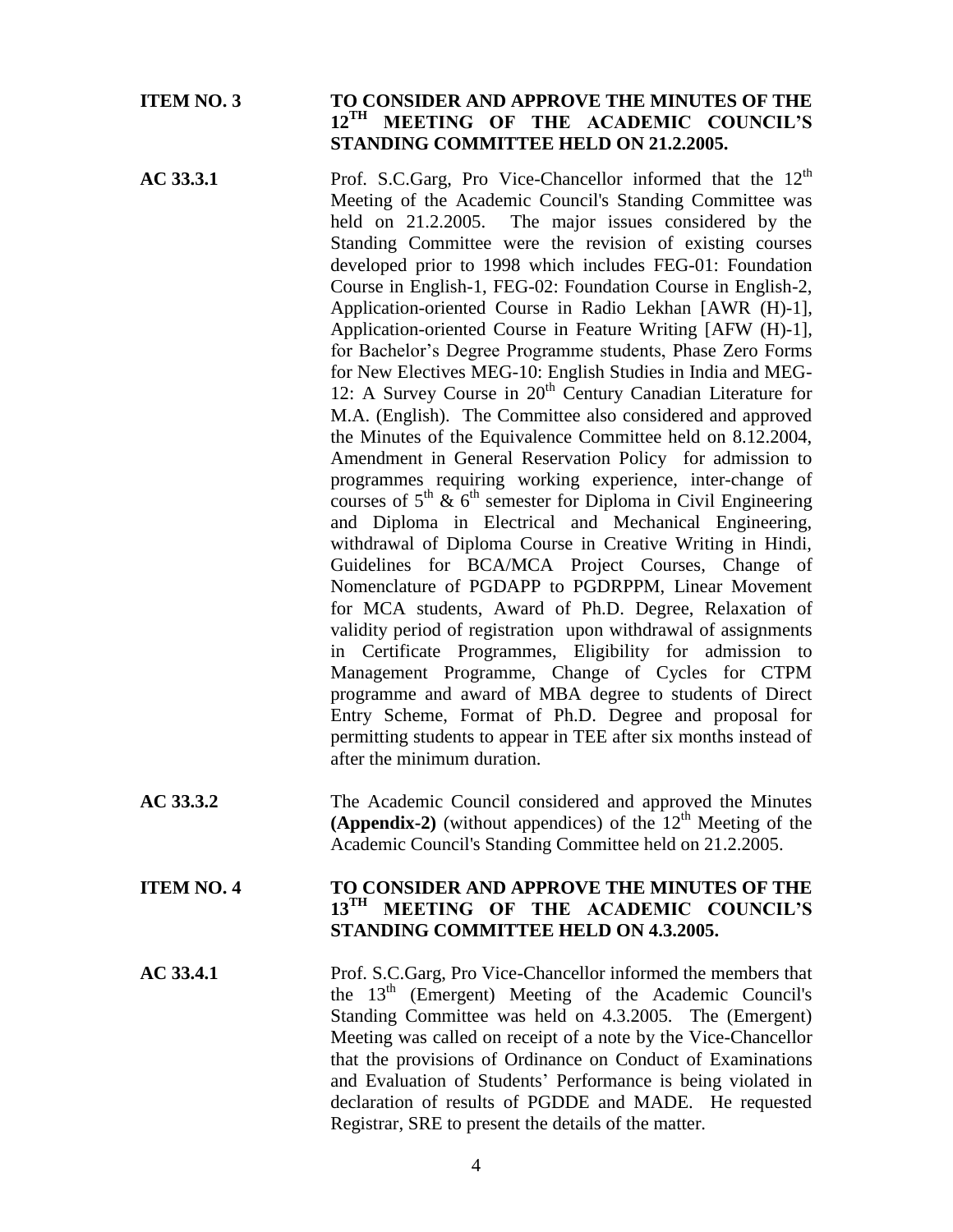**AC 33.4.2** Dr. S.K.Mohapatra, Registrar, SRE informed that the Diploma in Distance Education (DDE), Post Graduate Diploma in Distance Education (PGDDE) and Master of Arts in Distance Education (MADE) were launched in the years 1987 and 1993, respectively. In order to complete the Programme successfully, a student was required to secure a minimum of 'D' grade in Assignments, 'D' grade in term-end examinations (TEE) and an overall 'C' grade. This methodology continued till 1994. However, in its  $11<sup>th</sup>$  Meeting held on 11.7.1994 the Academic Council decided that a student must secure a minimum of 'D' grade in Assignments and 'C' grade in TEE to successfully complete a course. Also, in order to complete the Programme, a student must pass each course in the programme. However, there was either no stipulation for overall grade, or missed inadvertently while recording the minutes. The revised methodology however could not be implemented in the SR&ED. And the students who secured 'D' grade in the TEE but an overall 'C' grade have been declared successful in PGDDE as well as in MADE. So far Diplomas//Degrees have been awarded to 229 students of PGDDE and 29 students of MADE, who were given admission from 1995 onwards and secured 'D' grade in the TEE.

AC 33.4.3 Prof. Garg informed that the Academic Council's Standing Committee deliberated on the matter and expressed deep concern. It recommended that responsibility be fixed on the official(s) who failed to incorporate the decision of the Academic Council taken on 11.7.1994. However, in view of the legal complications in cancellation of diplomas/degrees already awarded, the Academic Council's Standing Committee decided that in accordance with the principle of Natural Justice, the award of diplomas/degrees awarded as per un-revised methodology be noted and reported to the Academic Council. It advised the Registrar, SR&ED to incorporate the revised methodology of PGDDE and MADE immediately and implement the same for the students who have been admitted from January, 2004 onwards with the addition that an overall 'C' grade would be required for successful completion of each course. It also decided that the methodology of evaluation being applied by SR&ED for all the programmes be circulated to the respective Schools for confirmation and authentication.

> The Standing Committee of Academic Council recommended that Ordinance incorporating 'D' grade in assignment, 'C' grade in TEE and 'C' grade in overall be placed before the Academic Council for its consideration and decision.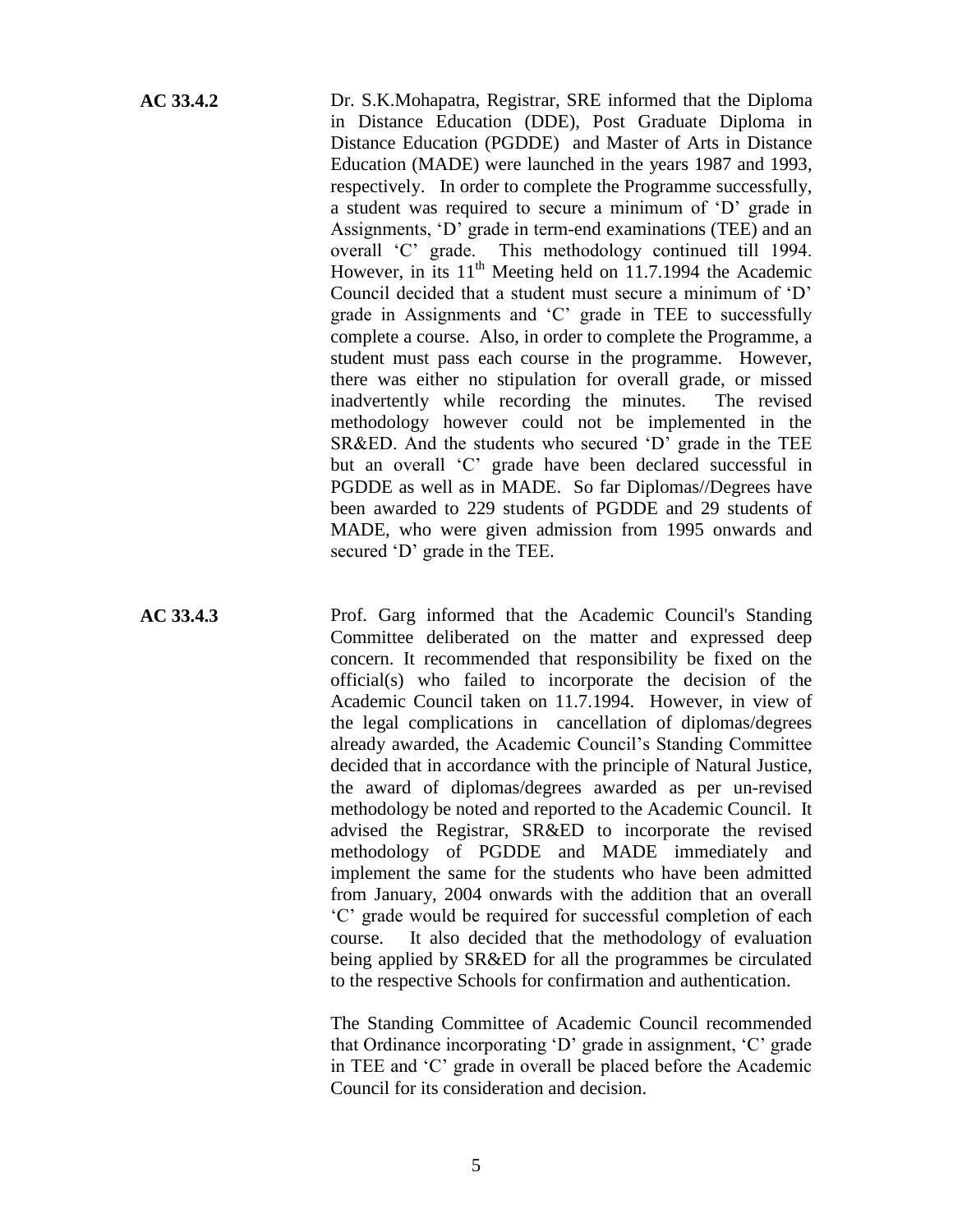# **ITEM NO. 5 TO CONSIDER AND APPROVE THE MINUTES OF THE 14TH MEETING OF THE ACADEMIC COUNCIL'S STANDING COMMITTEE HELD ON 29.4.2005.**

**AC 33.5.1** Prof. S.C.Garg, Pro Vice-Chancellor informed that the 14<sup>th</sup> Meeting of the Academic Council's Standing Committee was held on 29.4.2005. The Academic Council's Standing Committee considered and approved the course curriculum of elective courses of M.A. (Sociology), PG Diploma in Community Cardiology and Diploma in Value Added Products from Horticulture (Fruits & Vegetables), minor changes in course structure of MHI-01 and MHI-05. The Committee also recommended withdrawal of BIT and ADIT Programmes in view of the expiry of MoU with Ed-excel, U.K, PG Certificate Rural Surgery and the PPC course from BCA and MCA programmes. The evaluation scheme for Engineering Programmes, providing options for alternative courses and credit transfer to students to complete the programme was also approved. The Academic Council's Standing Committee also approved the cancellation/ modification of degrees awarded to  $\overline{MCA}$  students inadvertently in  $16<sup>th</sup>$  Convocation.

- **AC 33.5.2** One of the Members desired to know the background of PG Diploma in Community Cardiology being developed by the University. The Chairman asked Prof. A.K.Agarwal, Director, SOHS to explain the same. Prof. Agarwal informed the Members that this programme is being developed in collaboration with Narayan Hrudayalaya Institute of Cardiac Sciences, Bangalore and eminent cardiologists like Dr. Devi.Shetty, Dr. Naresh Trehan, Dr. Khaliullah, Dr. Kasliwal, Dr. G. Vijayraghavan, Dr. Gandhi, and Dr. Narasimham are involved in developing course materials. The programme is aimed at General Physicians posted in rural and remote areas to take care of cardiac problems in the populace.
- **AC 33.5.3** One of the members also suggested that a course on Rural Sociology may be included in the curriculum of M.A. Sociology. The Chairman also explained that the Diploma in Value Added Products from Horticulture (Fruits and Vegetables) is being developed in project mode for meeting the customised requirements of Ministry of Food Processing.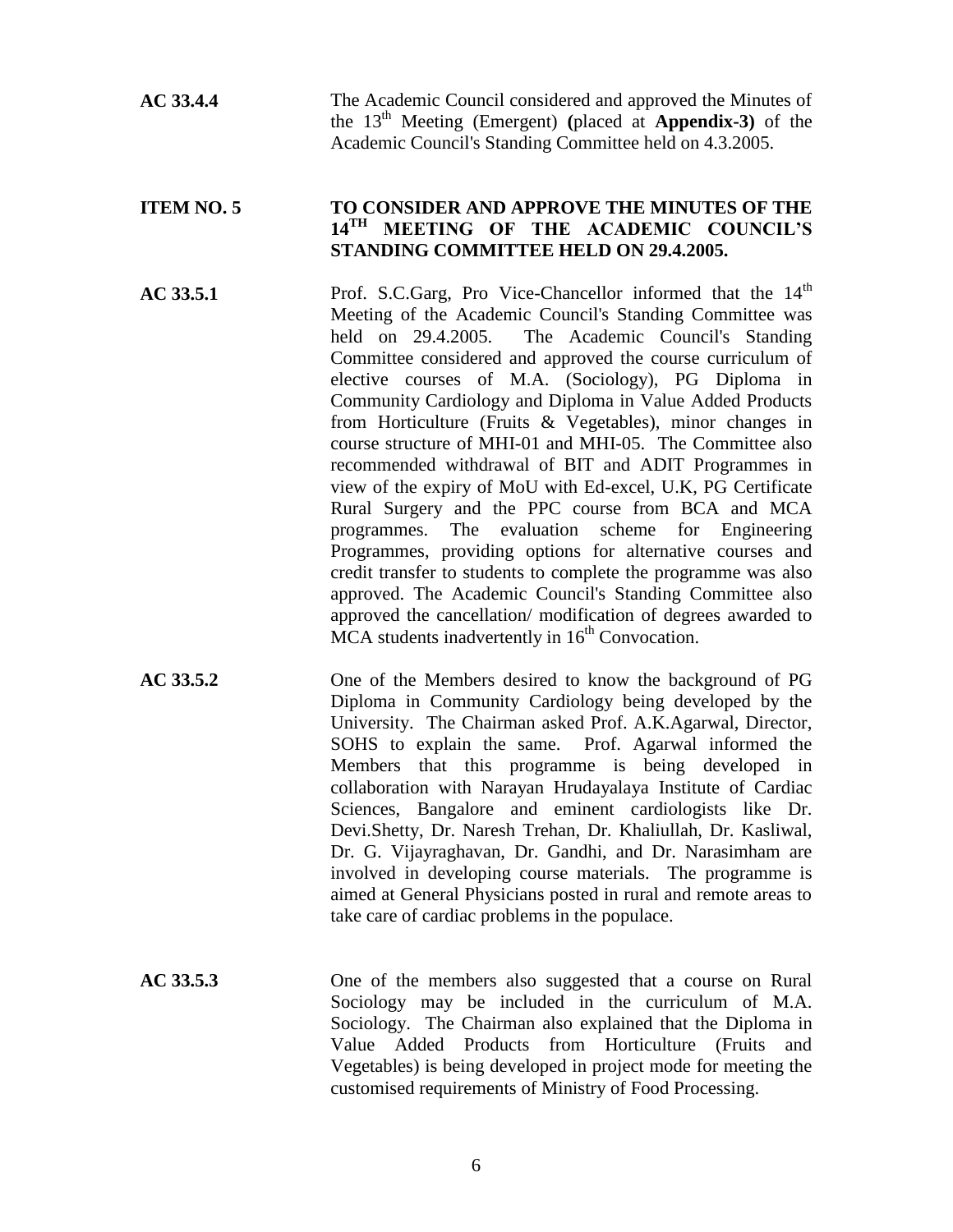**AC 33.5.4** The Academic Council approved the Minutes of the 14<sup>th</sup> Meeting of the Academic Council's Standing Committee held on 29.4.2005 (placed at **Appendix-4**) (without Appendices) with the direction that School of Social Sciences should consider the suggestion of adding a course on Rural Sociology in the curriculum of M.A. Sociology and process it through approved guidelines.

#### **TABLED ITEMS**

# **ITEM NO.6 TO CONSIDER AND APPROVE THE MINUTES OF THE 15TH MEETING OF THE ACADEMIC COUNCIL'S STANDING COMMITTEE HELD ON 29.06.2005.**

**AC 33.6.1** Prof. S.C.Garg, Pro Vice-Chancellor informed the members that the  $15<sup>th</sup>$  Meeting of the Academic Council's Standing Committee was held on 29.6.2005. The Academic Council's Standing Committee considered and approved Phase Zero Form for new elective courses for MPSE-012: State and Society in Australia and MPSE-013: Australia's Foreign Policy. The Standing Committee also considered and approved Phase Zero Forms for minor reorganization of MSO-002: Research Methodologies and Methods, and revision of EHD-05: Aadunik Bhartiya Sahitya: Navjagran Aur Rashtriya Andolan, MHD-2: Adhunik Hindi Kavya and EEG-7: Understanding Drama. The Committee considered the eligibility conditions for admission to Master of Science in Dietetics and Food Service Management (M.Sc.DFSM) and Post Graduate Certificate Programme in Copyediting and Proofreading and recommended that Certificate in Food and Nutrition (CFN) and Certificate in Nutrition and Child Care (CNCC) be pursued concurrently in M.ScDFSM by those who do not have the required background and that English need not be a compulsory course at graduate level for admission in PG Certificate in Copyediting and Proofreading. Credit Transfer Policy for CEMBA/CEMPA programmes and change in Nomenclature of Degrees in Civil Engineering were considered and approved. However, inclusion of Diploma awarded by College of Military Engineering (CME), Pune as an entry qualification for admission to the B.Tech programmes, was referred back to the Equivalence Committee. The recommendations on use of limited number of PG courses developed for other programmes as electives for PG Degree/Diploma programmes in allied disciplines in School of Social Sciences were considered. The Evaluation Methodology for B.Sc. (Nautical Science), and M.A. English 2001 batch students, and permission to allow MEG-01 as compulsory course instead of as an additional course for the students of 2001 and 2002 batches of the programme were also approved.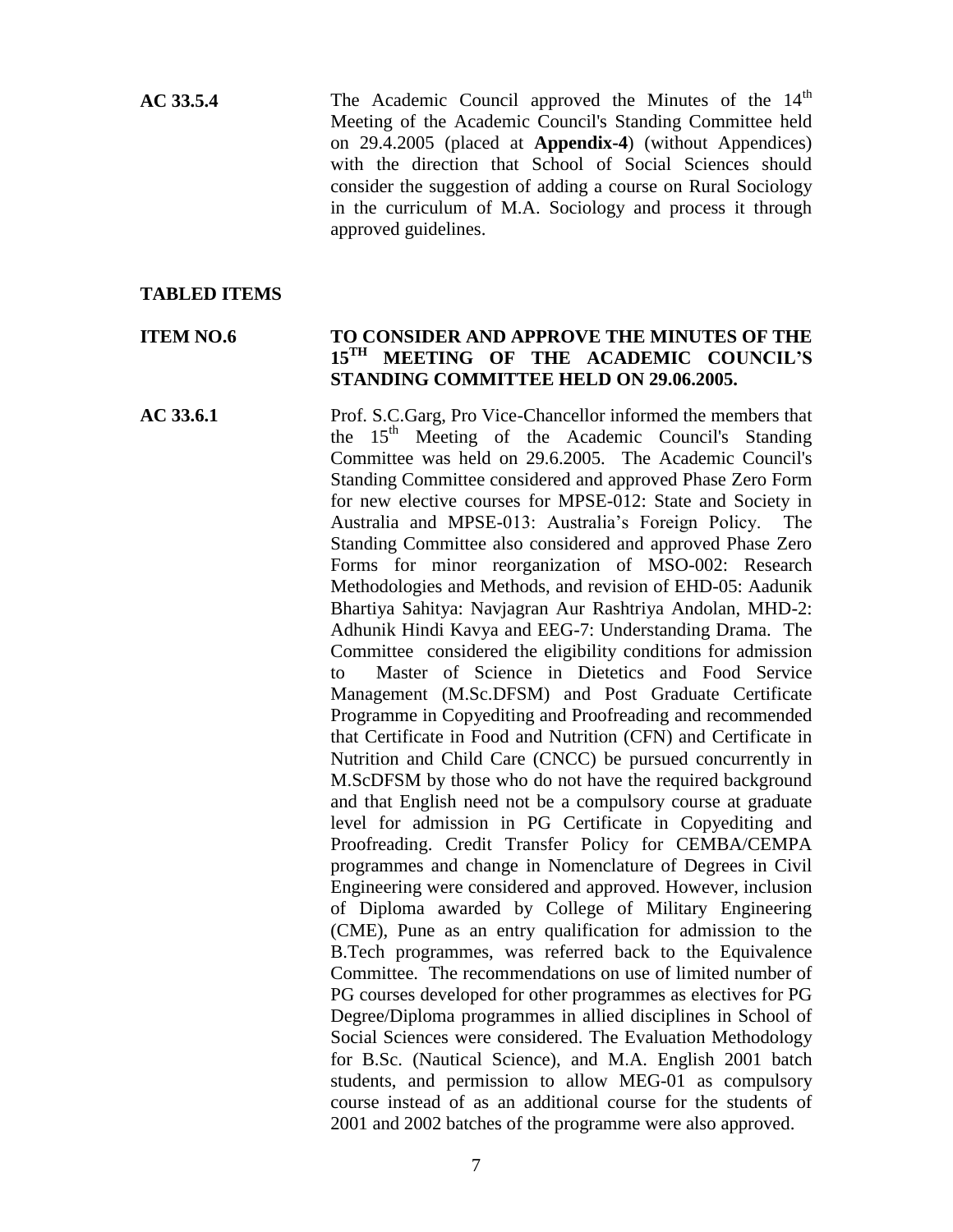| AC 33.6.2 | The Academic Council approved the Minutes of the 15 <sup>th</sup>  |
|-----------|--------------------------------------------------------------------|
|           | Meeting (placed at <b>Appendix-5</b> ) (without appendices) of the |
|           | Academic Council's Standing Committee held on 29.6.2005.           |

# **ITEM NO. 7 TO REPORT THE APPROVAL OF THE VISITOR ON AMENDMENT OF STATUTE 10A-ESTABLISHMENT OF TWO NEW SCHOOLS OF STUDIES VIZ. SCHOOL OF AGRICULTURE AND SCHOOL OF LAW.**

AC 33.7.1 Prof. S.C.Garg, Pro Vice-Chancellor informed the Academic Council that the Board of Management at its  $74<sup>th</sup>$  Meeting held on 28.2.2003 approved the establishment of two new Schools of Studies namely School of Agriculture and School of Law and also amendments/additions in clause (1) of Statute 10-A: Schools of Studies. The Ministry of HRD vide their letter no. 5-23/2003-Desk (U) (A) dated  $4<sup>th</sup>$  February, 2005 have conveyed the Visitor's approval for the same.

Accordingly, both the Schools have been established.

**AC 33.7.2** The Academic Council noted the same for record.

# **ITEM No. 8 TO CONSIDER AND APPORVE THE CONDITION FOR RE-REGISTRATION TO THE 3rd YEAR OF BACHELOR OF COMPUTER APPLICATIONS (BCA).**

AC 33.8.1 Prof. S.C.Garg, Pro Vice-Chancellor informed that the students without Mathematics as a distinct subject at  $10 + 2$  level were required to register for both MTE-03 and CIC in the first semester of BCA and successfully complete the same before registering in 3<sup>rd</sup> semester of the BCA programme. Consequent upon implementation of annual registration instead of semester wise registration and for operational reasons, it is proposed that the condition of completion of MTE-03 and CIC before registering in  $3<sup>rd</sup>$  semester be changed to  $3<sup>rd</sup>$  year of BCA instead. The revised condition will be: "The students would have to successfully complete MTE-03 and CIC before registering in  $3<sup>rd</sup>$  year of BCA".

**AC 33.8.2** The Academic Council considered and approved the proposal.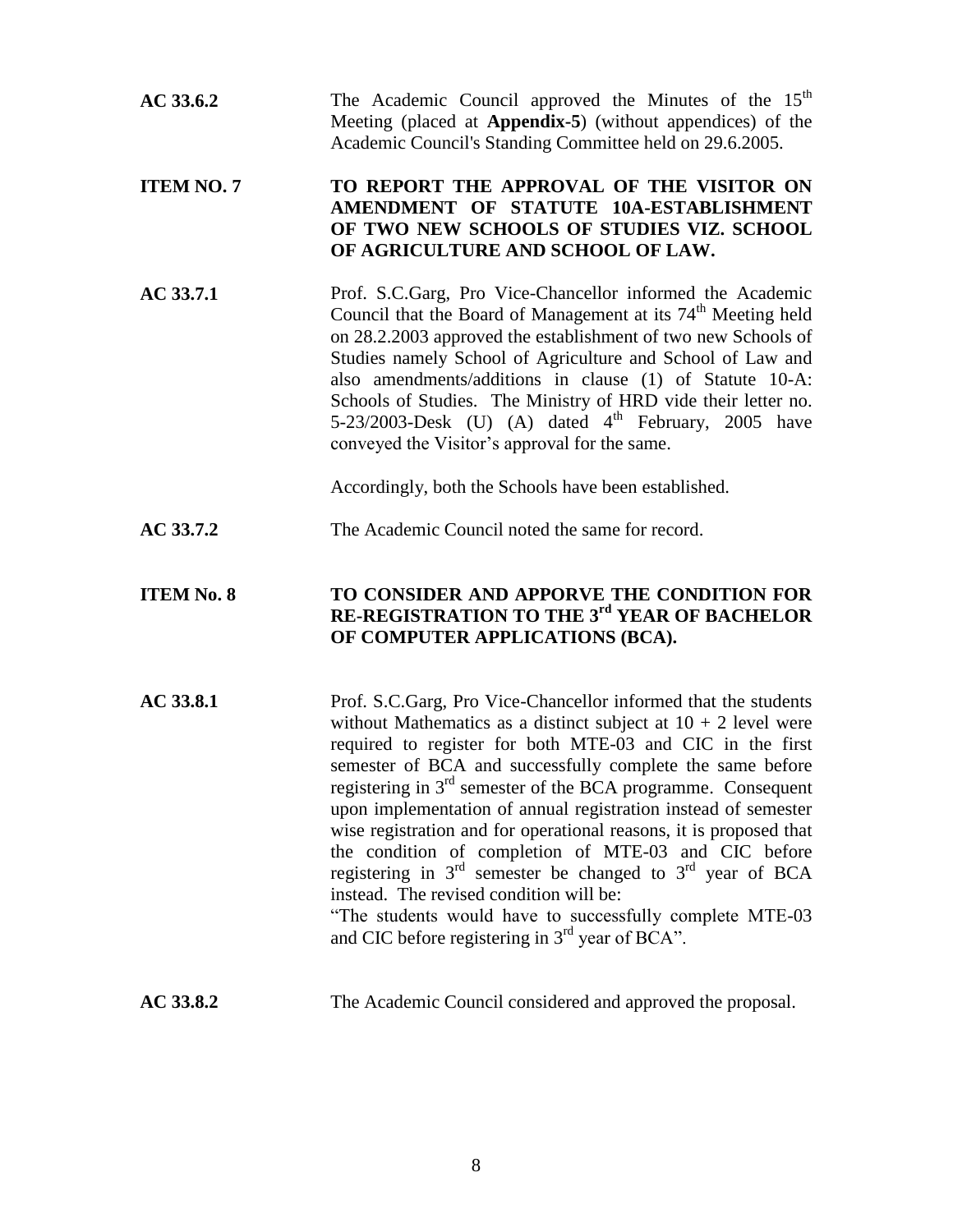#### **The Chairman's concluding Observations**:

In the last meeting, we had briefly mentioned about new possibilities and capabilities for effective and interactive Edusat supported networks which will greatly benefit our system. The Chairman was pleased to report that the progress in this project was very satisfactory and more than 80 locations had already become functional with two way video and two way audio interactive connectivity.

The Chairman also drew the attention of the Members to DEP-SSA Project for teacher training which the University had successfully implemented with financial support from the MHRD. The Chairman was pleased to mention that recently MHRD-ISRO have jointly agreed to support the major initiatives of IGNOU in reaching out to 850 schools through Edusat supported network for education. The District of Sidhi in MP, Sonbhadra in UP, Koria in Chhattisgarh and one adjoining district in Bihar had been identified for teacher training and training of students. The Chairman expected that such a network could also be extensively used for several other programmes of IGNOU.

The Academic Council appreciated these proactive initiatives taken by the University**.**

The meeting ended with a vote of thanks to the Chair.

**(H.P.Dikshit)** Chairman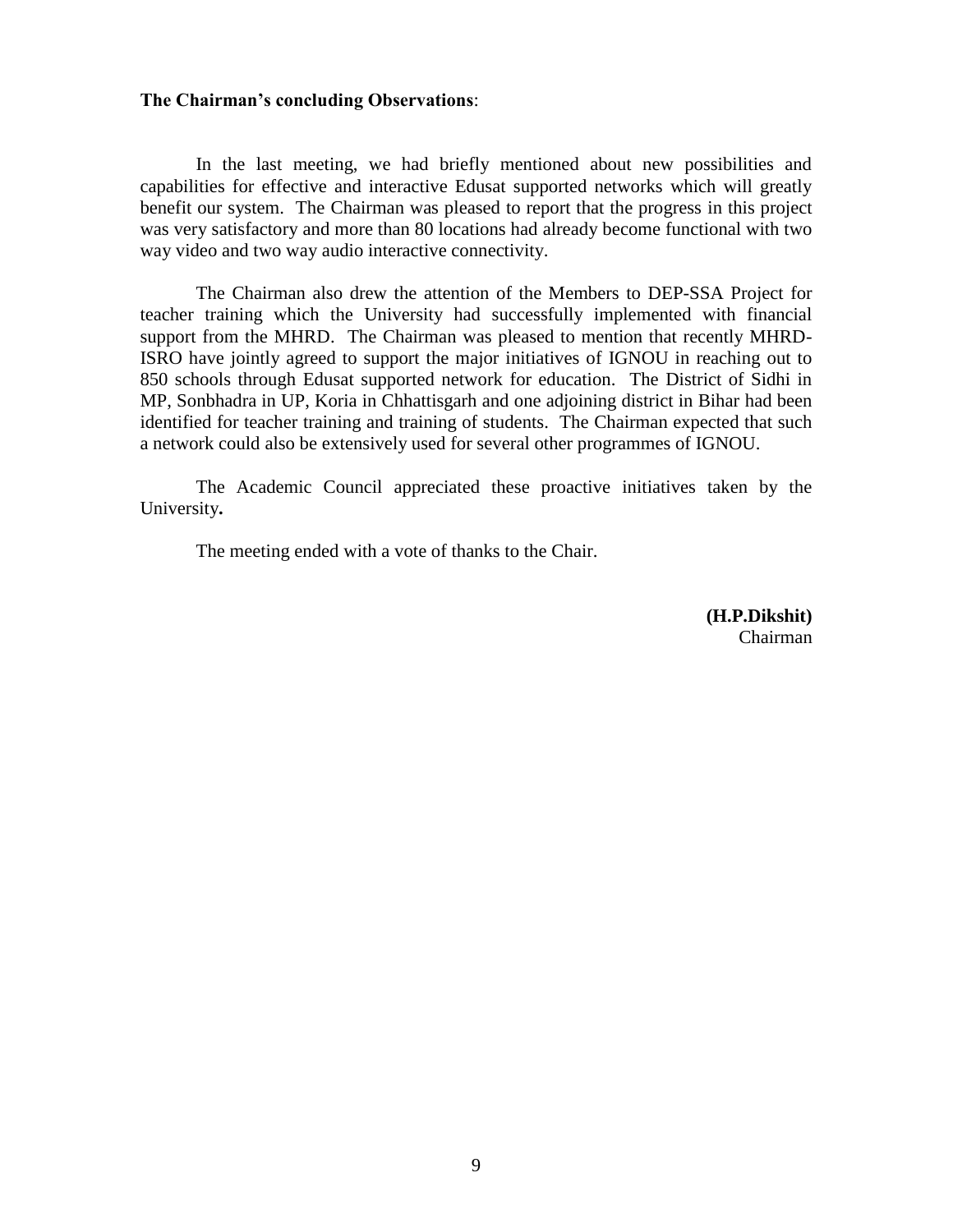**List of Members who attended /could not attend the 33rd Meeting of the Academic Council held on July 5, 2005**

#### **Members who attended the Meeting:**

- **1.** Prof. H.P.Dikshit, Vice-Chancellor **Chairman**
- 2. Prof. S.C.Garg
- 3. Prof. J.S.Yadav
- 4. Prof. S.M.Paul Khurana
- 5. Dr. Shardindu
- 6. Prof. Asghar Wajahat
- 7. Prof. Kuldeep Mathur
- 8. Prof. A.K.Agarwal
- 9. Prof. Madhulika Kaushik
- 10. Prof. S.S.Hasan
- 11. Prof. Parvin Sinclair
- 12. Prof. J.M.Parakh
- 13. Prof. M.C.Sharma
- 14. Prof. B.B.Khanna
- 15. Prof. M.Aslam
- 16. Prof. Uma Kanjilal
- 17. Dr. Subhasis Maji
- 18. Sh. Akshay Kumar
- 19. Dr. Anju S.Gupta
- 20. Mrs. Poonam Bhushan
- 21. Sh. Saugato Sen
- 22. Mrs. Rita Sarkar
- 23. Dr. C.K.Ghosh
- 24. Dr. Ved Goel
- 25. Dr. S.K.Mohapatra
- 26. Dr. Sanjeev Pande
- 27. Dr. Neelam Chaudhary

**28.** Prof. B.S.Saraswat, Director, ACD - **Member-Secretary**

#### **Members who could not attend:**

- 1. Prof. Pardeep Sahni
- 2. Prof. Gracious Thomas
- 3. Prof. J.Ramachandran
- 4. Prof. N.R.Madhava Menon
- 5. Prof. P.K.Jain
- 6. Sh. G.S.Sahni
- 7. Sh. D.Moitra

Sh. K.D.Sharma, Section Officer, Academic Coordination Division was present to assist the Member-Secretary.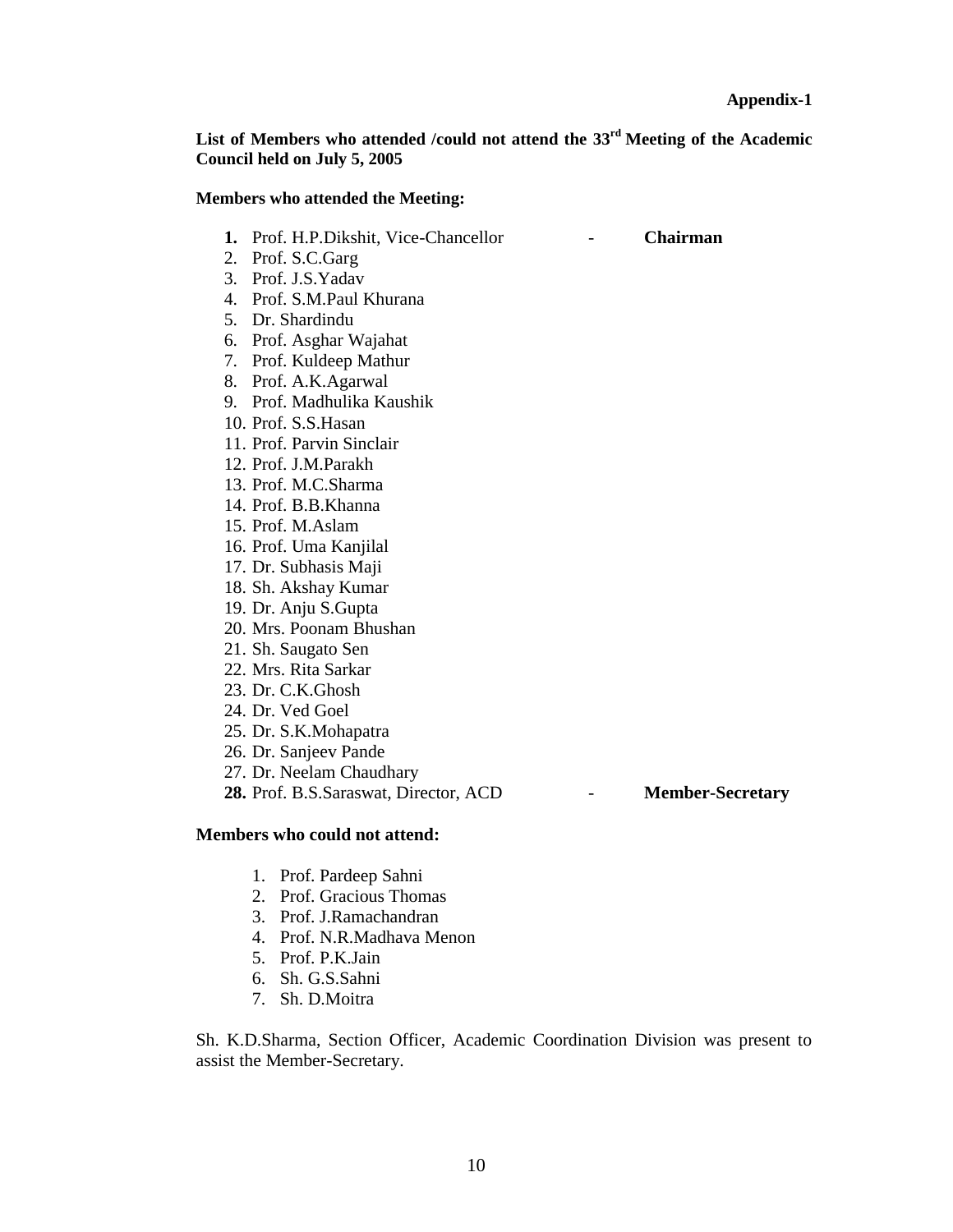#### **I.G.N.O.U**

#### **MINUTES OF THE 12TH MEEETING OF THE ACADEMIC COUNCIL'S STANDING COMMITTEE HELD ON 21ST FEBRUARY, 2005, AT 3.30 P.M. IN THE CONFERENCE ROOM, BLOCK-8, IGNOU, MAIDAN GARHI, NEW DELHI – 110 068.**

The following were present:

| 1. Prof. H.P.Dikshit, Vice-Chancellor |                                                                                                                                                                                                                                                                                                                                                                                          | <b>Chairman</b>         |
|---------------------------------------|------------------------------------------------------------------------------------------------------------------------------------------------------------------------------------------------------------------------------------------------------------------------------------------------------------------------------------------------------------------------------------------|-------------------------|
|                                       |                                                                                                                                                                                                                                                                                                                                                                                          | Member                  |
|                                       |                                                                                                                                                                                                                                                                                                                                                                                          | Member                  |
|                                       |                                                                                                                                                                                                                                                                                                                                                                                          | Member                  |
|                                       |                                                                                                                                                                                                                                                                                                                                                                                          | Member                  |
|                                       |                                                                                                                                                                                                                                                                                                                                                                                          | Member                  |
|                                       |                                                                                                                                                                                                                                                                                                                                                                                          | Member                  |
|                                       |                                                                                                                                                                                                                                                                                                                                                                                          | Member                  |
|                                       |                                                                                                                                                                                                                                                                                                                                                                                          | Member                  |
|                                       |                                                                                                                                                                                                                                                                                                                                                                                          | <b>Member Secretary</b> |
|                                       | 2. Prof. S.C.Garg, Pro Vice-Chancellor<br>3. Prof. A.K.Agarwal, Director, SOHS<br>4. Prof. Parvin Sinclair, Director, SOCIS<br>5. Prof. Gracious Thomas, Director, SOCE<br>6. Prof. M.C.Sharma, Director, SOE<br>7. Prof Uma Kanjilal, Professor, SOSS<br>8. Dr. Anju S. Gupta, Reader, SOH<br>9. Sh. Saugato Sen, Lecturer (Sel. Scale), SOSS<br>10. Prof. B.S. Saraswat, Director, ACD |                         |

Prof. Pardeep Sahni, Registrar, SRE attended the meeting as a Special Invitee. Prof. B.B.Khanna, Mr. V.K.Arora, Director, EMPC and Dr. C.K.Ghosh, Director, RSD could not attend the meeting.

Sh. K.D.Sharma, Section Officer, Academic Coordination Division was present to assist the Member-Secretary.

At the outset, the Vice-chancellor welcomed the members of the Committee and requested Prof. S.C.Garg, Pro Vice-Chancellor, to present the agenda items.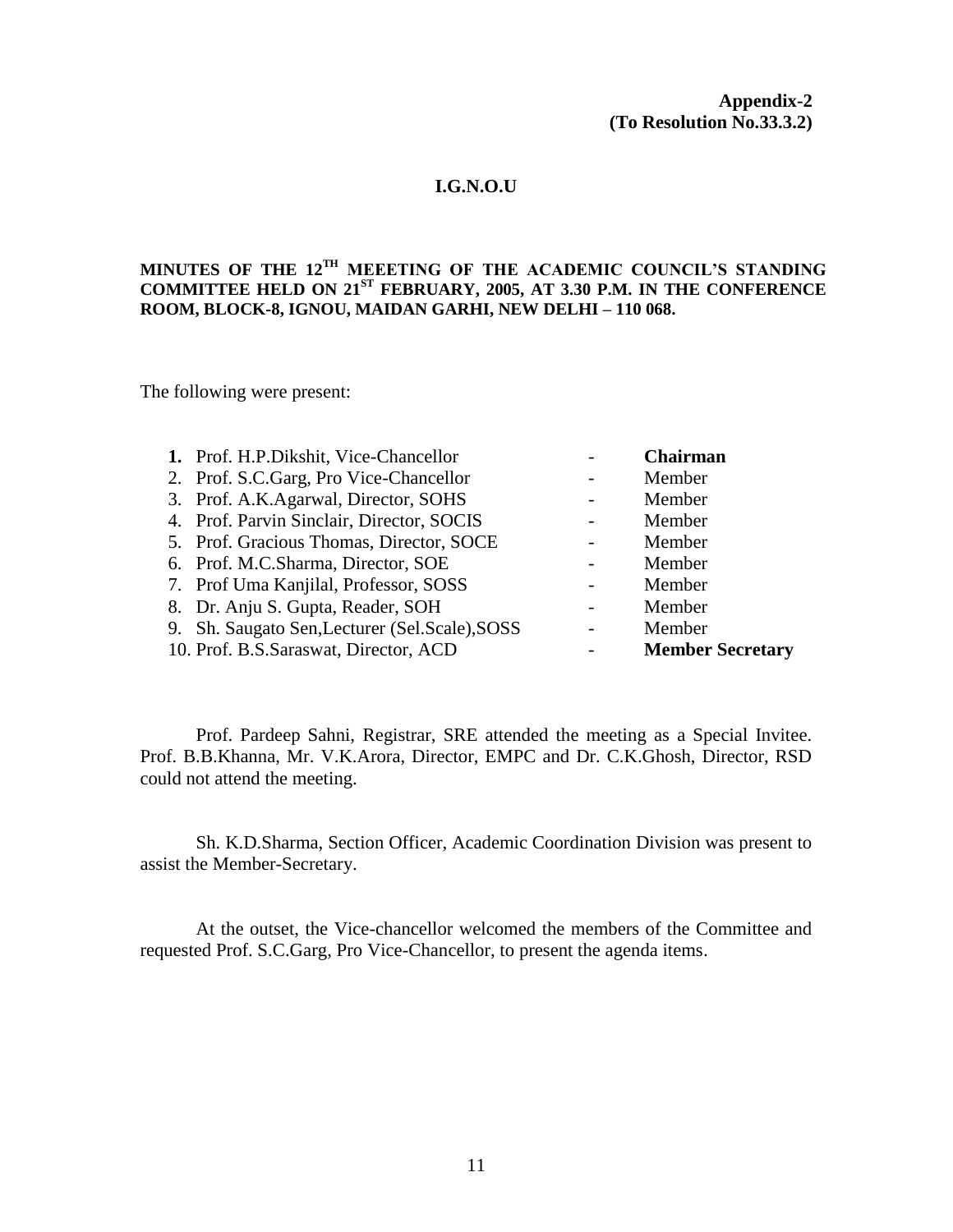The following agenda items were taken up:

# **ITEM NO. 12.1 TO CONFIRM THE MINUTES OF THE 11TH MEETING OF THE ACADEMIC COUNCIL'S STANDING COMMITTEE HELD ON OCTOBER 19, 2004.**

- ACSC 12.1.1 The Standing Committee was informed that the Minutes of the 11<sup>th</sup> Meeting of the Academic Council's Standing Committee (ACSC) held on 19.10.2004 were circulated to the members on 5.12.2004. No comments were received. The Action Taken Report on the Minutes of the  $11<sup>th</sup>$  Meeting of the ACSC was also placed before the ACSC for information of the members.
- ACSC 12.1.2 As decided by the ACSC in its last meeting, Prof. B.S. Saraswat, Member-Secretary submitted the details of the Certificate Programmes with an annual enrolment of less than 100 students for the last three years.
- ACSC 12.1.3 The Standing Committee resolved that the programmes sponsored by external agencies and for which funds have been received by the University may be continued for the period of validity of MOU. The Chairman advised the Convenor of the Task Force on Student Support Services to review the programmes where the admission of students is less than 100 at one of the forthcoming meetings of the Task Force and make suitable recommendations for consideration by the ACSC at its next meeting.
- ACSC 12.1.3 The Standing Committee of the Academic Council confirmed the Minutes of the 11<sup>th</sup> Meeting and noted the Action Taken thereon.

# **ITEM NO. 12.2 TO CONSIDER AND APPROVE THE PHASE ZERO FORM FOR AN ELECTIVE COURSE, MEG 10: ENGLISH STUDIES IN INDIA, FOR THE M.A. ENGLISH PROGRAMME.**

- ACSC 12.2.1 While taking up the item for discussion, Prof Garg requested Dr. Anju S.Gupta to explain the highlights of the elective course MEG 10: English Studies in India for the  $2<sup>nd</sup>$  year students of M.A. (English) programme.
- ACSC 12.2.2 After a detailed discussion, the ACSC approved the Phase Zero Form for the 8-credit elective course 'MEG 10: English Studies in India' for M.A. English programme **(Appendix-1).**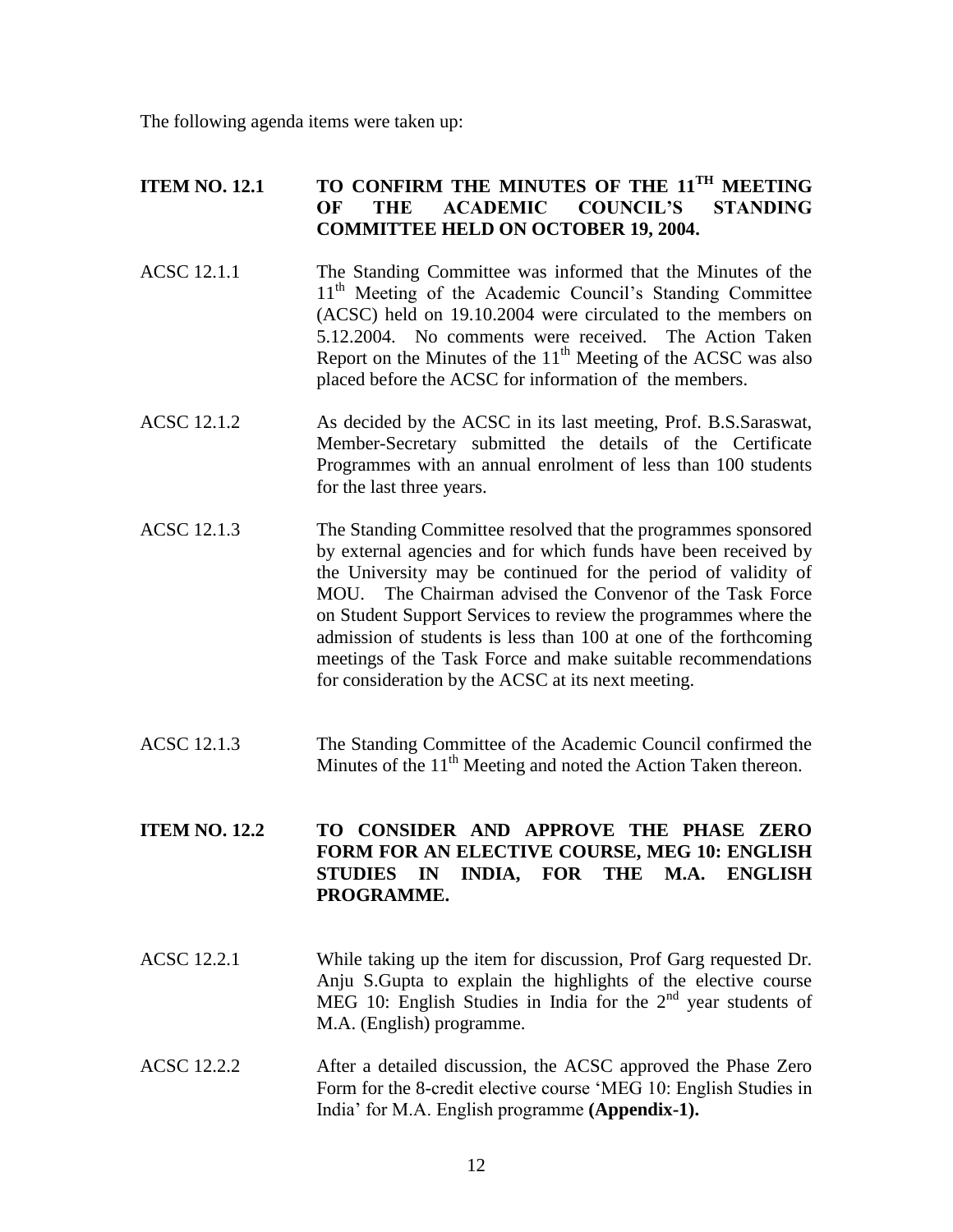# **ITEM NO. 12.3 TO CONSIDER AND APPROVE THE PHASE ZERO FORM FOR AN ELECTIVE COURSE, MEG-12: A SURVEY COURSE IN 20TH CENTURY CANADIAN LITERATURE, FOR THE M.A. ENGLISH PROGRAMME.**

- ACSC 12.3.1 The item was taken up for discussion. Dr. Anju S.Gupta explained the details of the elective course MEG 12: A Survey Course in  $20<sup>th</sup>$  Century Canadian Literature for M.A. (English) Programme. She highlighted that in the changing global order, it would be prudent to provide learners with different options to choose from.
- ACSC 12.3.2 The ACSC approved the Phase Zero Form for the elective course 'MEG 12: A Survey Course in 20<sup>th</sup> Century Canadian Literature' for M.A. (English) Programme **(Appendix-2).**

# **ITEM NO. 12.4 TO CONSIDER AND APPROVE THE PHASE ZERO FORM FOR A NEW COURSE ON "SCIENCE EDUCATION" FOR B.ED. PROGRAMME.**

- ACSC 12.4.1 The Pro-Vice Chancellor requested Prof. M.C.Sharma, Director, SOE and Coordinator, B.Ed to explain the objectives of introducing a new optional course on Science Education in the B.Ed. programme. Prof. Sharma informed that it has been proposed because Science Education is essential for development of critical thinking, particularly in formative years of children. And if teachers are trained in scientific enquiry, the classroom transactions shall be highly enriched. Moreover, the University has been receiving requests from the science teachers to include a course in Science Education.
- ACSC 12.4.2 During the discussion Prof. S.C.Garg, Pro Vice-Chancellor informed the members that while signing an agreement with BRAOU for sharing of study materials of the B.Ed. programme, IGNOU had received a request for permitting BRAOU to develop two separate courses on teaching of Physical Sciences and Biological Sciences. He suggested that School of Education may like to consider developing these courses in collaboration with BRAOU.
- ACSC 12.4.3 The Committee considered all aspects of the proposal and resolved that the present proposal needs to be modified to include subject specific courses of the kind developed in the NVS project.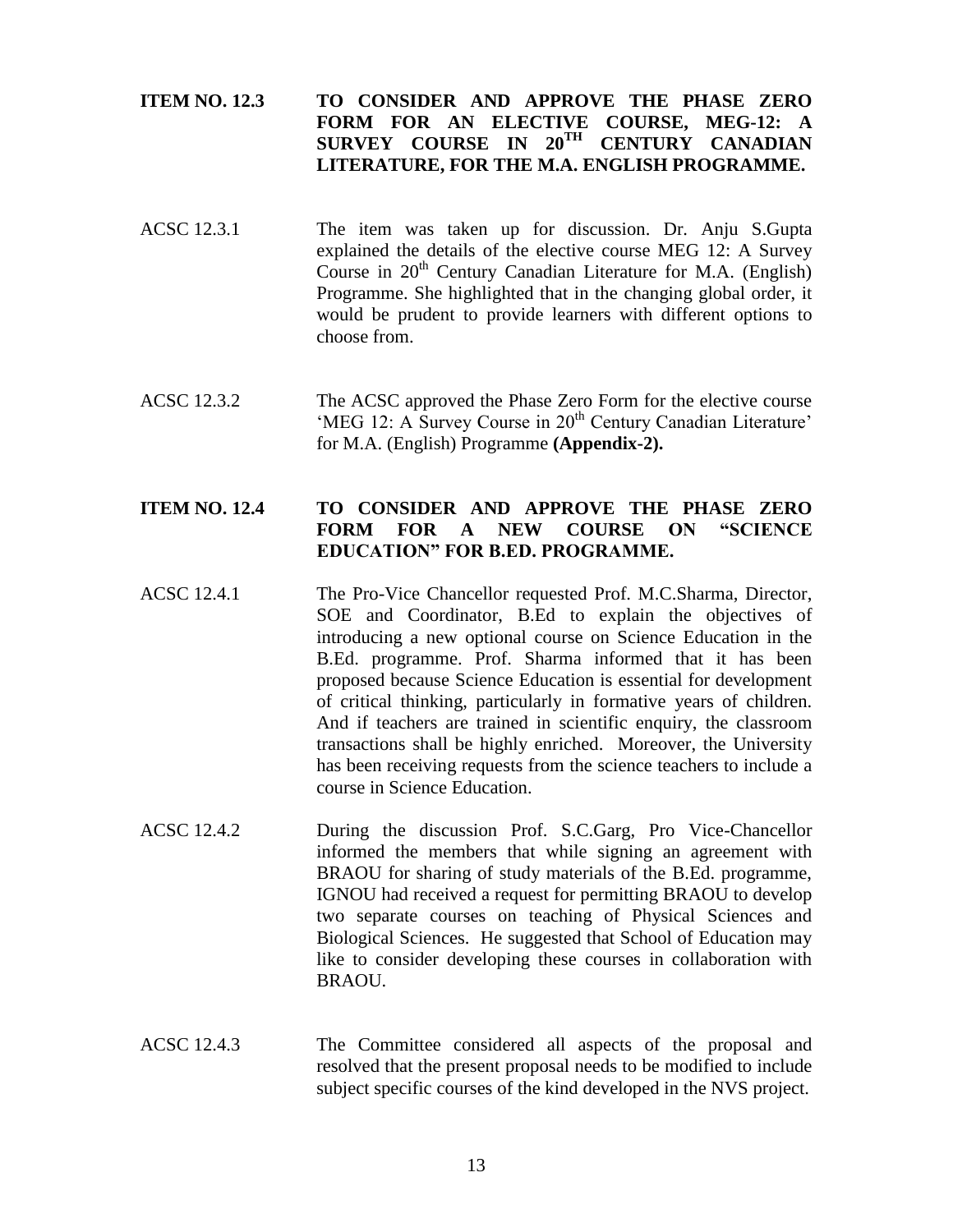# **ITEM NO. 12.5 TO CONSIDER AND APPROVE THE PHASE ZERO FORM FOR A NEW COURSE ON HEALTH AND PHYSCIAL EDUCATION FOR B.ED. PROGRAMME.**

- ACSC 12.5.1 Prof. M.C.Sharma, Director, SOE explained the intent to introduce an optional course on Health and Physical Education for B.Ed. programme. He highlighted that Health and Physical Education is given a lot of importance in the teacher education programme.
- ACSC 12.5.2 The Chairman advised that a programme on Sports Medicine as desired by the Parliamentary Committee on Education be developed. The University can collaborate with Sports Authority of India and other Sports Organizations.
- ACSC 12.5.3 It was resolved that progrmme on Sports Medicine be developed by the School of Health Sciences. The Director, SOHS agreed to put up a proposal for consideration of the University, after consultations with the Sports Authority of India / Sports Organizations in the country. The School of Education's proposal was not accepted.

# **ITEM NO. 12.6 TO CONSIDER AND APPROVE THE MINUTES OF THE EQUIVALENCE COMMITTEE MEETING HELD ON 08.12.2004.**

- ACSC 12.6.1 The first meeting of the re-constituted Equivalence Committee of the University was held on 8.12.2004. A copy of the Minutes of the meeting is placed at **Appendix-3**. The Committee considered the cases relating to Equivalence received from the different universities and individuals. Prof. Garg informed the members about the major recommendations of the Committee:
	- 1. Granting equivalence to CIC Programmes of Dr. B.R.Ambedkar Open University and Vardhman Mahaveer Kota Open University with IGNOU's CIC for the purpose of admission to IGNOU's BCA/MCA programme.
	- 2. To equate the 'Associate Membership Examination' awarded by Institution of Mechanical Engineers (India) Mumbai as equivalent to Graduation for admission to PG Programmes.
	- 3. To recognize four year Bachelor Degree in Economics awarded by Faculty of Law and Economics of Cambodia for admission to PG Programmes of the University.
	- 4. To accept the four year Artificer Apprenticeship Training (Electrical) awarded by INS, Valsura and four year Artficer Apprenticeship Course in Ship Construction and Naval Architecture awarded by Wright School,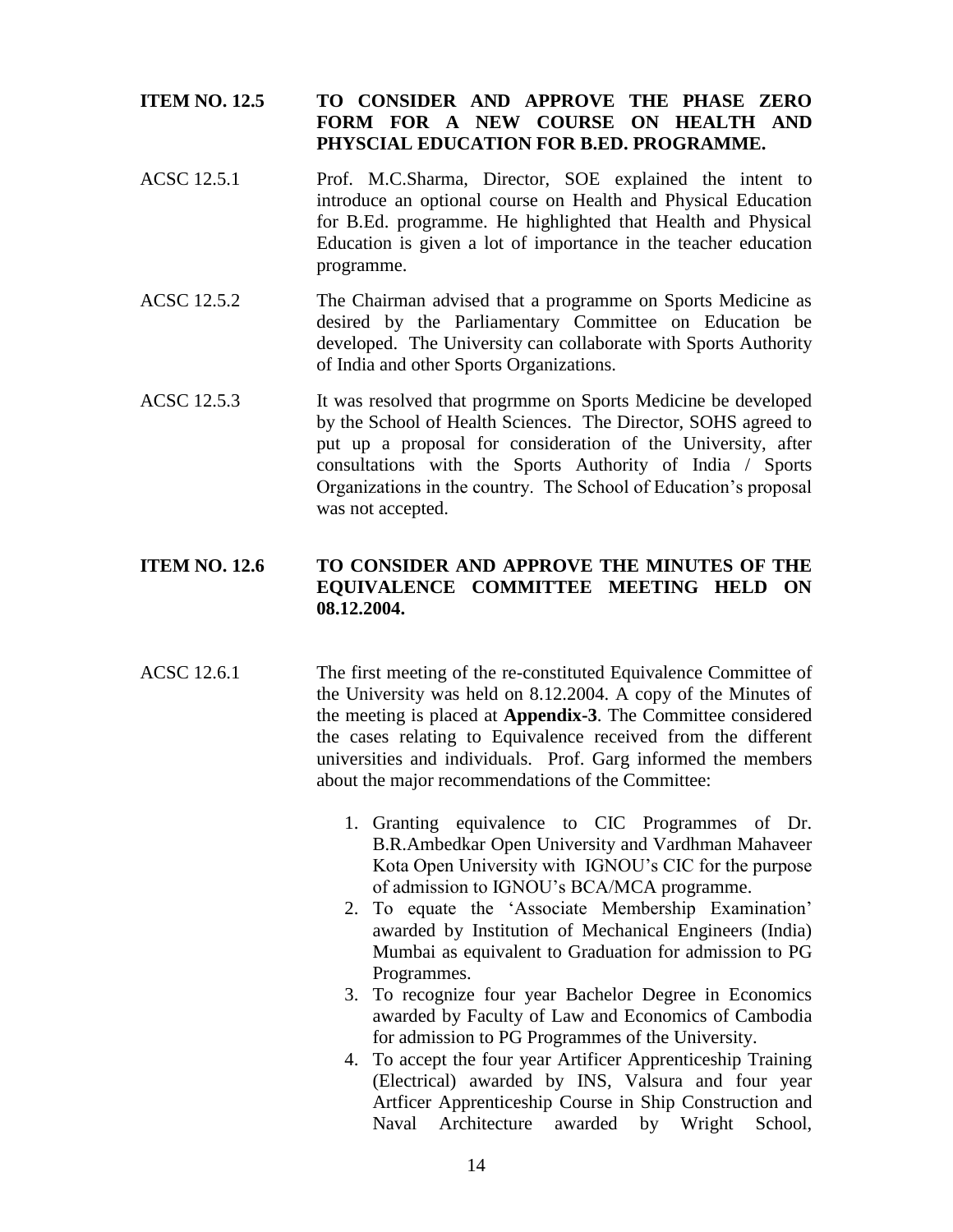Vishakhapatnam for the purpose of direct admission to B.A./B.Com. programme.

- 5. To recognize the Associate Membership Examination (Section A and B) of the Aeronautical Society of India, New Delhi as equivalent to Graduation for the purpose of admission to Management Programme.
- 6. To Recognize only those Degrees/Diplomas/Certificates awarded by U.P. Rajarshi Tandon Open University, Allahabad and Guru Ghasi Das University, Bilaspur under distance education mode which have the approval of the Distance Education Council
- ACSC 12.6.2 The Academic Council's Standing Committee considered and accepted the recommendations of the Equivalence Committee and approved its Minutes. The proposal of the Committee to meet least twice a year was appreciated.

# **ITEM NO. 12.7 TO CONSIDER AND APPROVE THE PHASE ZERO FORM FOR REVISION OF THE FEG-01 COURSE (FOUNDATION COURSE IN ENGLISH-1) FOR BDP STUDENTS.**

- ACSC 12.7.1 Dr. Anju S.Gupta explained that the FEG-1 (Foundation Course in English--1) course for the BDP students is being revised as per the policy of the University for upgrading the content based on feedback of various stakeholders. During the discussion, the Pro-Vice-Chancellor suggested that learner's feedback must also be obtained and incorporated while revising the material.
- ACSC 12.7.2 The Academic Council's Standing Committee after a detailed discussion approved the Phase Zero Form for FEG-1 (Foundation Course in English-1) course for the BDP students **(Appendix-4).**

# **ITEM NO. 12.8 TO RATIFY THE ACTION TAKEN BY THE VICE-CHANCELLOR IN APPROVING THE REVISION OF FEES FOR POST BASIC B.SC.(N) PROGRAMME.**

ACSC 12.8.1 Prof. A.K.Agarwal, Director, SOHS explained the reasons for initiating action to revise the fees for Post Basic B.Sc.(N) Programme of the University. Referring to the Indian Nursing Council's letter dated 18.5.2004, he pointed out that the number of credits has increased to 108 with corresponding increase in practical hours. An extensive exercise has been done by the faculty under the guidance of the Pro-Vice Chancellor. The details were presented to the Vice-Chancellor, who approved the revised annual fee of Rs. 10000/- from January, 2005 session.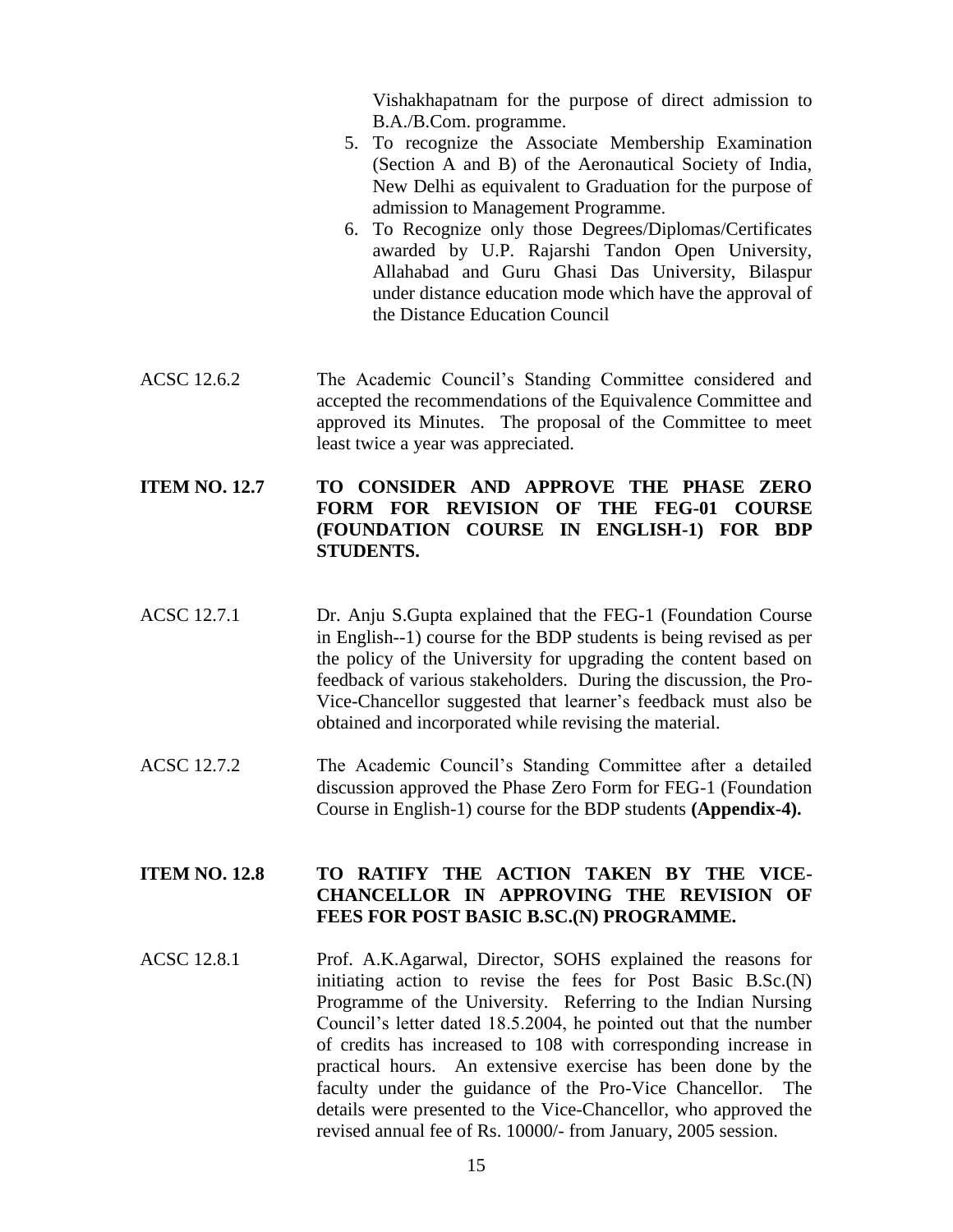ACSC 12.8.2 The Academic Council's Standing Committee ratified the action taken by the Vice-Chancellor in revising the annual fees for the Post Basic B.Sc. (N) Programme to Rs. 10,000/- from January, 2005 session.

# **ITEM NO. 12.9 TO CONSIDER AND APPROVE THE AMENDMENT IN THE GENERAL RESERVATION POLICY OF THE UNIVERSITY FOR ADMISSION TO THE PROGRAMMES REQUIRING WORKING EXPERIENCE.**

ACSC 12.9.1 Prof. S.C.Garg, Pro Vice-Chancellor explained that the University has adopted General Reservation Policy for admission to the programmes requiring working experience and through Entrance Exam. The reservation has been as follows:

| $\mathbf{i}$     | <b>Scheduled Caste</b>            | 15%,               |
|------------------|-----------------------------------|--------------------|
| $\mathbf{ii}$    | <b>Scheduled Tribes</b>           | $7\frac{1}{2}\%$ . |
| $\overline{111}$ | <b>Physically Handicapped</b>     | 3%                 |
| iv)              | Kashmiri Migrants                 | 1 seat and         |
| V)               | War Widows/Wards of Ex-Servicemen | $5\%$ .            |

The candidates of Reserved Categories, other than SC/ST even if they figure in the General Merit List, are given admission under the Reserved Category.

- ACSC 12.9.2 Prof. Garg also pointed out that a question has arisen whether working children can be treated as wards under category (v) above. Strictly speaking, "Ward" means the dependant son or dependant unmarried daughter. In the B.Ed. programme, the eligibility is a full time teacher with a graduate degree and 2 years of experience as a teacher in a recognized school. By virtue of their being in service, sons/unmarried daughters do not qualify to be included in the purview of the reservation policy. Therefore, the 'Wards of Ex-servicemen' should not be eligible for the benefit of reservation in admission to the B.Ed. programme.
- ACSC 12.9.3 The Academic Council' Standing Committee discussed the proposal in detail and decided that (i) candidates from reserved categories who figure in general merit list should be treated as belonging to general category, same as for SC/ST. However, the 'Wards of Ex-servicemen' be dropped from the purview of reservation for admission to the B.Ed. programme.

## ACSC 12.9.4 The Chairman advised Registrar (SR&ED) and Director (SOE) to incorporate the changes in the prospectus for the next session.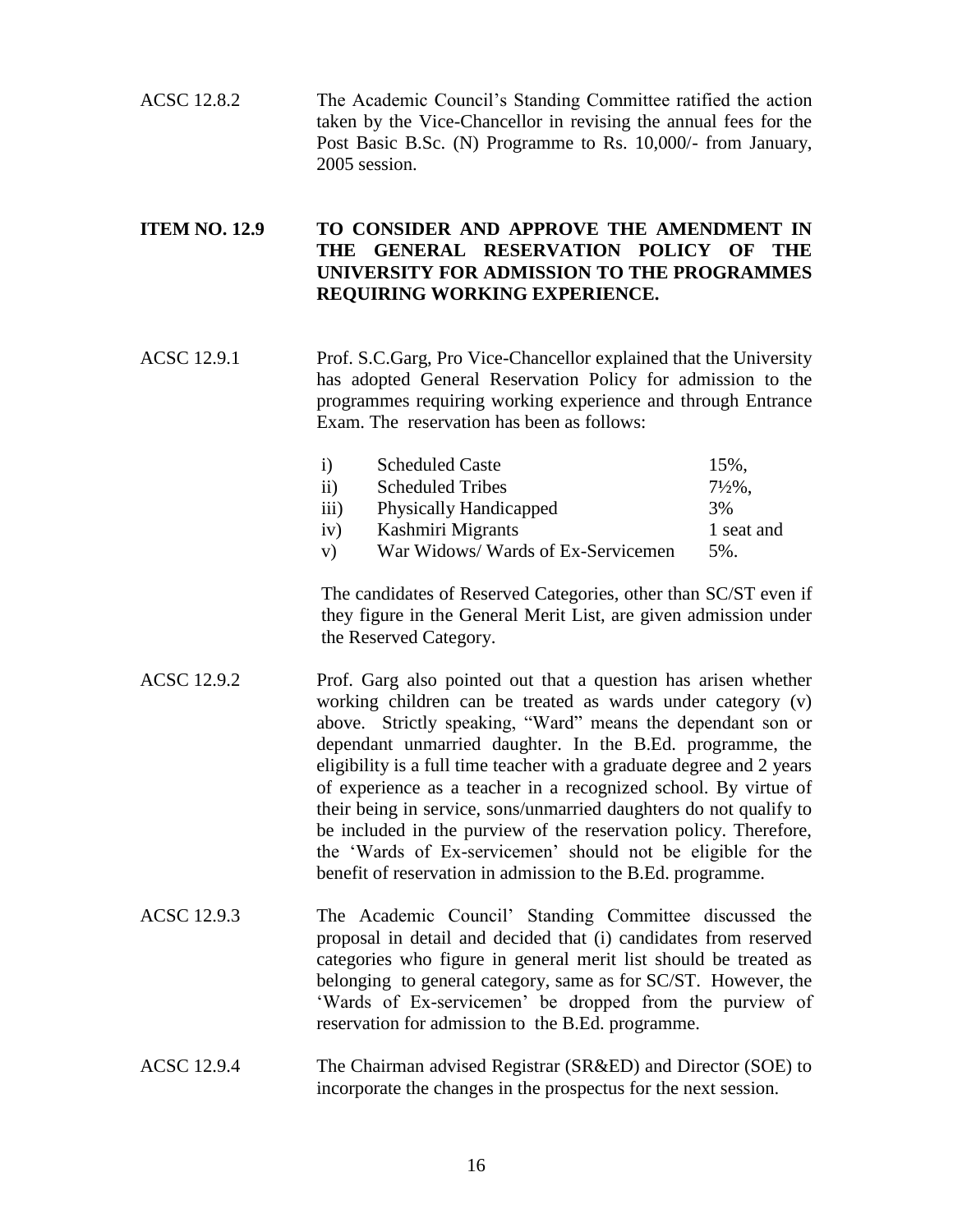# **ITEM NO. 12.10 TO RATIFY THE ACTION TAKEN BY THE VICE-CHANCELLOR IN APPROVING THE CERTIFICATE IN ELEMENTARY TEACHER EDUCATION (CETE) PROGRAMME TO BE LAUNCHED IN THE STATE OF TRIPURA FROM JANUARY, 2005.**

- ACSC 12.10.1 Prof. M.C.Sharma, Director, SOE informed the members that the School has developed a Certificate Programme in Elementary Teacher Education (CETE) on the request of the State Government of Tripura for the training of the Graduate teachers in Upper Primary Schools (Classes VI – VIII).
- ACSC 12.10.2 The programme has three compulsory courses and four electives, of which candidates can take any two. The duration of the programme is six months and the programme fee would be Rs. 4000/-. Since, the programme had to be launched from January, 2005, the Vice-Chancellor approved it as a special case.
- ACSC 12.10.3 The Academic Council's Standing Committee ratified the action taken by the Vice-Chancellor and approved the Phase-3 Form **(Appendix-5)** for the programme.

# **ITEM NO. 12.11 TO RATIFY THE ACTION TAKEN BY THE VICE-CHANCELLOR IN APPROVING THE POST GRADUATE DIPLOMA IN SCHOOL LEADERSHIP AND MANAGEMENT (PGDSLM) FOR HEAD TEACHERS TO BE LAUNCHED IN AFRICAN COUNTRIES FROM JANUARY, 2005**

- ACSC 12.11.1 Prof. M.C.Sharma, Director, SOE informed the members that the School of Education has developed a PG Diploma in School Leadership and Management Programme for Head Teachers in Project Mode with the funding from Commonwealth Secretariat. The Programme has been designed to develop essential skills, competency and capacity to devise strategy for management and leadership among Head Teachers in order to carry-out their assigned functions effectively. This 30 credit programme is likely to be launched in African Countries. The Vice-Chancellor kindly accorded approval for developing the programme as per the Phase-3 Form placed at **Appendix-6.**
- ACSC 12.11.2 The Academic Council' Standing Committee ratified the action taken by the Vice-Chancellor in approving the PG Diploma in School Leadership and Management for Head Teachers.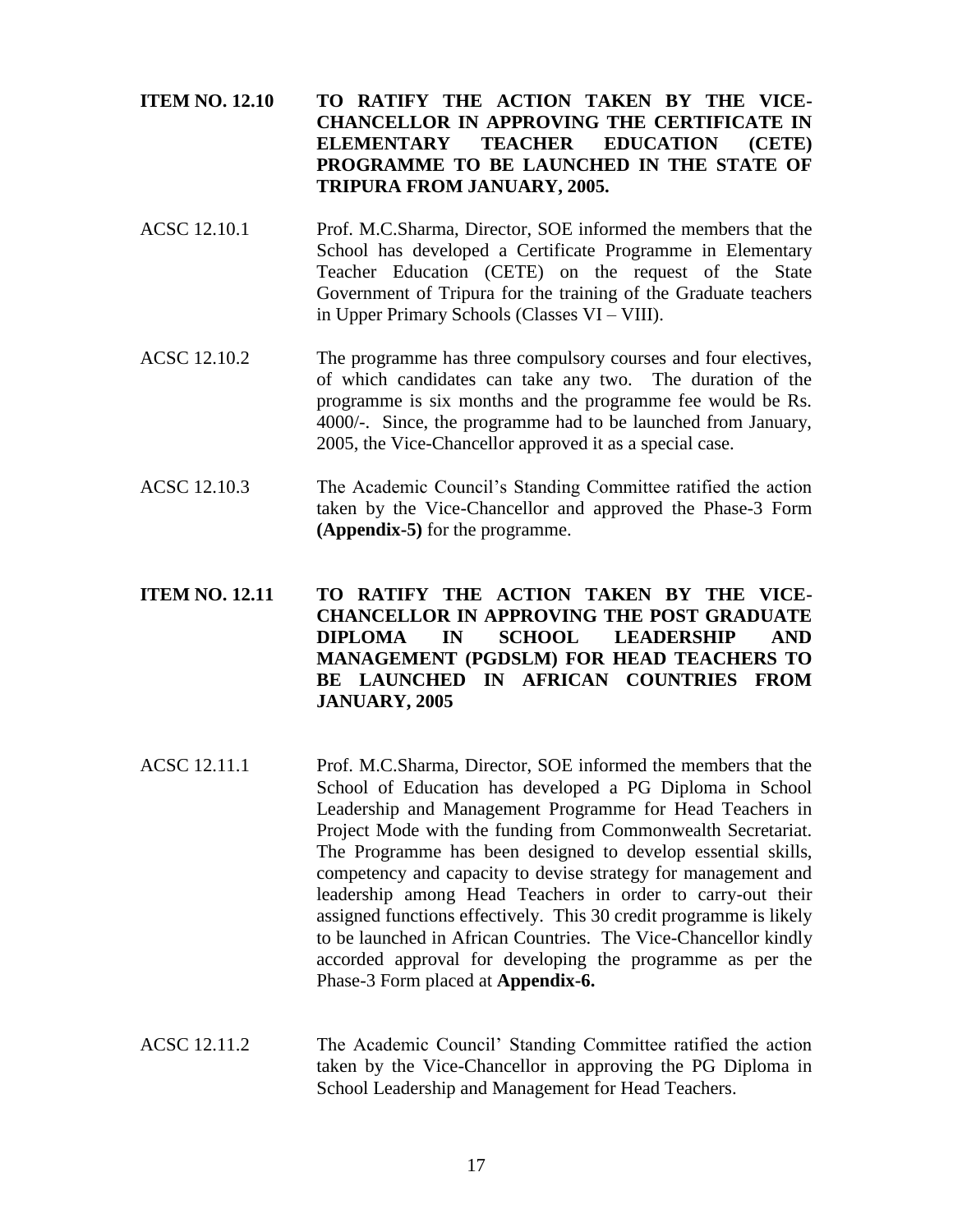- **ITEM NO. 12.12 TO CONSIDER AND APPROVE THE INTERCHANGE OF ONE THEORY COURSE OF 5TH SEMESTER BY A LAB COURSE OF 6TH SEMESTER FOR DIPLOMA IN CIVIL ENGINEERING (DCLE) AND DIPLOMA IN ELECTRICAL AND MECHANICAL ENGINEERING (DEME).**
- ACSC 12.12.1 Dr. Manoj Kulsheshtra explained that the course BCLE-035: Construction Drawing of  $5<sup>th</sup>$  Semester has been exchanged with BTEL-042: Lab-VII (Computer Applications) Course of the 6th Semester in Diploma in Civil Engineering (DCLE) and BET-035: Construction Plants/Earth Moving Plants/Mechanical Transport Course of  $5<sup>th</sup>$  semester by BETL-042: Lab-VII (Computer Applications) of the  $6<sup>th</sup>$  Semester of Diploma in Electrical and Mechanical Engineering (DEME) to adjust workload of learners.
- ACSC 12.12.2 The Academic Council's Standing Committee considered and approved the revised programme structure of Diploma in Civil Engineering (DCLE) and Diploma in Electrical and Mechanical Engineering (DEME) as per **Appendix-7.**

# **ITEM NO. 12.13 TO CONSIDER AND APPROVE THE EVALUATION SCHEME FOR THE DIPLOMA IN CIVIL ENGINEERING (DCLE) AND THE DIPLOMA IN ELECTRICAL & MECHANICAL ENGINEERING (DEME).**

- ACSC 12.13.1 Dr. Manoj Kulsheshtra explained the evaluation scheme for the Diploma in Civil Engineering (DCLE) and Diploma in Electrical & Mechanical Engineering (DEME) in detail.
- ACSC 12.13.2 The Committee discussed the issues and desired that there is a need to bring a uniform evaluation scheme for all the programmes of SOET. A Sub-Committee of the ACSC, under the Chairmanship of the PVC, comprising the following members was constituted to look into the details and submit its recommendations at the earliest:

| 1. Pro Vice Chancellor     | Chairman |
|----------------------------|----------|
| 2. Registrar, SRED         | Member   |
| 3. Director, ACD           | Member   |
| 4. Dr. Manoj Kulsheshtra - | Convener |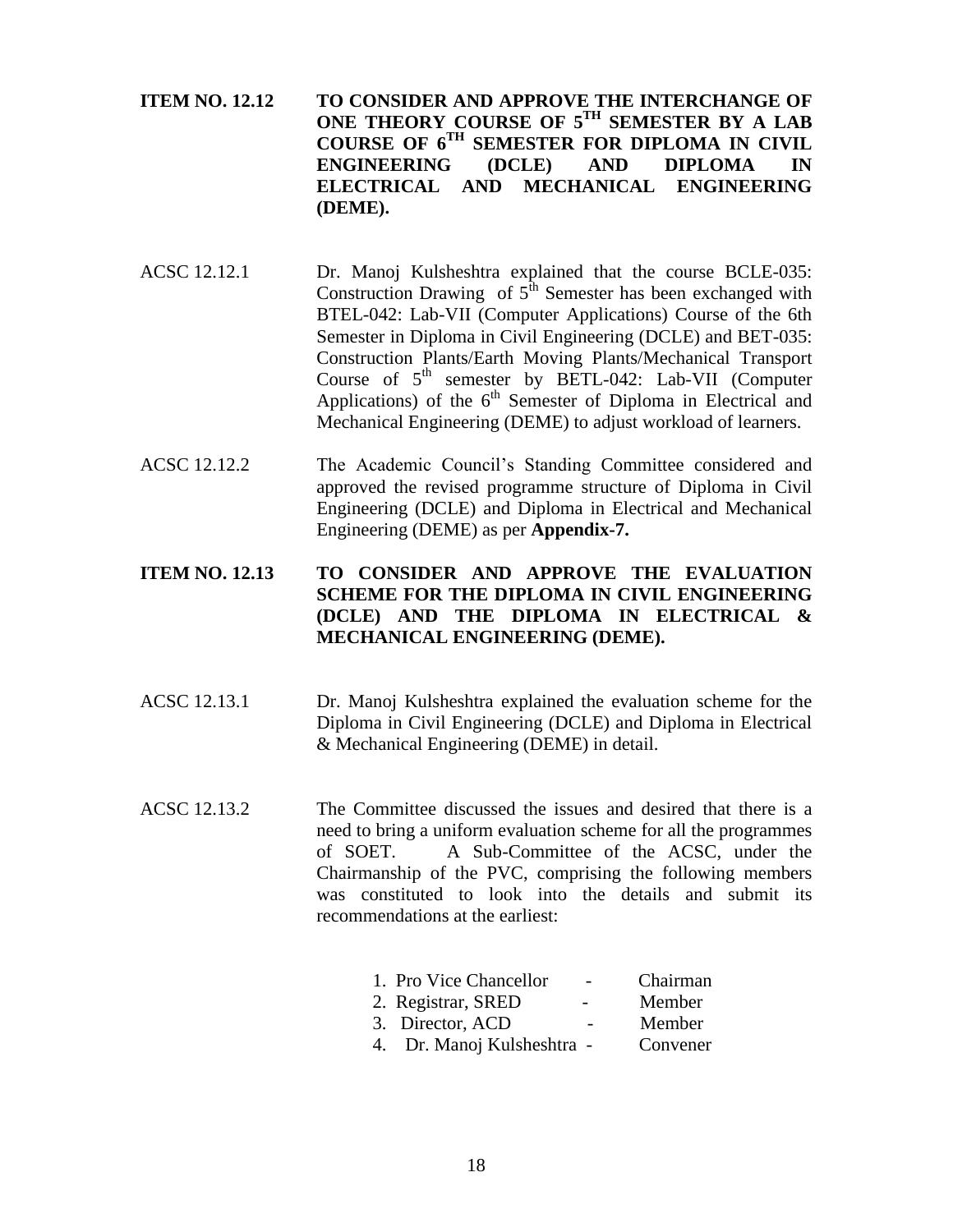#### **ITEM NO. 12.14 TO CONSIDER AND APPROVE THE WITHDRAWAL OF THE DIPLOMA IN CREATIVE WRITING IN HINDI (DCH).**

- ACSC 12.14.1 Prof. S.C.Garg, Pro Vice-Chancellor informed the members that School of Humanities has proposed that Diploma in Creative Writing in Hindi (DCH) be withdrawn because less than 10% students continued and completed the programme. It therefore is not cost-effective. The request has been processed through the School Board of School of Humanities.
- ACSC 12.14.2 The Academic Council's Standing Committee considered and approved the withdrawal of Diploma in Creative Writing in Hindi (DCH) from January, 2006.

# **ITEM NO. 12.15 TO CONSIDER AND APPROVE THE PHASE-ZERO FORM FOR REVISION OF THE FEG-02 COURSE (FOUNDATION COURSE IN ENGLISH-2)**

- ACSC 12.15.1 Dr. Anju S.Gupta, informed the members that FEG-02 was prepared in 1988 for the BDP programme. In view of the developments taking place in the last 16 years and the University policy to update courses, it is proposed to revise the course.
- ACSC 12.15.2 In the revised course, the blocks have been rearranged and passages have been included from great prose writers like Lamb, Stevenson, etc. The School Board of School of Humanities at its 29<sup>th</sup> Meeting approved the proposal for revision of the course.
- ACSC 12.15.3 The Academic Council's Standing Committee considered and approved the Phase-Zero Form **(Appendix-8)** for revision of the existing FEG-02 Course (Foundation Course in English-02).

# **ITEM NO. 12.16 TO CONSIDER AND APPROVE THE GUIDELINES FOR BCA & MCA PROJECT COURSES PERTAINING TO THE MAXIMUM DURATION FOR CONDUCT OF** *VIVA- VOCE.*

- ACSC 12.16.1 Prof. Pardeep Sahni, Registrar, SRE explained the rationale of the proposal and reasons for fixing the maximum duration for conduct of *viva-voce* for BCA and MCA project courses.
- ACSC 12.16.2 The matter was discussed in detail. It was felt that since the work of evaluation of Project Reports has been decentralized to the Regional Centres, it would be difficult for the University to store project reports at the Regional Centres due to paucity of space and workforce. Moreover, the students should be encouraged to complete the course within stipulated time.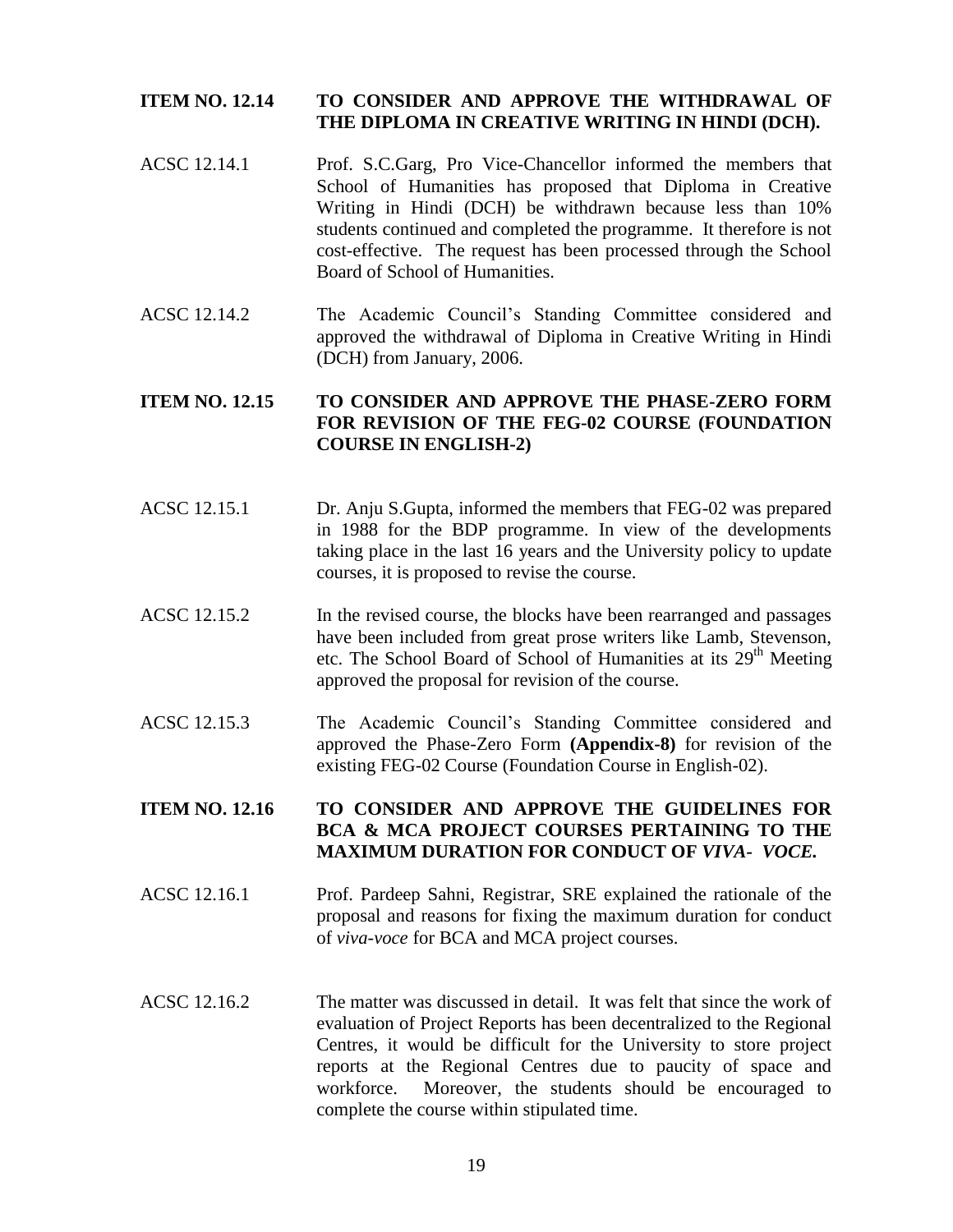ACSC 12.16.3 After a detailed discussion on the matter, the Academic Council's Standing Committee resolved to maintain the *status quo ante* for the conduct of *viva-voce* in respect of the MCA/BCA project courses.

# **ITEM NO. 12.17 PREPARATION OF STATE-WISE MERIT LIST IN B.ED. PROGRAMME FOR THE STATES HAVING MORE THAN ONE REGIONAL CENTRE.**

- ACSC 12.17.1 The Pro Vice-Chancellor requested Registrar, SRE to apprise the members on the proposal. Prof. Pardeep Sahni, Registrar, SR&ED explained that where the University has more than one Regional Centre in a state, the cut-off points differ substantially and the candidates of one Regional Centre possessing higher score than the last admitted candidate in the other Regional Centre are deprived of the admission to the programme. In order to give due recognition to merit and bring in greater uniformity, it would be prudent to draw state-wise merit list in such cases.
- ACSC 12.17.2 The item was taken up for discussion. It was pointed out that where ever a state has more than one Regional Centre they cater to areas of the other states also. Therefore, the proposal of state-wise merit list can be made applicable only in cases where the Regional Centres cater to the same state.
- ACSC 12.17.3 The Academic Council's Standing Committee resolved that the University may continue with the existing practice.

# **ITEM NO. 12.18 HOLDING OF THE 16TH CONVOCATION.**

ACSC 12.18.1 Prof. S.C.Garg, Pro Vice-Chancellor informed that the  $16<sup>th</sup>$ Convocation will be held on March 5, 2005 at Headquarters as well as at 22 Regional Centres simultaneously through the Teleconferencing mode for awarding Gold Medals, Degrees, Diplomas and Certificates to the candidates who have successfully completed all requirements and qualified for the award during the examinations held in December, 2003 and June, 2004. He also informed the members that in its  $31<sup>st</sup>$  meeting, Academic Council has authorized the Standing Committee to approve the award of all Degrees/Diplomas at the Convocation, henceforth, so that an Academic Council meeting need not be called for this purpose only. Prof. Garg further said that a total of 71299 candidates given in the Appendix have become eligible for the award of degrees/diplomas/certificates. Moreover, Dr. Kamil Idris, Director, WIPO shall be conferred with D.Litt. *(Honoris Causa)* and Dr. G. Madhavan Nair, Chairman, ISRO shall be conferred with D.Sc. *(Honoris Causa*).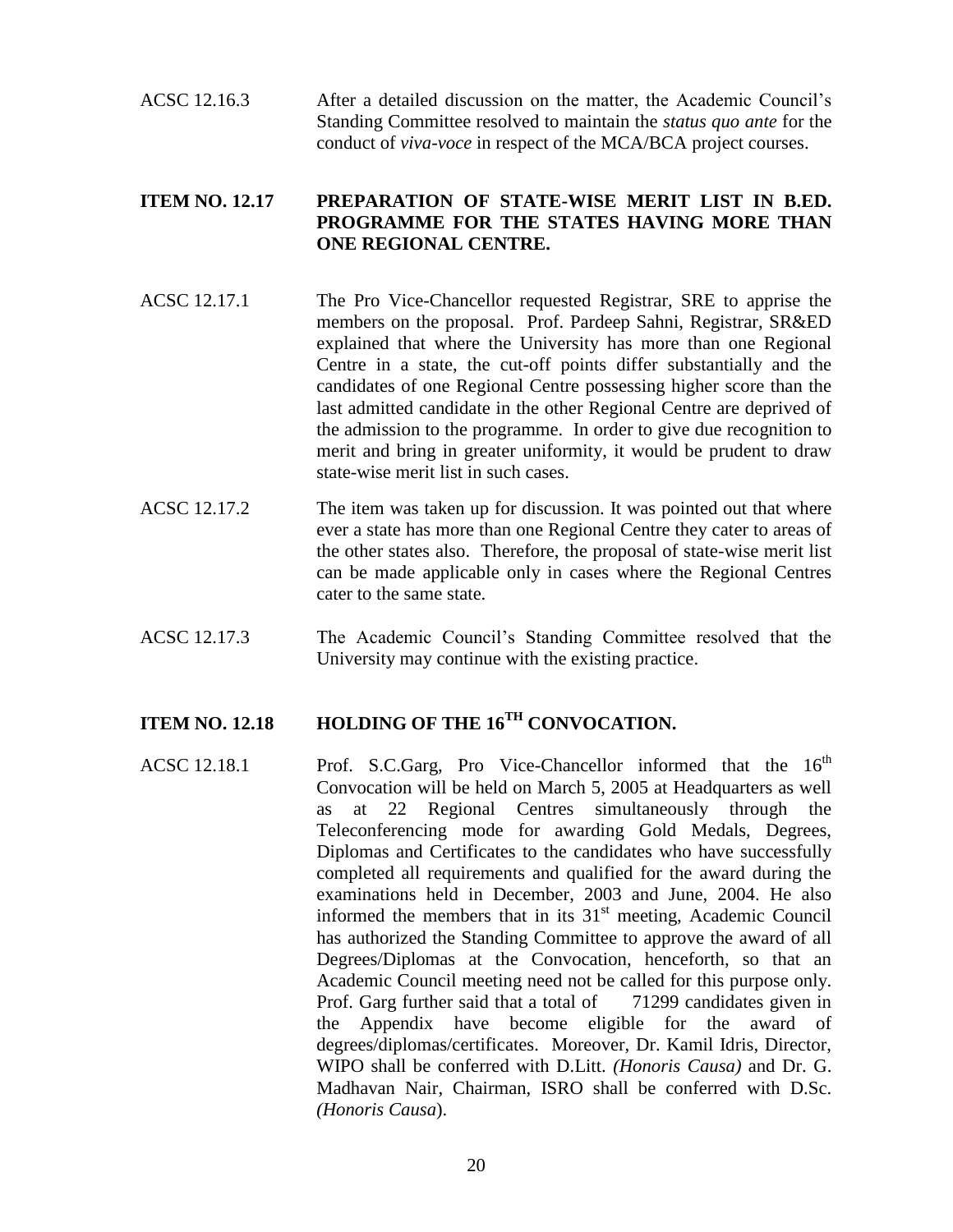ACSC 12.18.2 The Academic Council's Standing Committee noted the details of the students as mentioned in **Appendix-9** who had qualified for the award of Degrees/Diplomas/Certificates and University Medals at the  $16<sup>th</sup>$  Convocation of the University and approved the same with Doctorate Degrees *(Honoris Causa)* to Dr. Idris and Dr. Nair.

# **ITEM NO. 12.19 TO CONSIDER AND APPROVE THE PHASE ZERO FORM FOR THE REVISION OF THE APPLICATION ORIENTED COURSE IN RADIO LEKHAN [AWR (H)-1] FOR BDP STUDENTS.**

- ACSC 12.19.1 Prof. S.C.Garg, Pro Vice-Chancellor informed the members that Application Oriented Course in Radio Lekhan [AWR(H)-1]for BDP students was developed in 1990. Since then significant developments have taken place in the use of Radio for delivery of Education because of its enhanced reach. Therefore, the School convened Course Expert Committee which had recommended changes in view of contemporary requirements. The School Board of School of Humanities has already approved the proposal.
- ACSC 12.19.2 The Academic Council's Standing Committee appreciated the initiative and approved the Phase Zero Form **(Appendix-10)** for the Revision of the Application Oriented Course in Radio Lekhan [AWR (H)-1] for BDP students.

# **ITEM NO. 12.20 TO CONSIDER AND APPROVE THE PHASE ZERO FORM FOR THE REVISION OF THE APPLICATION ORIENTED COURSE IN FEATURE WRITING IN HINDI [AFW (H)-1] FOR BDP STUDENTS.**

ACSC 12.20.1 Prof. S.C.Garg, Pro Vice-Chancellor informed the members that like AWR (H)-1, Feature Writing in Hindi [AFW(H)-1] for BDP students was also developed in 1990 as an Application Oriented Course. In view of the changes in the use of media for education and the general policy of the University to relook into courses produced prior to 1998, the School convened Course Expert Committee to suggest changes. The Committee has recommended inclusion of news media, news editing and editorials, arts and film reviews, community related features and urban life in the course.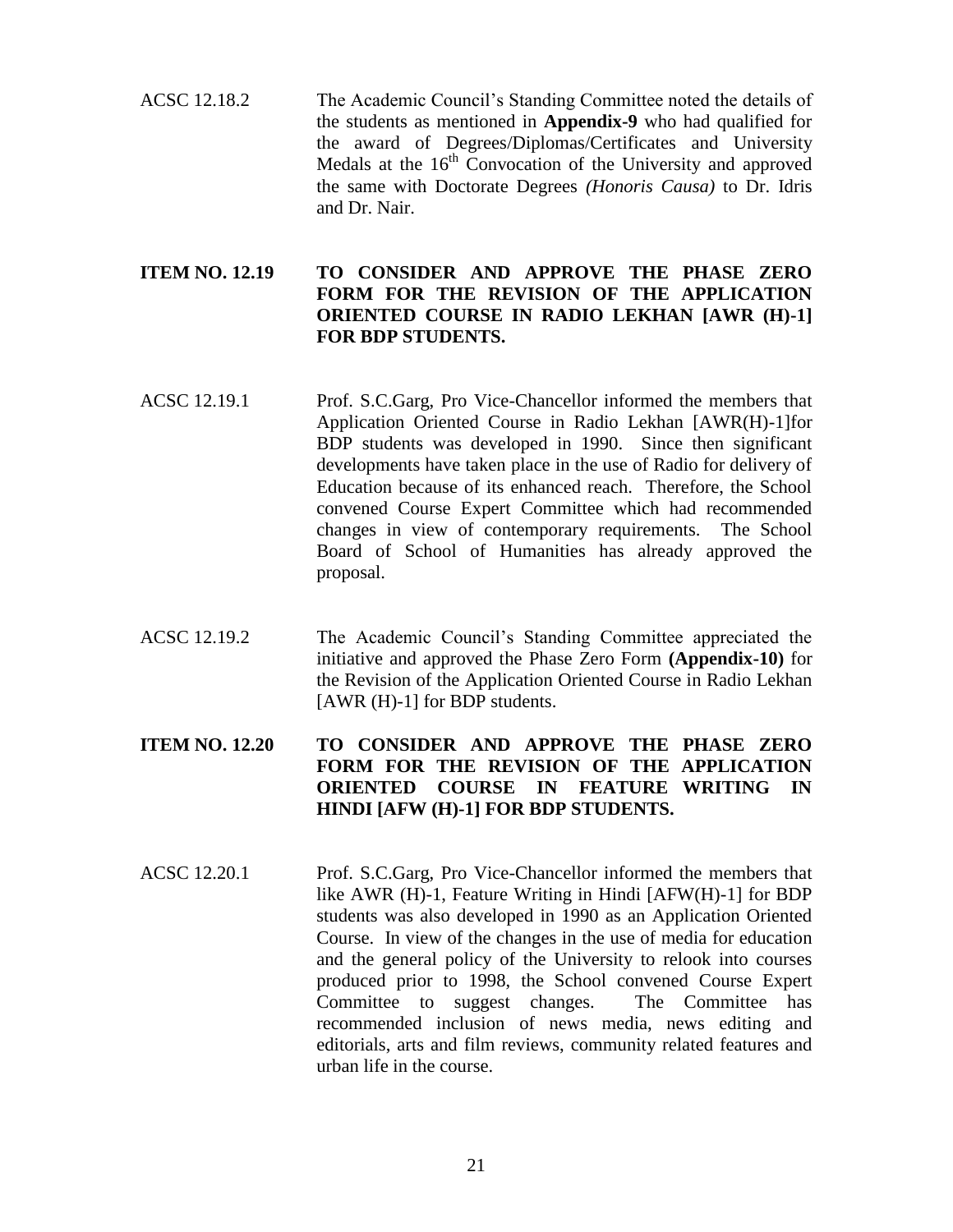ACSC 12.20.2 The Academic Council's Standing Committee considered and approved the Phase Zero Form **(Appendix-11)** for the Revision of the Application Oriented Course in Feature Writing in Hindi [AFW(H)-1] for BDP students.

## ITEM NO. 12.21 **TO CONSIDER AND APPROVE THE CHANGE IN NOMENCLATURE OF PGDAPP TO PGDRPPM.**

- ACSC 12.21.1 Prof. S.C.Garg, Pro Vice-Chancellor informed the members that School of Continuing Education has proposed that the title of the Post Graduate Diploma in Audio Programme Production (PGDAPP) be changed to Post Graduate Diploma in Radio Programme Production and Management (PGDRPPM). He explained that on the advice of Academic Council, the scope of the programme was widened, by including community radio and management and marketing aspects of radio. Subsequently, Programme Experts have suggested that the title of the programme may be changed from Post Graduate Diploma in Audio Programme Production (PGDAPP) to Post Graduate Diploma in Radio Programme Production and Management.
- ACSC 12.21.3 The Academic Council' Standing Committee considered the proposal and decided that a Sub-Committee comprising PVC, Director (SOCE), Director (SOH) and Programme Coordinators may consider the issue in detail and submit its recommendations to the Vice Chancellor for decision.

# **ITEM NO. 12.22 TO CONSIDER AND APPROVE THE LINEAR MOVEMENT - FOR MCA STUDENTS ACROSS THE SEMESTERS BY CHANGING SEMESTER WISE REGISTRATION TO YEAR WISE REGISTRATION.**

- ACSC 12.22.1 Prof. Sinclair, Director, SOCIS explained that the linear movement for MCA students envisages academic continuity and students can move from  $1<sup>st</sup>$  semester to  $2<sup>nd</sup>$  semester,  $2<sup>nd</sup>$  semester to  $3<sup>rd</sup>$  semester and so on. Moreover, fees payment will also change from semester-wise registration to year-wise registration. This would help learners to minimize transactions and focus on their studies. However, the material would be dispatched semester-wise. The issue had also been discussed in the Task Force (SSS) and the School Board, SOCIS.
- ACSC 12.22.2 The Academic Council's Standing Committee considered and approved the proposal of annual registration. However a student could register for  $2^{nd}$  year (3<sup>rd</sup> &  $4^{th}$  Semester) even if not all courses of  $1<sup>st</sup>$  or  $2<sup>nd</sup>$  semester have been completed.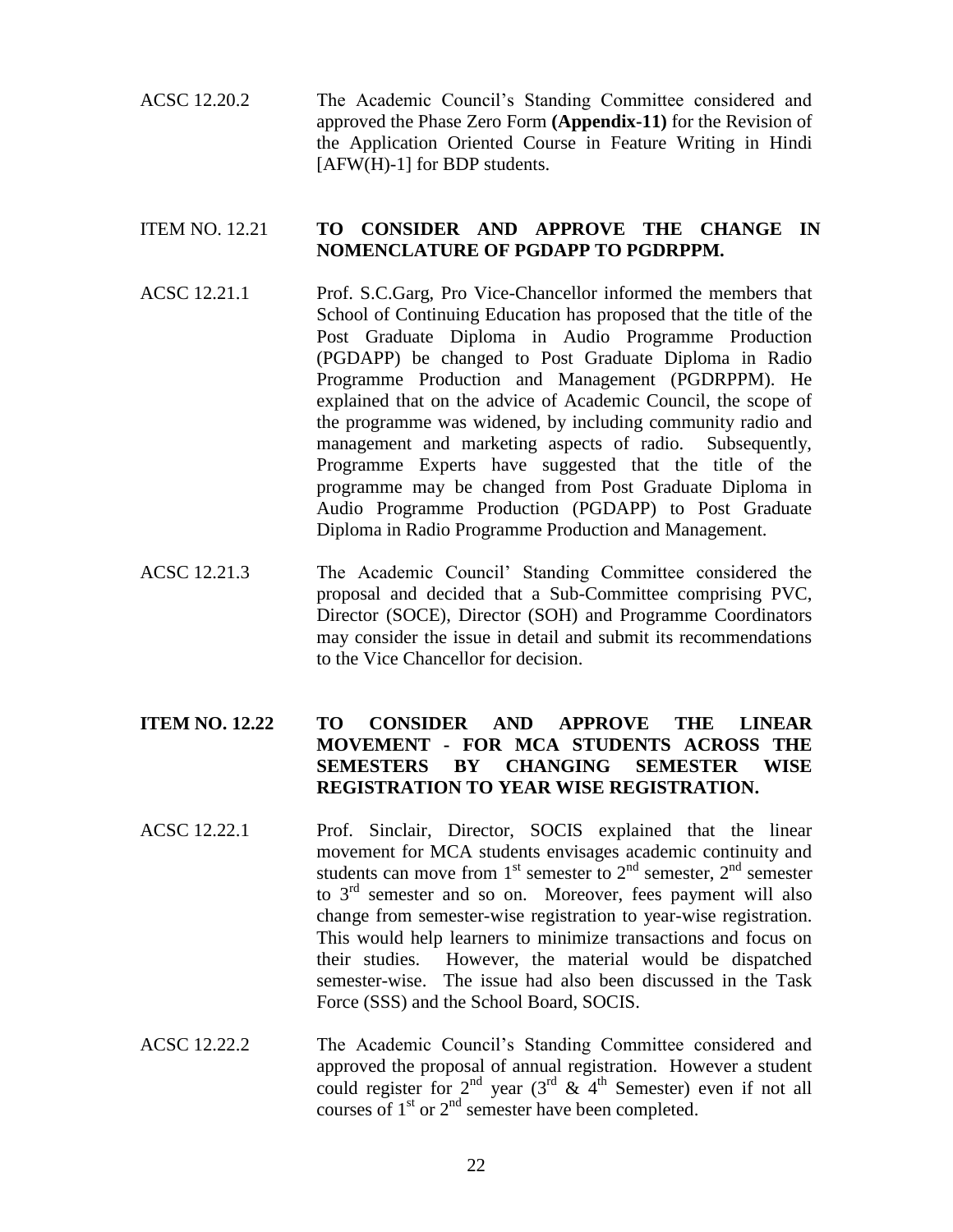# **ITEM NO. 12.23 TO RATIFY THE ACTION TAKEN BY THE VICE-CHANCELLOR IN EXTENDING THE PROVISION OF RE-ADMISSION TO B.ED. PROGRAMME STUDENTS.**

- ACSC 12.23.1 Prof. S.C.Garg, Pro Vice-Chancellor explained that there was no provision for re-admission in B.Ed. programme after completion of maximum duration of the programme. Since, the facility of reregistration is available to the students in all other programmes of the University; requests have been received to extend this facility to B.Ed. programme as well. For uniformity, Vice-Chancellor allowed re-registration to a student.
- ACSC 12.23.2 The Academic Council's Standing Committee ratified the action taken by the Vice-Chancellor. It further directed that the guidelines for re-registration for B.Ed. programme be developed by the School of Education and SRED.

# **ITEM NO. 12.24 TO CONSIDER AND APPROVE THE AWARD OF DEGREE OF DOCTOR OF PHILOSOPHY TO MS. BIMLA KAPOOR (ENRL. NO.PHD-024957610).**

ACSC 12.24.1 The Academic Council' Standing Committee considered the recommendations of the Board of Examiners and approved the award of Degree of Doctor of Philosophy to Ms. Bimla Kapoor (Enrol. No. PHD-024957610).

# **ITEM NO. 12.25 TO CONSIDER AND APPROVE THE DECLARATION OF COMPLETION OF PROGRAMME AND RELAXATION OF VALIDITY PERIOD OF REGISTRATION CONSEQUENT UPON WITHDRAWAL OF REQUIREMENT OF ASSIGNMENTS IN CERTIFICATE PROGRAMMES.**

ACSC 12.25.1 Prof. Pradeep Sahni, Registrar, SRE explained to the members that w.e.f. July 2003, requirement of submission of assignments in certificate programmes has been withdrawn. The Academic Council at its  $32<sup>nd</sup>$  Meeting held on  $13<sup>th</sup>$  November 2004 further decided that the students who were admitted to certificate programmes prior to July 2003 and could not complete the programme due to non-submission of assignments should also be declared successful if, they have secured at least 'D' grade in the Term End Examination.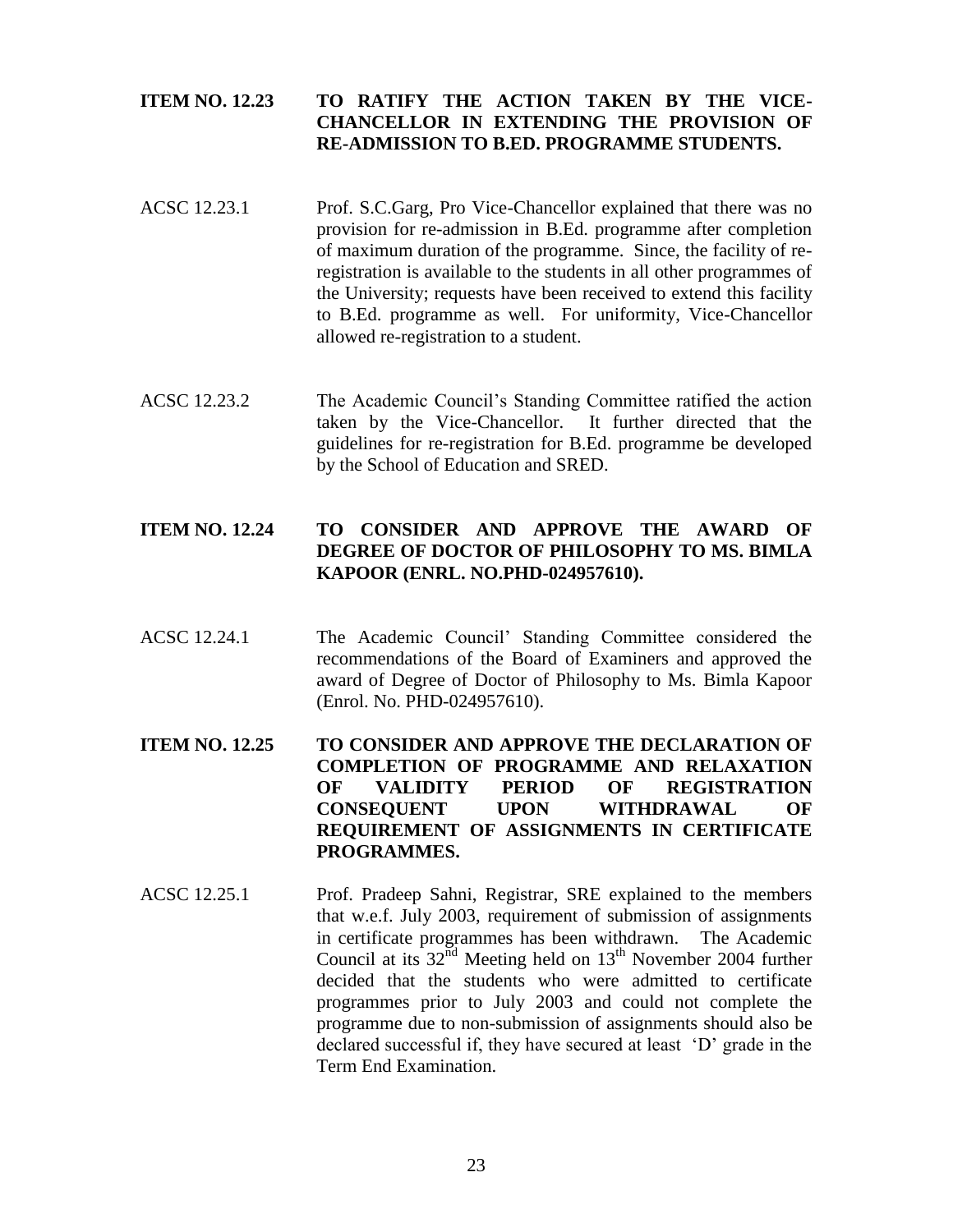- ACSC 12.25.2 While implementing the decision of the Academic Council, it has been discovered that the validity of registration of many students admitted prior to July 2003 had expired, and therefore their result could not be declared. It is proposed that such students may be given one time relaxation to extend the validity of their registration and their results may be declared.
- ACSC 12.25.3 The Academic Council's Standing Committee considered and approved the proposal.

# **ITEM NO. 12.26 TO CONSIDER THE ELIGIBILITY CRITERIA FOR ADMISSION TO THE MANAGEMENT PROGRAMME.**

- ACSC 12.26.1 Prof. Pardeep Sahni, Registrar, SRE informed the members that Regional Director (Delhi-I) has sought clarification whether a non-matriculate candidate having six years of experience is eligible for admission to the Diploma in Management Programme, although the qualification stipulated for such candidates is non-graduates. He also read out the response of Director (SOMS) to whom the case was sent for clarification and guidance.
- ACSC 12.26.2 The item was taken up for discussion. The Chairman advised that no person without a first Degree should be admitted to a PG Diploma/ Degree Programme, as per the policy laid down by the Distance Education Council.
- ACSC 12.26.3 It was clarified that, as such, DIM is not a PG Diploma. Moreover, DIM holders are not eligible to register for PG Diploma Programme, specialization Diplomas and the MBA Programme, unless they obtain a graduate degree.
- ACSC 12.26.4 The Academic Council's Standing Committee resolved that the *status quo* in the eligibility criteria for the Management Programme be maintained. Registrar (SR & E D) should take up the matter with the Director (School of Management Studies) to lay down a minimum qualification, say  $10 + 2$ , for non-graduates with six years of experience. The recommendations may be submitted to Vice-Chancellor for his consideration and decision.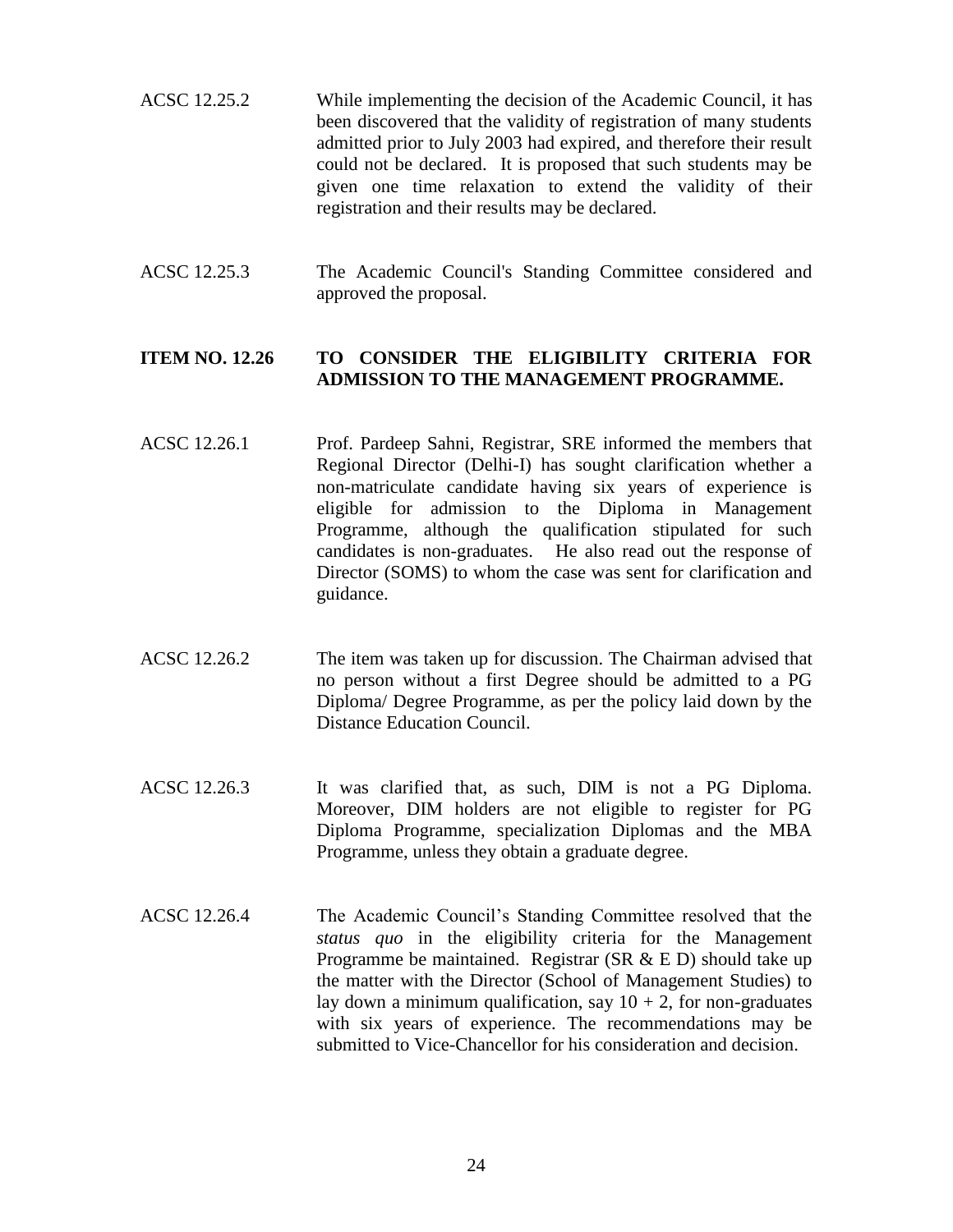- ITEM NO. 12.27 **TO CONSIDER AND APPROVE THE CHANGE OF ADMISSION CYCLE FOR THE CTPM PROGRAMME FROM JANUARY TO JULY FROM THE YEAR 2006 ONWARDS.**
- ACSC 12.27.1 Prof. Sinclair, Programme Coordinator, explained that counseling for AMT-01 course, which is also on offer in BDP as an Application Oriented Course, has to be done along with CTPM due to scarcity of appropriate counselors. The counseling for BDP students with effect from 2006 will be held from July to November. Therefore, to allow the counseling sessions to coincide for both intakes, it was necessary to change the admission cycle of the programme from January to July.
- ACSC 12.27.2 The Academic Council's Standing Committee approved the proposal for cost-effectiveness and requirements of counseling.

# **ITEM NO. 12.28 TO CONSIDER AND APPROVE THE AWARD OF MBA DEGREE FOR STUDENTS ADMITTED TO PGSDM UNDER 'DIRECT ENTRY SCHEME".**

- ACSC 12.28.1 Prof. Pardeep Sahni, Registrar, SRE explained that according to the rules applicable between 1991 and 1996, students having Master's Degree were admitted to Post Graduate Specialization Diplomas in four functional areas under the direct entry scheme.
- ACSC 12.28.2 Such students could, after completing specialization PG Diploma, enroll. for MBA after clearing entrance test like other applicants. They were eligible for credit transfer and w.e.f. 1997, entrance test was made mandatory. A few students, who registered for PGSDM Direct Entry, continued to register for the remaining courses of the MBA, without qualifying the entrance test, under the same enrolment number and completed all courses required for the award of MBA way back in 2001. This came to notice in 2002 and the award of the degree was withheld for three students as they did not fulfil the mandatory requirement of qualifying the entrance test. The matter was examined by the School of Management Studies and the students were advised to appear in the entrance test (Openmat) for MBA programme and clear it.
- ACSC 12.28.3 One of these students (Sh. M.S.Sudheer) appeared in the entrance test (OPENMAT) and was admitted in January, 2004 batch of MBA. On expiry of the Ist semester, he applied for credit transfer, which has been granted by the University and he has become eligible for MBA degree. Prof. Sahni proposed that Shri Sudeer be awarded MBA degree.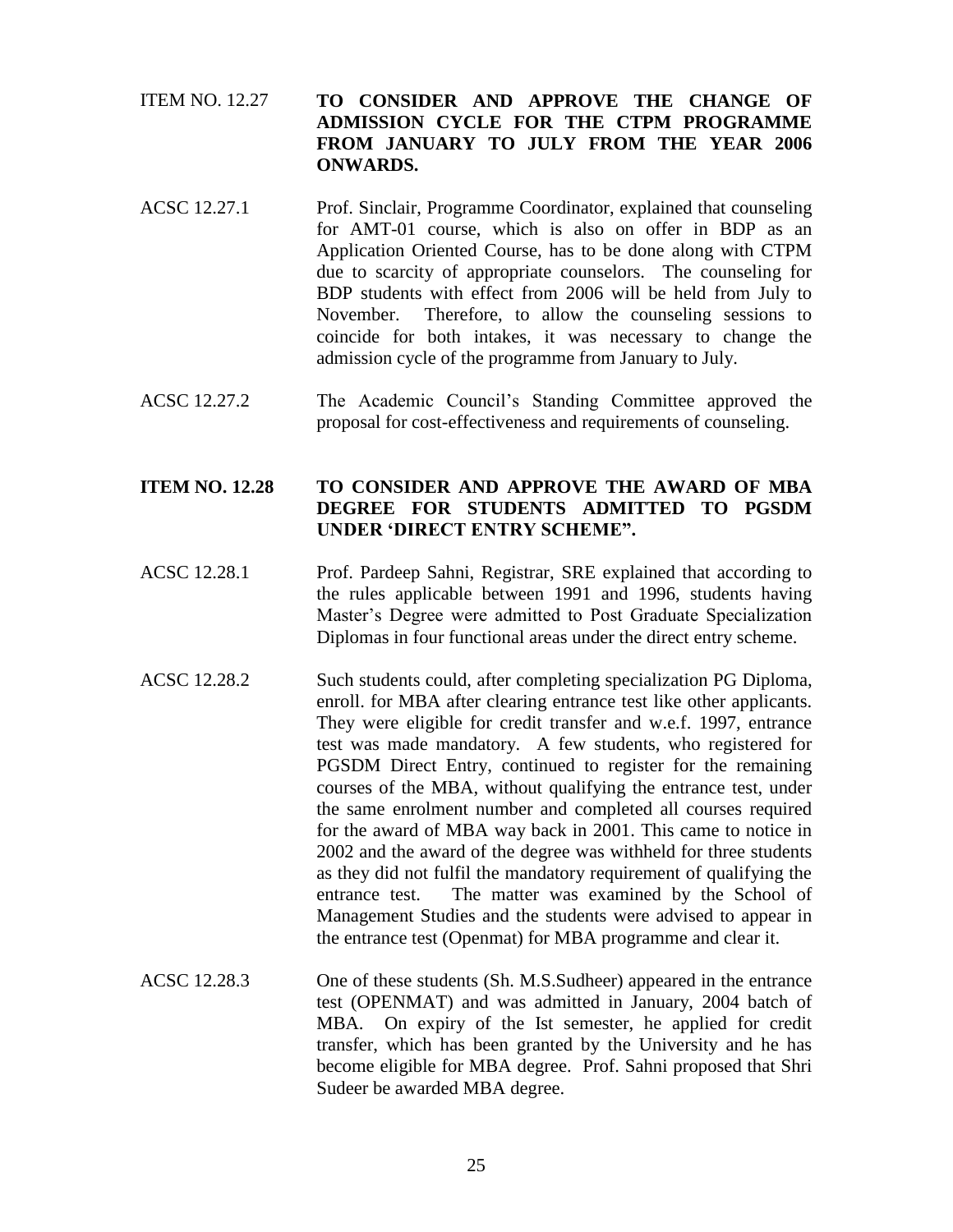ACSC 12.28.4 The Academic Council's Standing Committee considered the proposal and approved the award of MBA degree to the students admitted to PGSDM under "Direct Entry Scheme" subject to the condition they qualify mandatory eligibility condition of clearing the OPENMAT.

# **ITEM NO. 12.29 TO REPORT THE MINUTES OF THE 6TH MEETING OF THE RESEARCH COUNCIL HELD ON 13TH JANUARY, 2005 FOR INFORMATION AND APPROVAL.**

- ACSC 12.29.1 Prof. S.C.Garg, Pro Vice-Chancellor informed the Members that the 6th Meeting of the Research Council was held on  $13<sup>th</sup>$ January, 2005. The main recommendations of the Research Council were:
	- (i) Ph.D. programmes in English and Hindi.
	- (ii) Recommendations of its Sub-Committee on Ph.D. programme in Physics and Mathematics.
	- (iii) Recommendations of its Sub-Committee on Ph.D. programme in History, Economics, Tourism Studies and Library Science.
	- (iv) Remuneration for Evaluation of Ph.D. thesis.
	- (v) Continuation of Ph.D. programme for M.Phil. degree holders.
- ACSC 12.29.2 The Academic Council's Standing Committee noted the Minutes (**Appendix-12**) of the  $6<sup>th</sup>$  Meeting of the Research Council.

# **ITEM NO. 12.30 TO CONSIDER AND APPROVE THE FORMAT OF DEGREE TO BE AWARDED TO THE STUDENTS OF DOCTOR OF PHILOSOPHY (PH.D.) PROGRAMME.**

ACSC 12.30.1 The Academic Council's Standing Committee considered three alternatives and approved the format of Doctor of Philosophy (Ph.D.) Degree as placed at **Appendix-13**.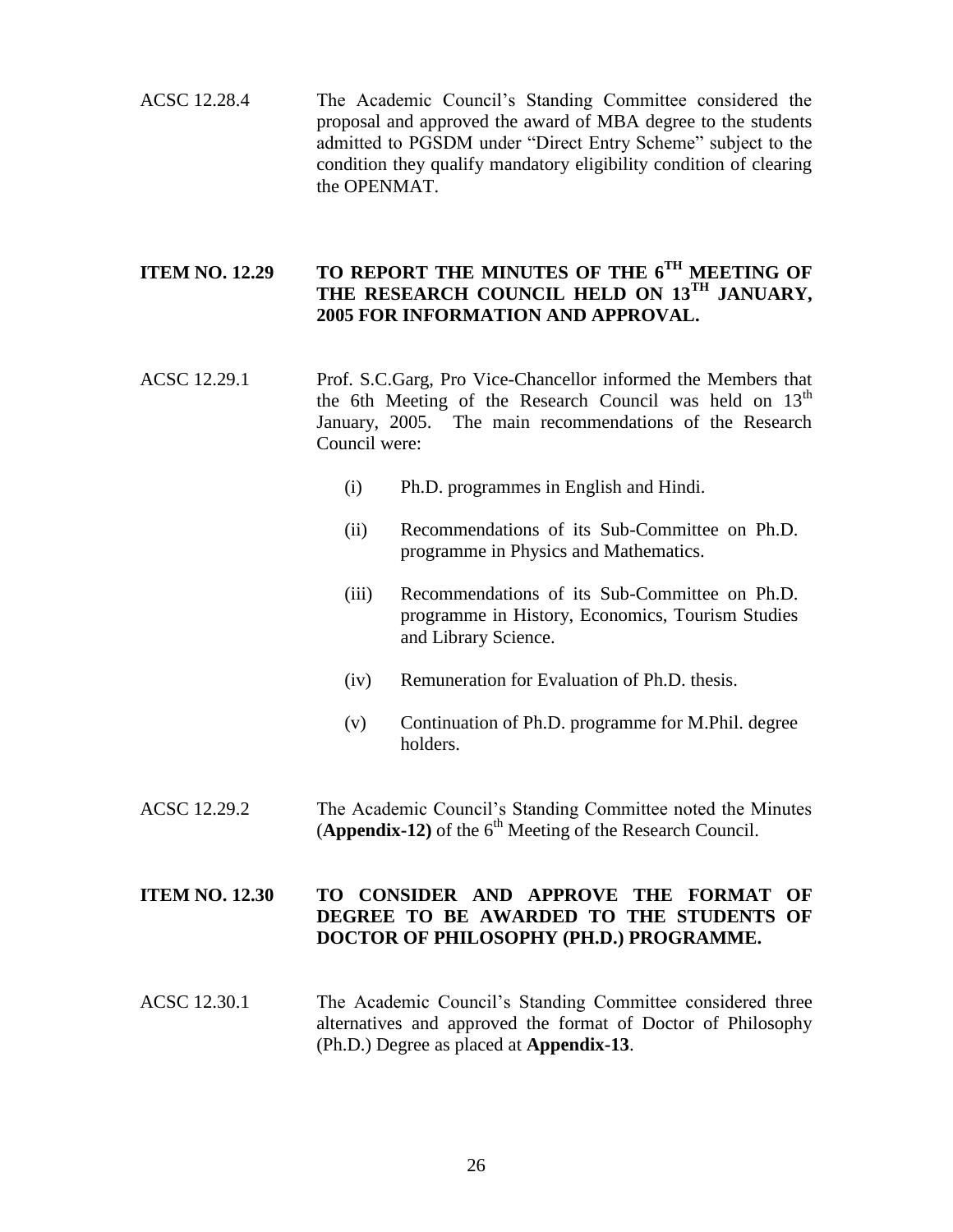# **ITEM NO. 12.31 TO CONSIDER AND APPROVE THE PROPOSAL FOR PERMITTING STUDENTS OF PG DIPLOMA/DIPLOMAS TO APPEAR IN TEE IN JUNE AFTER A STUDY OF SIX MONTHS, INSTEAD OF AFTER THE MINIMUM DURATION OF THE PROGRAMME.**

- ACSC 12.31.1 Prof. S.C.Garg, Pro Vice Chancellor, informed the members that School of Sciences has pointed out that students of PG Diplomas/Diplomas are allowed to appear in TEE after a study of one year. This is likely to extend the minimum duration of completion of PG Diploma. The School has proposed that they should be allowed to appear in TEE after a study of six months instead of waiting till December.
- ACSC 12.31.2 The Academic Council's Standing Committee considered and approved the proposal of permitting the students to appear in TEE in the June after a study of six months. It directed that the Schools of Studies should clearly give the details of the courses for which a student would be permitted to appear after six months of study. Moreover, it should be ensured that no student should be able to complete the programme before expiry of the minimum duration of the programme. These instructions are to be clearly reflected in the prospectus/programme guides.

The meeting ended with a vote of thanks to the Chair.

**(B.S.Saraswant)** Member-Secretary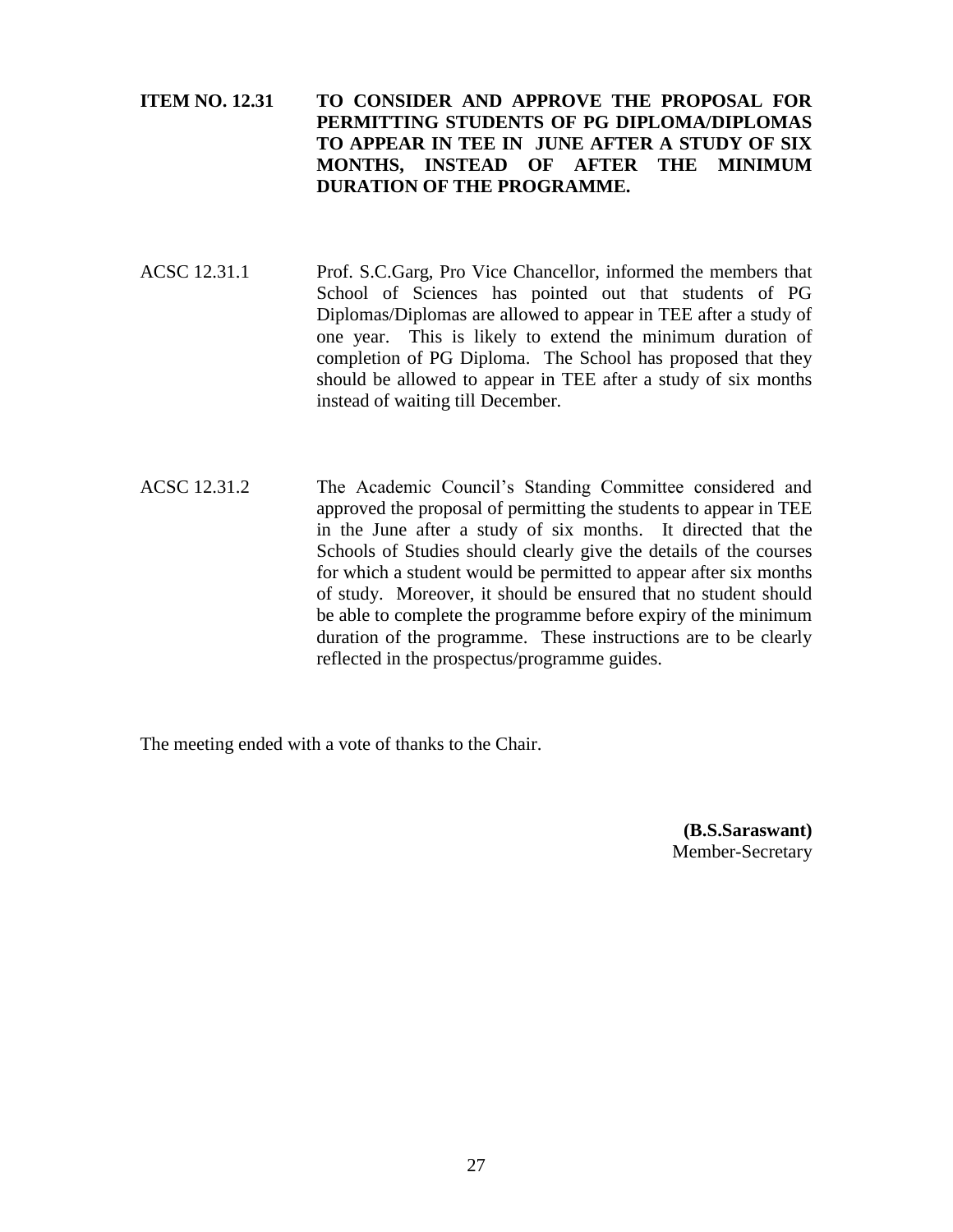**Appendix-3 (To Resolution No. 33.4.4)**

# **I.G.N.O.U**

# **MINUTES OF THE 13th MEETING (EMERGENT) OF THE ACADEMIC COUNCIL'S STANDING COMMITTEE HELD ON 4TH MARCH 2005 AT 3.00 PM IN THE BOARD ROOM, BLOCK-8, IGNOU, MAIDAN GARDHI, NEW DELHI – 110 068**

The following were present:

| 1. Prof. H.P.Dikshit, Vice-Chancellor                 | <b>Chairman</b>         |
|-------------------------------------------------------|-------------------------|
| 2. Prof. S.C.Garg, Pro Vice-Chancellor                | Member                  |
| 3. Prof. A.K.Agarwal, Director, SOHS                  | Member                  |
| 4. Prof. B.B.Khanna, Director, SOMS                   | Member                  |
| 5. Prof. Parvin Sinclair, Director, SOCIS             | Member                  |
| 6. Prof. Gracious Thomas, Director, SOCE              | Member                  |
| 7. Prof. M.C.Sharma, Director, SOE                    | Member                  |
| 8. Prof Uma Kanjilal, Professor, SOSS                 | Member                  |
| 9. Mr. V.K.Arora, Director, EMPC                      | Member                  |
| 10. Dr. C.K. Ghosh, Director, RS                      | Member                  |
| 11. Dr. Anju S. Gupta, Reader, SOH                    | Member                  |
| 12. Sh. Saugato Sen, Lecturer (Selection Grade), SOSS | Member                  |
| 13. Prof. B.S. Saraswat, Director, ACD                | <b>Member Secretary</b> |

Prof. Pardeep Sahni, Registrar, SR&ED attended the meeting as a Special Invitee

Sh. K.D.Sharma, Section Officer, Academic Coordination Division was present to assist the Member-Secretary.

At the outset, the Vice-Chancellor welcomed the members of the Committee and requested Prof. S.C.Garg, Pro-Vice-Chancellor to present the item.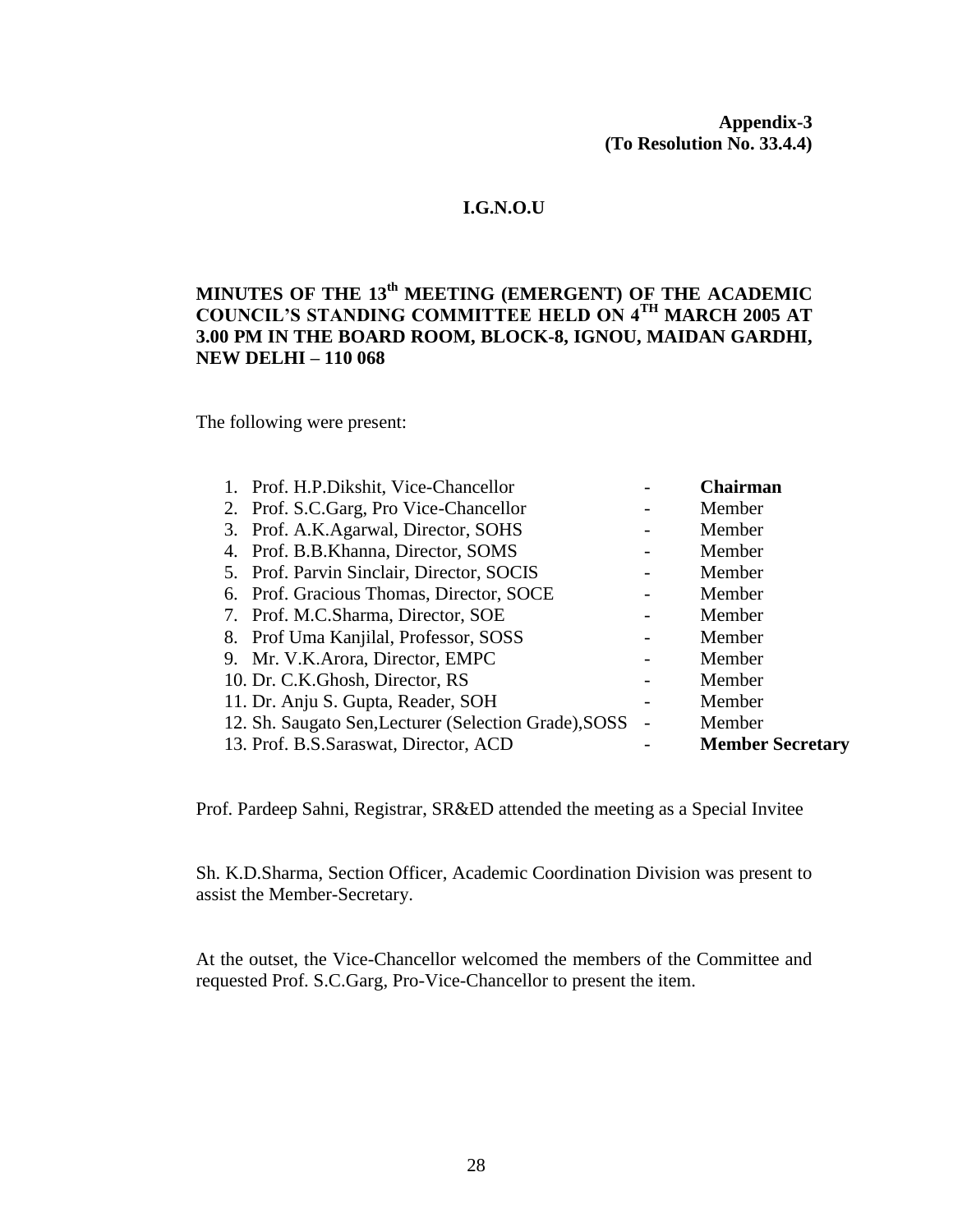## **ITEM NO. 13.1 TO CONSIDER THE AWARD OF DIPLOMAS/DEGREES OF PGDDE/MADE STUDENTS RESPECTIVELY IN THE OLD SCHEME OF METHODOLOGY.**

**ACSC 13.1.1** Prof. S.C.Garg, Pro-Vice Chancellor informed the members the reason for calling the emergent meeting of the Standing Committee and requested the Registrar, SR&ED to place the Agenda before the members.

**ACSC 13.1.2** The Registrar, SR&ED Division reported that the DDE (PGDDE) was launched in 1987 and MADE in 1993. In order to complete the Programme successfully, a student needed to secure a minimum of 'D' grade in Assignments, 'D' grade in term-end examinations (TEE) and an overall 'C' grade. This methodology continued till 1994. However, in its  $11<sup>th</sup>$  Meeting held on 11.7.1994 the Academic Council decided that a student must secure a minimum of 'D' grade in Assignments and 'C' grade in TEE to successfully complete a course. Also, in order to complete the Programme successfully, the student must pass each course in the programme. The revised methodology however could not be implemented in the SR&ED. And the students who secured 'D' grade in the TEE but an overall 'C' grade have been declared successful in PGDDE as well as MADE. So far 229 students of PGDDE and 29 students of MADE, who were given admission from 1995 onwards secured 'D' grade in the TEE and Diplomas//Degrees have been awarded to them.

> The Standing Committee of the Academic Council deliberated on the matter in detail and expressed deep concern. It decided that accountability be fixed on the official(s) who failed to incorporate the decision of Academic Council taken on 11.7.1994. However, it was of the view that cancellation of Diplomas/Degrees awarded already may lead to many legal complications. Therefore, it decided that in accordance with the Principle of Natural Justice, the award of the Diplomas/Degrees awarded as per the unrevised methodology be noted and reported to the Academic Council.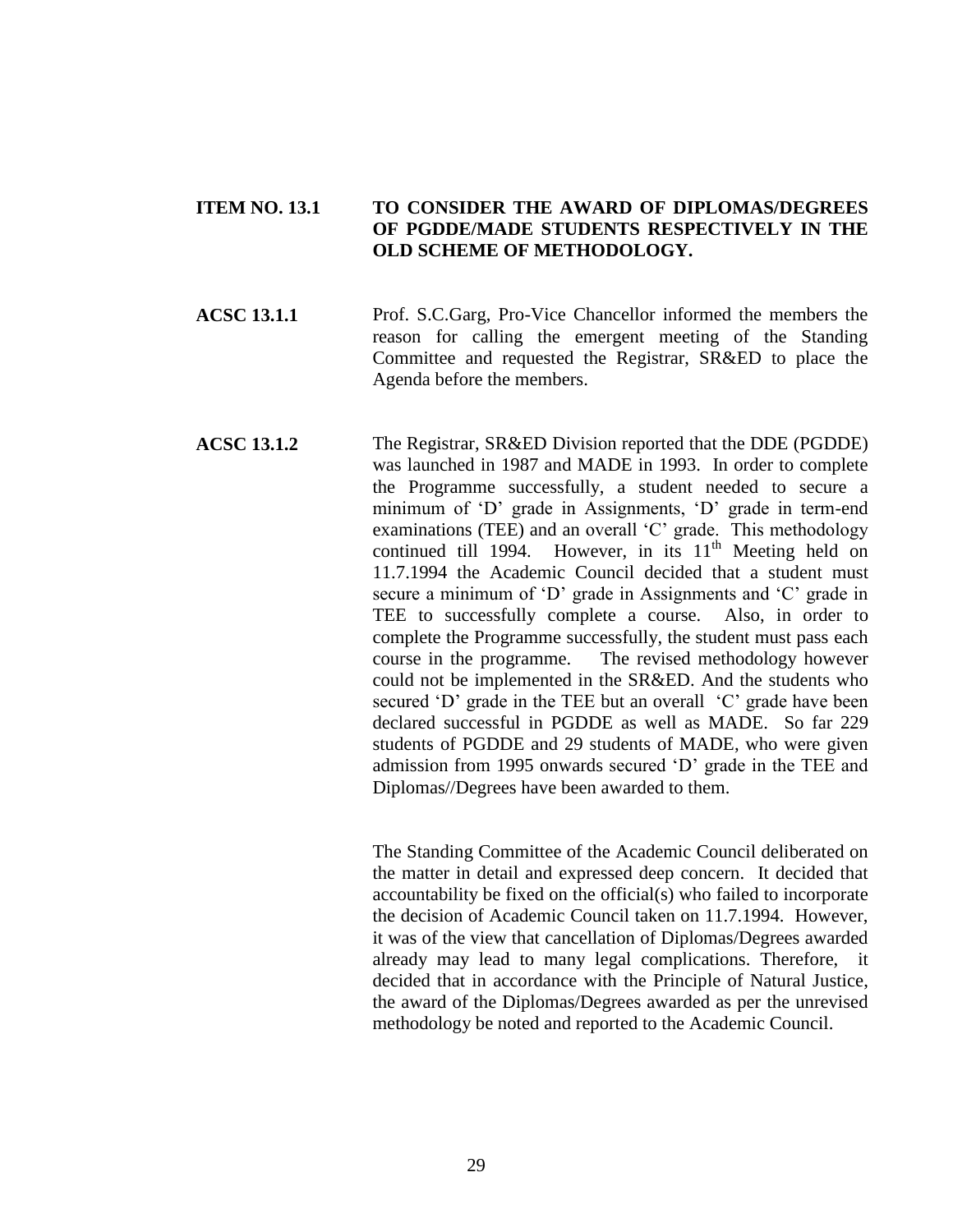Further, the members advised the Registrar (SR&ED) to incorporate the revised methodology of PGDDE and MADE immediately and implement the same for the students who have been admitted from January 2004 onwards with the addition that an overall 'C' grade would be required for successful completion of a course. The component on overall grade seems to have been inadvertently left out of the recording of the Minutes of the  $11<sup>th</sup>$ Meeting of the Academic Council. It was also decided that the methodology of evaluation being applied by SR&ED for all the programmes be circulated to the respective Schools for confirmation and authentication.

The Standing Committee of Academic Council recommended that Ordinance incorporating 'D' grade in assignment, 'C' grade in TEE and 'C' grade in overall be placed before the Academic Council for its consideration and decision.

The meeting ended with a vote of thanks to the Chair.

**(B.S.Saraswat) Member-Secretary**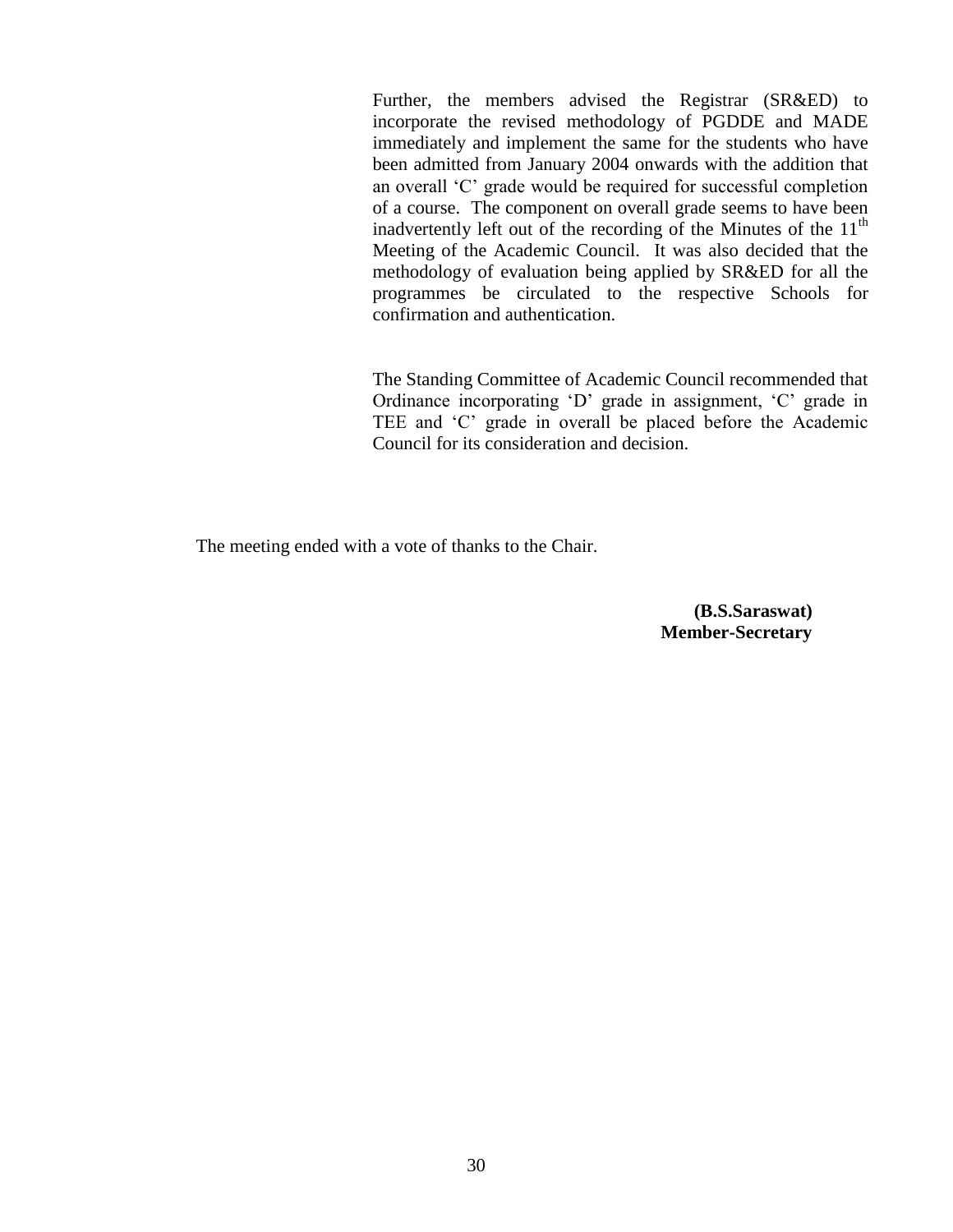#### **I.G.N.O.U**

# **MINUTES OF THE 14TH MEETING OF THE ACADEMIC COUNCIL'S STANDING COMMITTEE HELD ON 29TH APRIL, 2005 AT 11.30 A.M. IN THE CONFERENCE ROOM, BLOCK-8, IGNOU, MAIDAN GARHI, NEW DELHI – 110 068.**

The following were present:

| 1. Prof. H.P.Dikshit, Vice-Chancellor                | <b>Chairman</b>         |
|------------------------------------------------------|-------------------------|
| 2. Prof. S.C.Garg, Pro Vice-Chancellor               | Member                  |
| 3. Prof. B.B.Khanna, Director, SOMS                  | Member                  |
| 4. Prof. Parvin Sinclair, Director, SOCIS            | Member                  |
| 5. Prof. Gracious Thomas, Director, SOCE             | Member                  |
| 6. Prof Uma Kanjilal, Professor, SOSS                | Member                  |
| 7. Mr. V.K. Arora, Director, EMPC                    | Member                  |
| 8. Dr. Anju S. Gupta, Reader, SOH                    | Member                  |
| 9. Sh. Saugato Sen, Lecturer (Selection Grade), SOSS | Member                  |
| 10. Prof. B.S. Saraswat, Director, ACD               | <b>Member Secretary</b> |

Prof. M.C.Sharma, Director, SOE, Prof. A.K.Agarwal, Director, SOHS and Dr. C.K.Ghosh, Director, RS could not attend the meeting. Dr. Srikant Mohapatra, Registrar, SR&ED attended the meeting as a Special Invitee.

Sh. K.D.Sharma, Section Officer, Academic Coordination Division was present to assist the Member-Secretary.

At the outset, the Chairman welcomed the members to the meeting and requested Prof. S.C.Garg, Pro Vice-Chancellor to present the agenda items.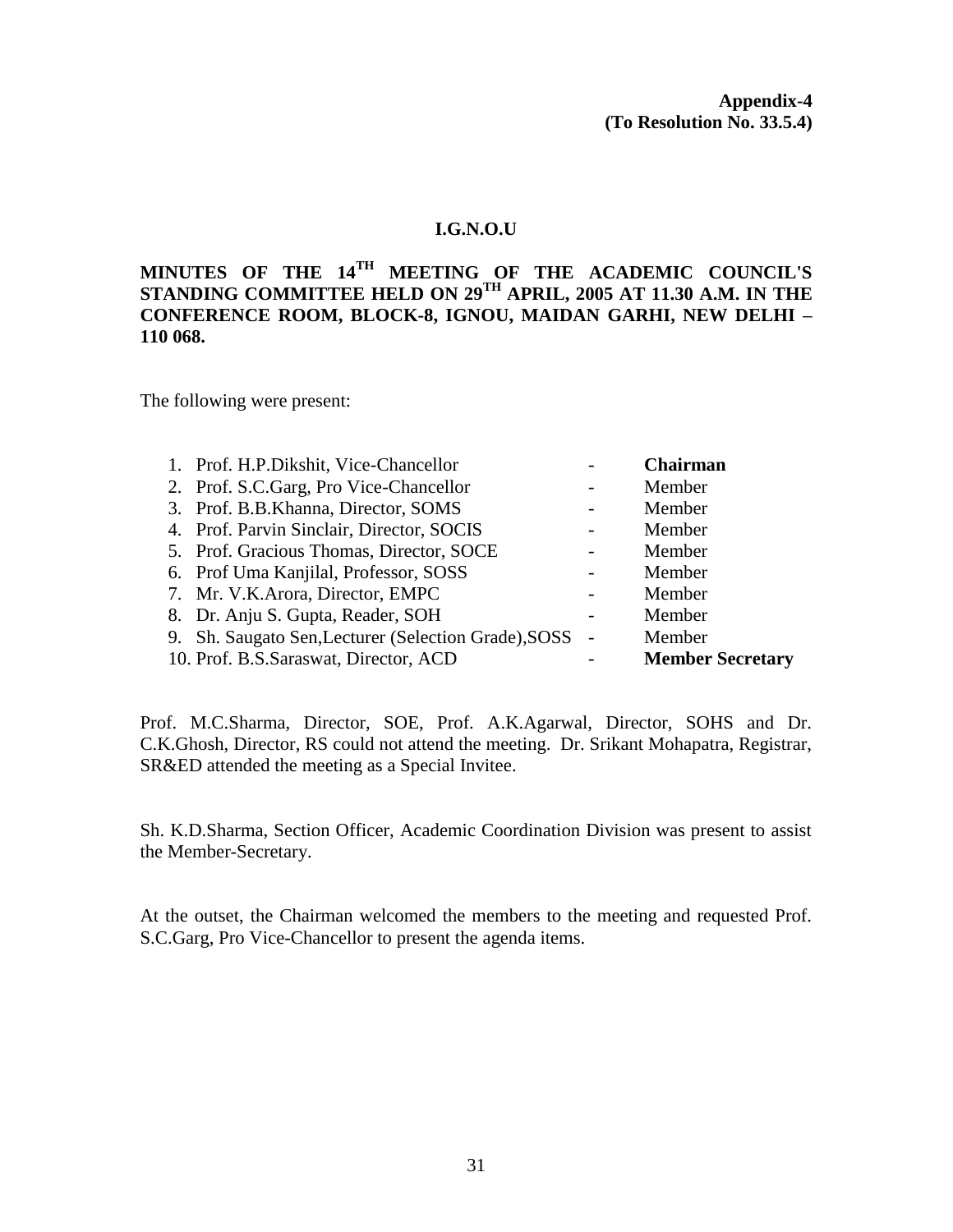The following agenda items were taken up:

# **ITEM NO. 14.1 TO CONFIRM THE MINUTES OF THE 12TH AND 13TH MEETING OF THE ACADEMIC COUNCIL'S STANDING COMMITTEE AND NOTE THE ACTION TAKEN THEREON.**

| ACSC 14.1.1 | The Standing Committee was informed that the Minutes of         |
|-------------|-----------------------------------------------------------------|
|             | the $12^{th}$ and $13^{th}$ Meetings of the Academic Council's  |
|             | Standing Committee (ACSC) held on 21.2.2005 and                 |
|             | 4.3.2005, respectively were circulated to the members.          |
|             | Comments received from one of the members were readout.         |
|             | The Action Taken Report on the Minutes of the $12th$ and $13th$ |
|             | Meeting of the ACSC was also placed before the ACSC for         |
|             | information of the members.                                     |

ACSC 14.1.2 The Standing Committee did not agree to the observations of the member. It further desired that the Registrar, SR&E may ensure that the evaluation methodology being applied by SR&E should be in consonance with the decisions taken by the Academic Council from time to time. Necessary action may be initiated for compiling the decisions of the Academic Council for implementation in consultation with the Schools of Studies.

ACSC 14.1.3 The Standing Committee of the Academic Council confirmed the Minutes of the  $12<sup>th</sup>$  and  $13<sup>th</sup>$  Meetings subject to the above directions and noted the Action Taken thereon.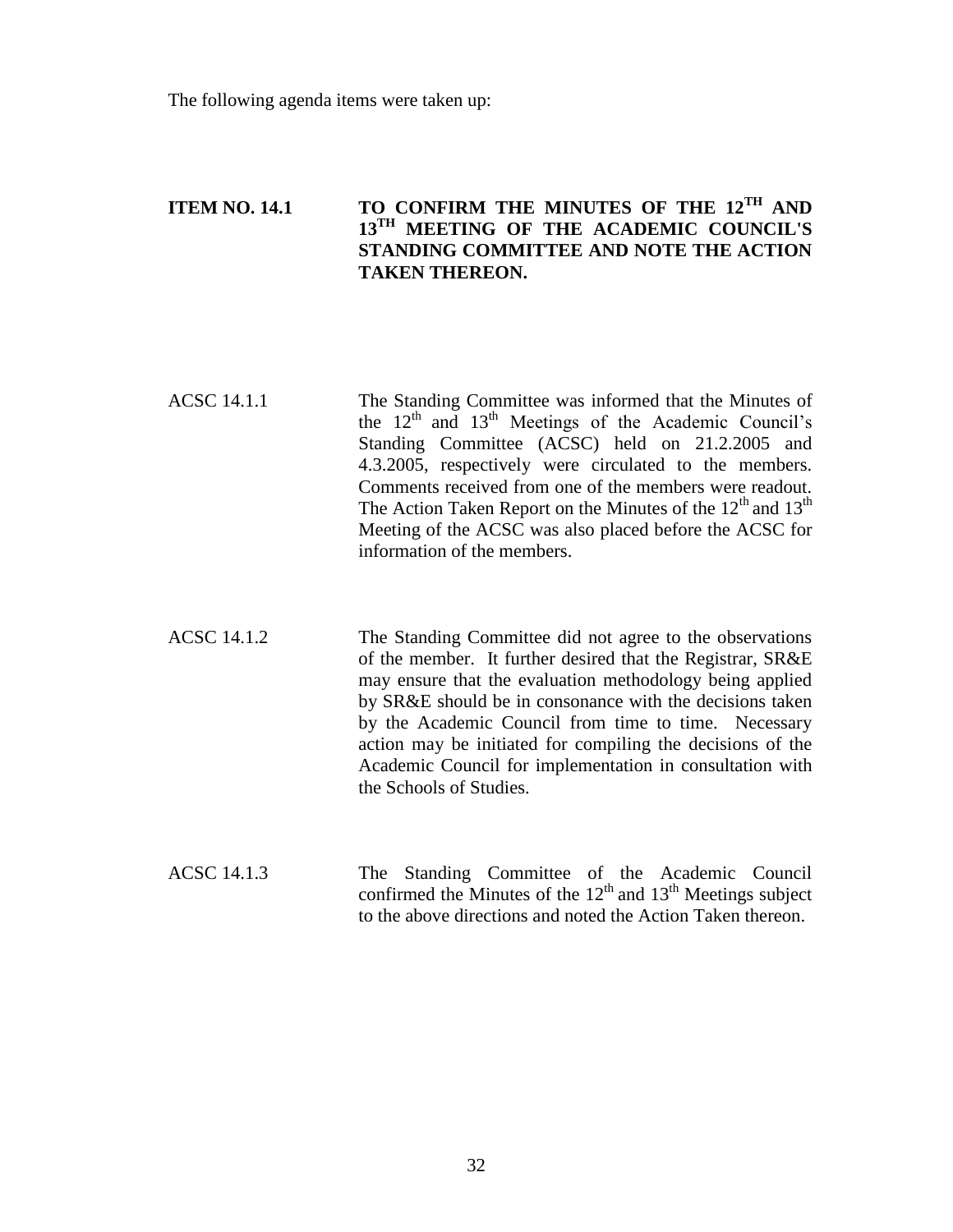**ITEM NO.14.2 TO CONSIDER AND APPROVE THE PROPOSAL FOR ALLOWING CREDIT TRANSFER TO THE CANDIDATES WHO COULD NOT COMPLETE THE PROGRAMME IN MAXIMUM DURATION PLUS TWO YEARS RE-ADMISSION PERIOD IN CASES OF PROGRAMMES OF SIX MONTHS AND ONE YEAR DURATION.**

ACSC 14.2.1 Prof. S.C.Garg, Pro Vice-Chancellor explained the item in detail. The issue relating to the period of completing the programmes after re-admission was also discussed. It was noticed that the period allowed after re-admission is two years irrespective of the maximum duration of the programme and is in continuation of the earlier registration. A pro-rata fee is charged from such students for left over courses.

- ACSC 14.2.2 The Committee recommended that students enrolled in Certificates, Diploma and Degree Programmes be allowed a period of six months, one year and two years beyond the maximum period to appear on pro-rata basis for completing left over courses. If they fail to do so in extended period, they will be required to seek re-admission. However, to facilitate such learners to earn certificate/diploma/degree, the Standing Committee considered the proposal to allow Credit Transfer for the courses that have been completed with the following conditions:
	- a) The student has to take admission afresh in the programme like other students by fulfilling the admission criteria and paying requisite fee for the programme.
	- b) He/She has to apply to the University for transfer of the credits earned by him/her under the old enrolment with applicable fee.
	- c) Full credit transfer may be allowed if the syllabus and methodology now in vogue are similar to that governing the student under the old enrolment.
	- d) The Certifications shall be awarded corresponding to the semester in which he/she completes all the courses.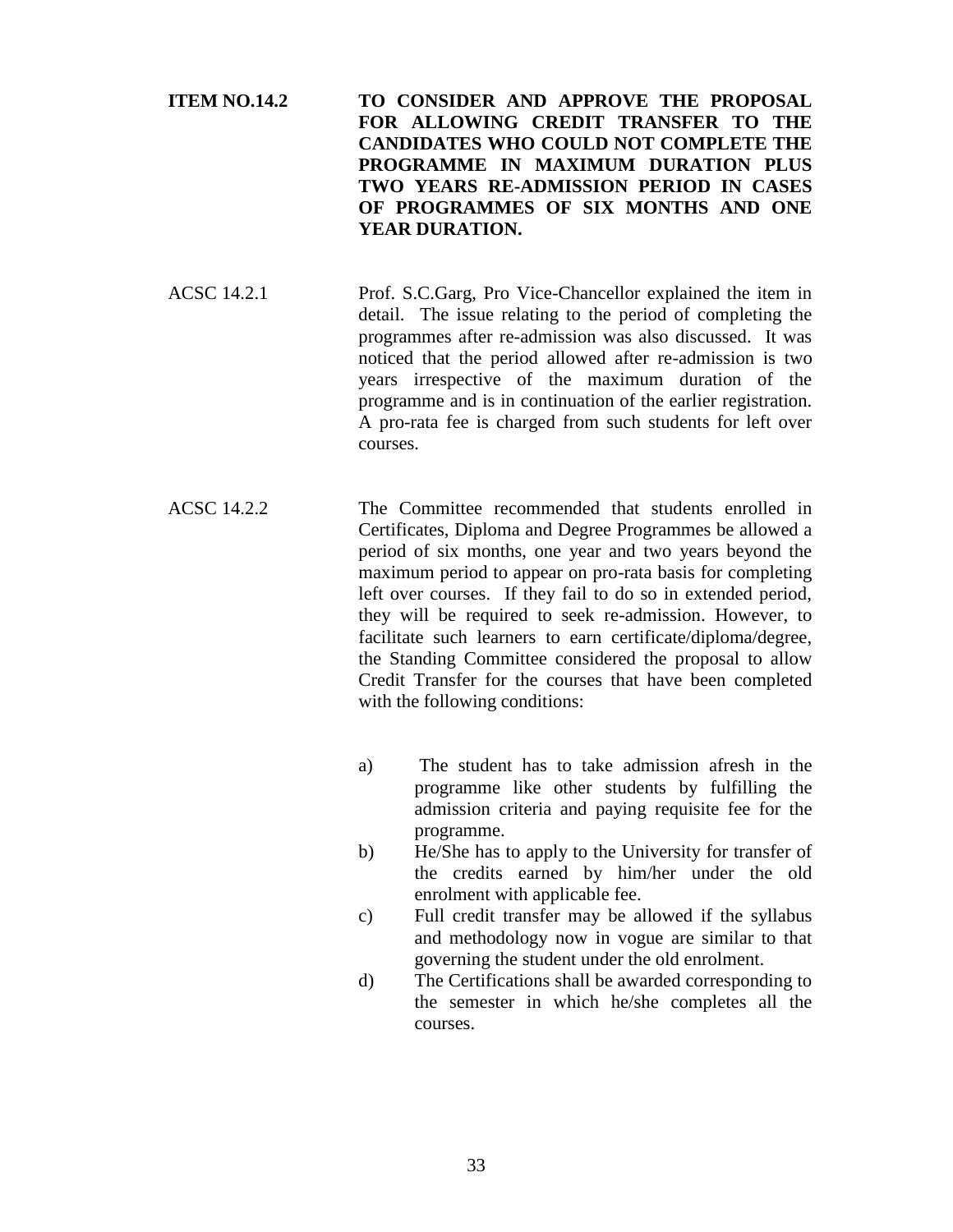# **ITEM NO. 14.3 TO CONSIDER AND APPROVE THE PHASE-3 FORM FOR POST GRADUATE DIPLOMA IN THE STUDY OF PARTICIPATORY MANAGEMENT OF DISPLACEMENT, RESETTLEMENT AND REHABILITATION (PGDMRR).**

- ACSC 14.3.1 The Programme Co-ordinator, Dr. Madhu Bala highlighted the salient features of the programme including the integrated mode.
- ACSC 14.3.2 The Standing Committee desired that the Progrmme Coordinator should re-look the number of Study Centres where this programme will be offered in view of the experience with the certificates programme.
- ACSC 14.3.3 The Academic Council's Standing Committee constituted a sub-committee to look into the above aspects of the programme with the directions to submit its recommendations to the Standing Committee for its considerations in its next meeting:

| 1. Prof. S.C.Garg, PVC | Chairman |
|------------------------|----------|
| 2. Prof. Pardeep Sahni | Member   |
| Director, SOSS         |          |
| 3. Dr. C.K.Ghosh       | Member   |
| Director, RSD          |          |
| 4. Dr. Madhu Bala      | Member   |
| Reader, SOSS           |          |
| 5. Prof. B.S. Saraswat | Convenor |
| Director, ACD          |          |

# **ITEM NO. 14.4 TO CONSIDER AND APPROVE THE PHASE-3 FORM FOR ELECTIVE COURSES IN M.A. SOCIOLOGY.**

ACSC 14.4.1 Prof. S.C.Garg, Pro Vice-Chancellor explained that the Academic Council approved the M.A. Programme in Sociology at its meeting held on November 21, 2003. The faculty is now seeking approval for four elective courses to be offered in the 2nd year of the programme.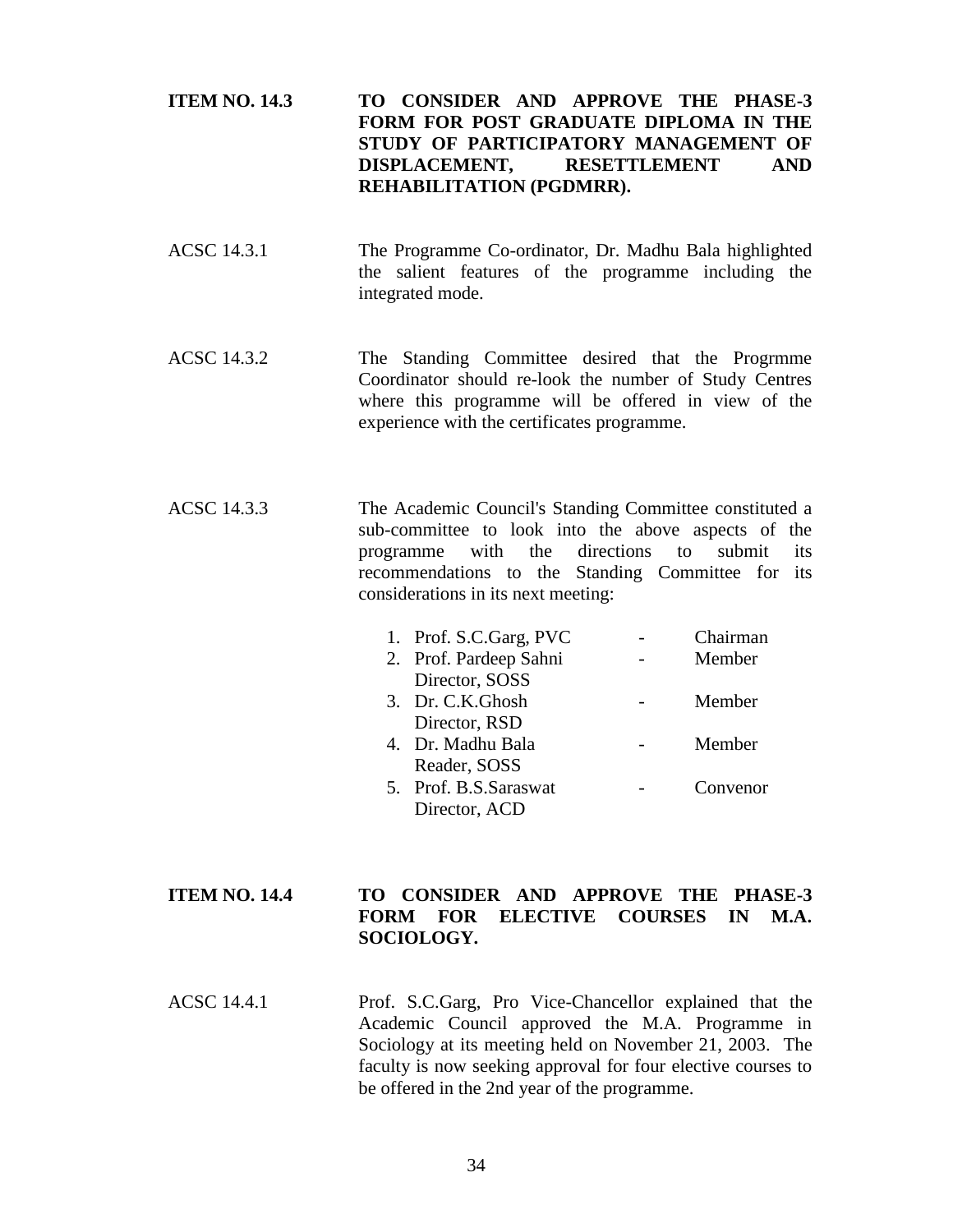| ACSC 14.4.2 | Programme Coordinator, Dr. Debal K. Singha Roy informed         |
|-------------|-----------------------------------------------------------------|
|             | the Committee that while considering the elective courses       |
|             | "MSOE-001: Sociology of Education, MSOE-002: Diaspora           |
|             | and Transnational Community, MSOE-003: Sociology of             |
|             | Religion and MSOE-004: Urban Sociology", the School             |
|             | Board of School of Social Sciences directed the faculty to      |
|             | seek the guidance of Prof. Tulsi Patel, to finalize the         |
|             | contents. The modified courses were approved by the             |
|             | School Board at its 35 <sup>th</sup> Meeting held on 22.3.2005. |

ACSC 14.4.3 The Academic Council's Standing Committee considered and approved the Phase-3 Form **(Appendix-1)** for the modified elective courses of M.A.Programme in Sociology.

# **ITEM NO. 14.5 TO RATIFY THE ACTION TAKEN BY THE VICE-CHANCELLOR IN WITHDRAWING THE BIT/ADIT PROGRAMMES OF THE UNIVERSITY.**

- ACSC 14.5.1 Prof. S.C.Garg, Pro Vice-Chancellor explained that BIT Programme was launched by the University in 1999 under the Virtual Campus Initiative Project in collaboration with Edexcel, U.K. The MoU with Edexcel expired in 2004. Moreover, the enrollment in the BIT as well as ADIT programmes has greatly reduced over the years. The School Board of SOCIS at its meeting held on February 16, 2005 recommended the withdrawal of BIT/ADIT programme from July, 2005 session. The recommendations of the School Board of SOCIS have been approved by the Vice-Chancellor.
- ACSC 14.5.2 The Academic Council's Standing Committee ratified the action taken by the Vice Chancellor in withdrawing the BIT/ADIT programme from July, 2005 session.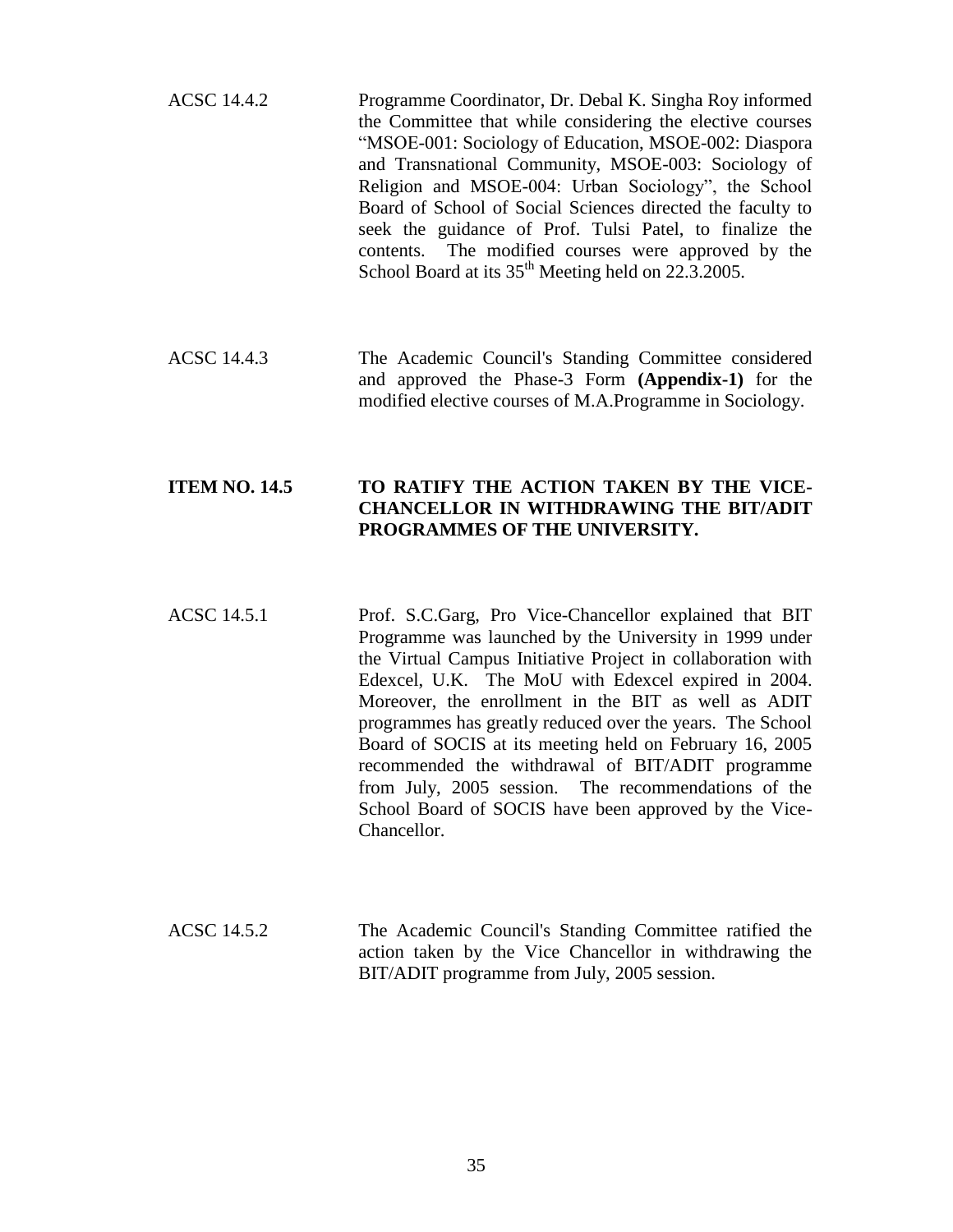**ITEM NO. 14.6 TO CONSIDER AND APPROVE THE WITHDRAWAL OF PPC (PREPARATORY PROGRAMME IN COMPUTING) FROM BCA AND MCA PROGRAMMES, BOTH OLD AND NEW SYLLABUS.**

- ACSC 14.6.1 Prof. S.C.Garg, Pro Vice-Chancellor informed the Committee that the students of computer programmes who had not studied mathematics as a distinct subject at  $+2$  level were required to opt and successfully complete the PPC (Preparatory Programme in Computing) in the 1st year of BCA/MCA programme till July, 2004 cycle. Thereafter, consequent upon the introduction of CS-60 (8 Credits) in MCA (Revised) syllabus from January, 2005, and its replacement by MTE-03 (4 Credits) in BCA from July, 2005, PPC has been withdrawn. This was approved by the Academic Council's Standing Committee at its  $11<sup>th</sup>$  Meeting held on 19.10.2004.
- ACSC 14.6.2 Prof. Parvin Sinclair, Director, SOCIS informed that subsequent to the abovementioned decision of the ACSC, the School Board of SOCIS has suggested that if any student fails to successfully complete the PPC by June, 2006, he/she should be advised to re-register for MTE-03 or CS-60, as the case may be, by paying pre-requisite fee i.e. Rs. 600/- and Rs. 700/-, respectively.
- ACSC 14.6.3 The Academic Council's Standing Committee considered the proposal of the School for not conducting of the PPC examination after June 2006 TEE and approved the recommendations of the School Board of SOCIS. It however, directed that all the students concerned be informed by the School.

# **ITEM NO. 14.7 TO CONSIDER AND APPROVE THE WITHDRAWAL OF PG CERTIFICATE IN RURAL SURGERY (PGCRS).**

ACSC 14.7.1 Prof. S.C.Garg, Pro Vice-Chancellor informed that the number of students admitted in PG Certificate in Rural Surgery during the last admission session was very low and the School Board of SOHS has recommended withdrawal of PG Certificate in Rural Surgery in its present form.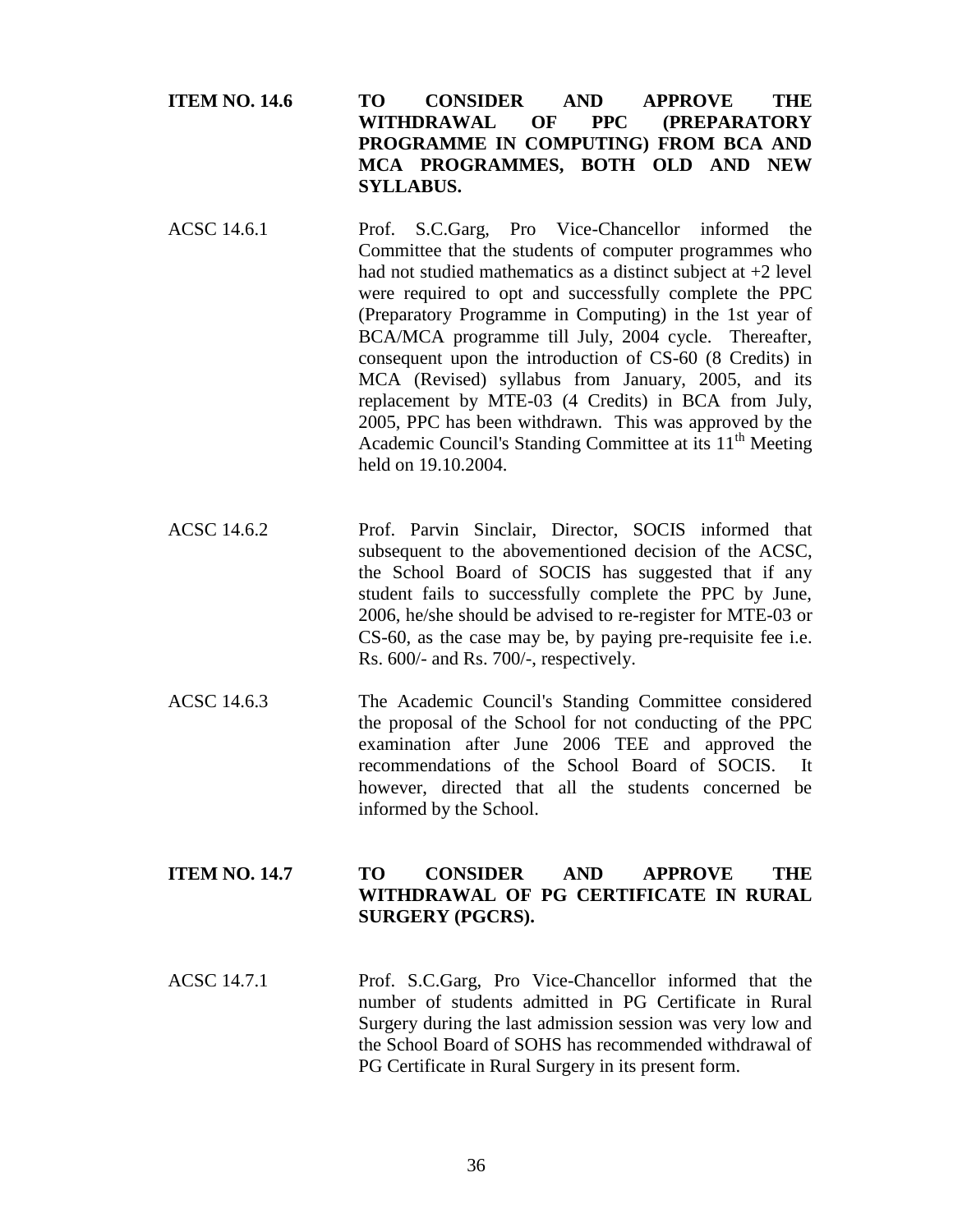ACSC 14.7.2 The Academic Council's Standing Committee accepted the recommendation of the School Board and approved withdrawal of the PG Certificate in Rural Surgery (PGCRS) from the Students' Handbook and Prospectus,2006.

# **ITEM NO. 14.8 TO CONSIDER AND APPROVE THE PHASE-3 FORM FOR POST GRADUATE DIPLOMA IN COMMUNITY CARDIOLOGY.**

- ACSC 14.8.1 Prof. S.C.Garg, Pro Vice-Chancellor explained that the PG Diploma in Community Cardiology submitted by the School of Health Sciences addresses the felt need of rural population and is being developed in collaboration with Narayan Hiradalaya, Bangalore.
- ACSC 14.8.2 While approving the proposal, the Academic Council's Standing Committee advised that in view of the nature of the programme, its requirement of face to face contact hours for counseling and hands-on skill development under supervision and guidance of trained and qualified cardiologists the School should develop sound implementation policy.

# **ITEM NO. 14.9 TO CONSIDER AND APPROVE THE PHASE-3 FORM FOR CERTIFICATE IN HEALTH & ENVIRONMENT.**

ACSC 14.9.1 Prof. S.C.Garg, Pro Vice-Chancellor informed the Committee that SOHS has revised the Certificate Programme in Health & Environment, because of low enrollement. The Academic Council's Standing Committee advised that a Committee chaired by the PVC may look into the matter in totality and submit its recommendations.

# **ITEM NO. 14.10 TO CONSIDER AND APPROVE THE ELIGIBILITY CRITERIA FOR BCA PROJECT EVALUATORS.**

ACSC 14.10.1 Prof. S.C.Garg, Pro Vice-Chancellor apprised the members of the eligibility criteria recommended by the School of Computer and Information Science for the examiners of project components (CS-11 and CS-76) of BCA programme.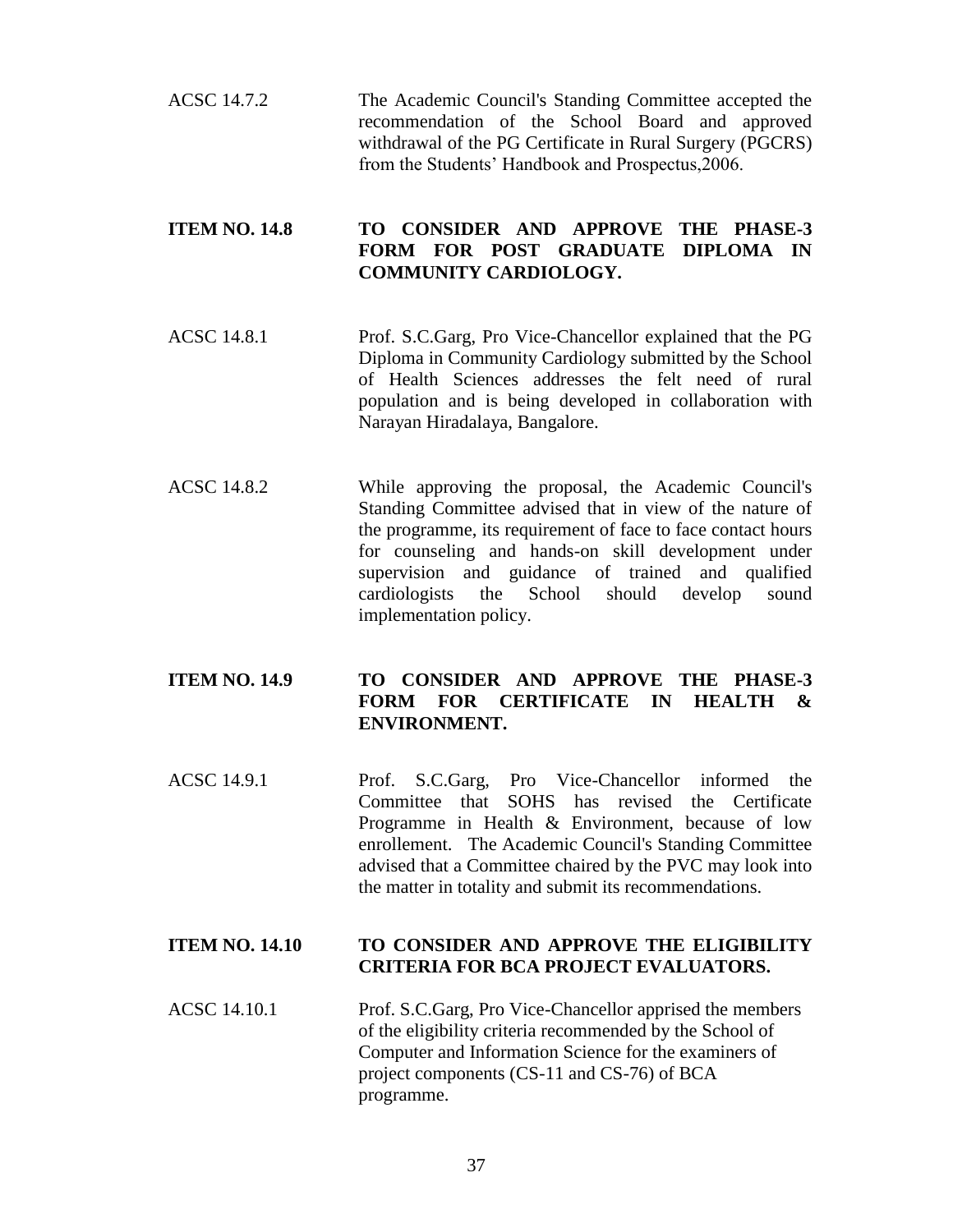- ACSC 14.10.2 The Committee appreciated the concern of the School for quality. However, it observed that the University may not get requisite number of experts with given qualifications and it may become difficult to declare the results in time.
- ACSC 14.10.3 After detailed discussions, it was decided that full time faculty of AICTE recognized institutions with a minimum of two years experience be considered for project evaluation.

# **ITEM NO. 14.11 TO CONSIDER AND APPROVE THE VALIDITY OF THE PERIOD OF RE-REGISTRATION OF STUDENTS ENROLLED IN THE UNREVISED MCA PROGRAMME.**

- ACSC 14.11.1 Prof. S.C.Garg, Pro Vice-Chancellor explained that the MCA (96 Credits) programme was launched in 1994 with a minimum duration of 3 years and maximum duration of 7 years. In January 2005 the MCA programme has been completely revised and is much different from the earlier version, in its content and structure. He further informed that the issue of validity of the registration of students in the old MCA programme was discussed in the Task Force on Student Support Services. Based on its decision and further discussion with the Task Force, the scheme for re-admission has been prepared.
- ACSC 14.11.2 The Academic Council's Standing Committee considered and approved the scheme placed at **Appendix-2** for readmission to MCA for the students who had registered for MCA (old syllabus)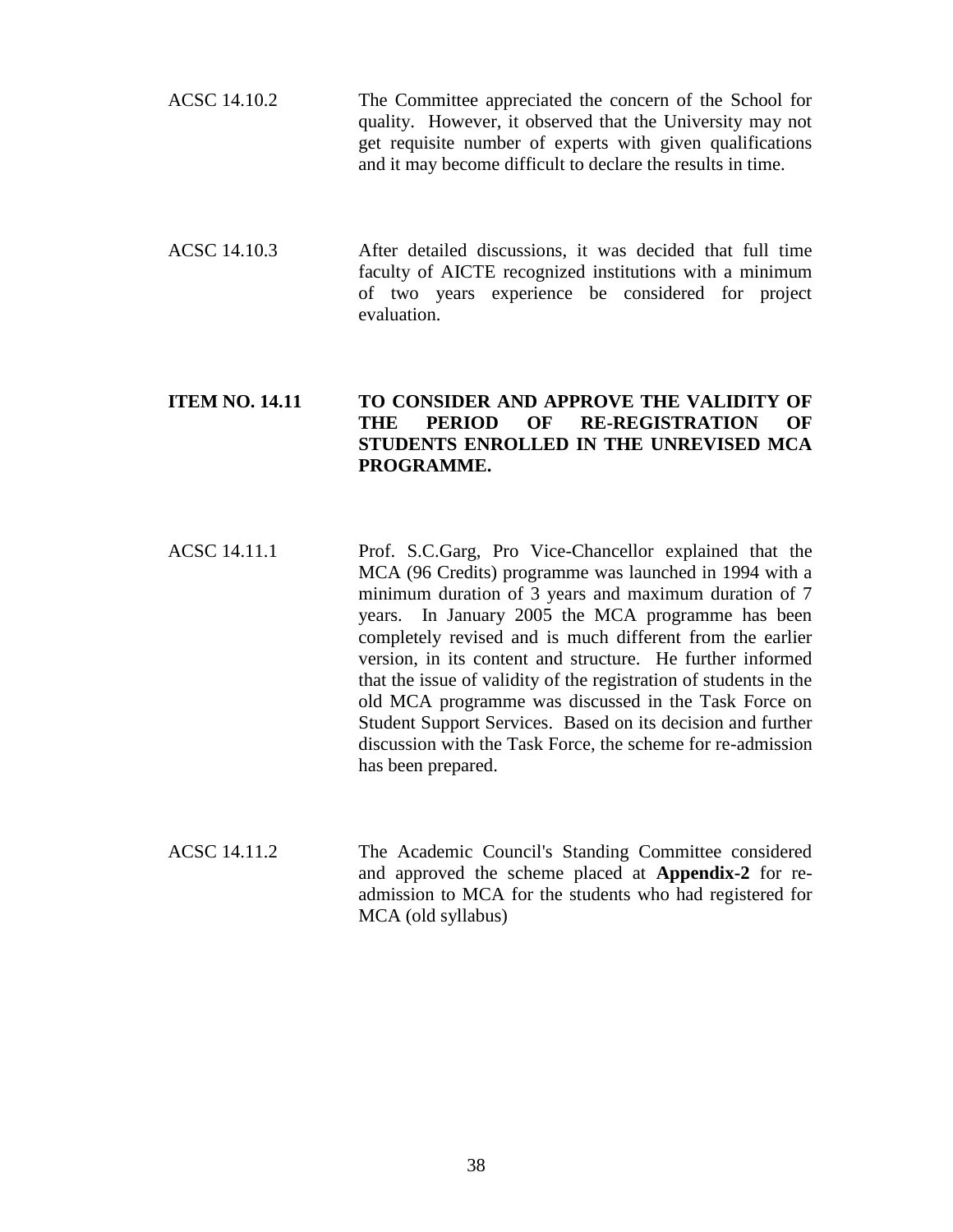# **ITEM NO. 14.12 TO CONSIDER AND APPROVE PROVIDING ANOTHER OPPORTUNITY TO EXERCISE OPTION FOR ALTERNATIVE COURSE FOR MTE-1,4 & 5 BY THE STUDENTS OF JANUARY 1996, JANUARY 1997 AND JANUARY 1998 BATCHES OF BCA OLD SYLLABUS.**

ACSC 14.12.1 Prof. S.C.Garg, Pro Vice-Chancellor explained that MTE-01 (4 credits), MTE-04 and 05 (2 credits each) are the compulsory courses for the BCA old syllabus students admitted in January 1996, 1997 and 1998 cycles. With the introduction of new syllabus for BCA from July 1998 cycle, admission to BCA old syllabus has been dispensed with. A large number of students have failed to successfully complete the mathematics courses MTE-01, 04 and 05 even after repeated attempts. The Academic Council's Standing Committee at its  $7<sup>th</sup>$  meeting held on 15.2.2003 considered and approved the proposal of the School of Computer and Information Sciences for offering alternative courses in lieu of MTE-01, 04 and 05. Accordingly, CS-601 (4 credits) in lieu of MTE-01 and CS-60 (8 credits) in lieu of MTE-01, 04 and 05 was offered as a **one time opportunity.** In response 829 students (BCA old syllabus) opted for new courses i.e. CS-601 and / or CS-60 after payment of requisite fees. Majority of these students have successfully completed the alternative courses and their BCA degree. However, 440 students, who could not exercise the option for opting CS-60 or CS-601 at that time, are still not in a position to clear their BCA degree because of non clearance of MTE-01, 04 and 05 though all computer courses have been cleared. These students completed the maximum duration of 6 years in December, 2001 and December 2002 and the extended period of another two years in December 2003 and December 2004, respectively. Since, there is no provision as of now for further extension beyond two years.

ACSC 14.12.2 The Academic Council's Standing Committee discussed the matter and decided that the students of BCA of 1996 and 1997 batches may be given opportunity to opt CS 601 and/or CS 60 after payment of requisite fee as a very special case since they have already earned 88 to 94 credits.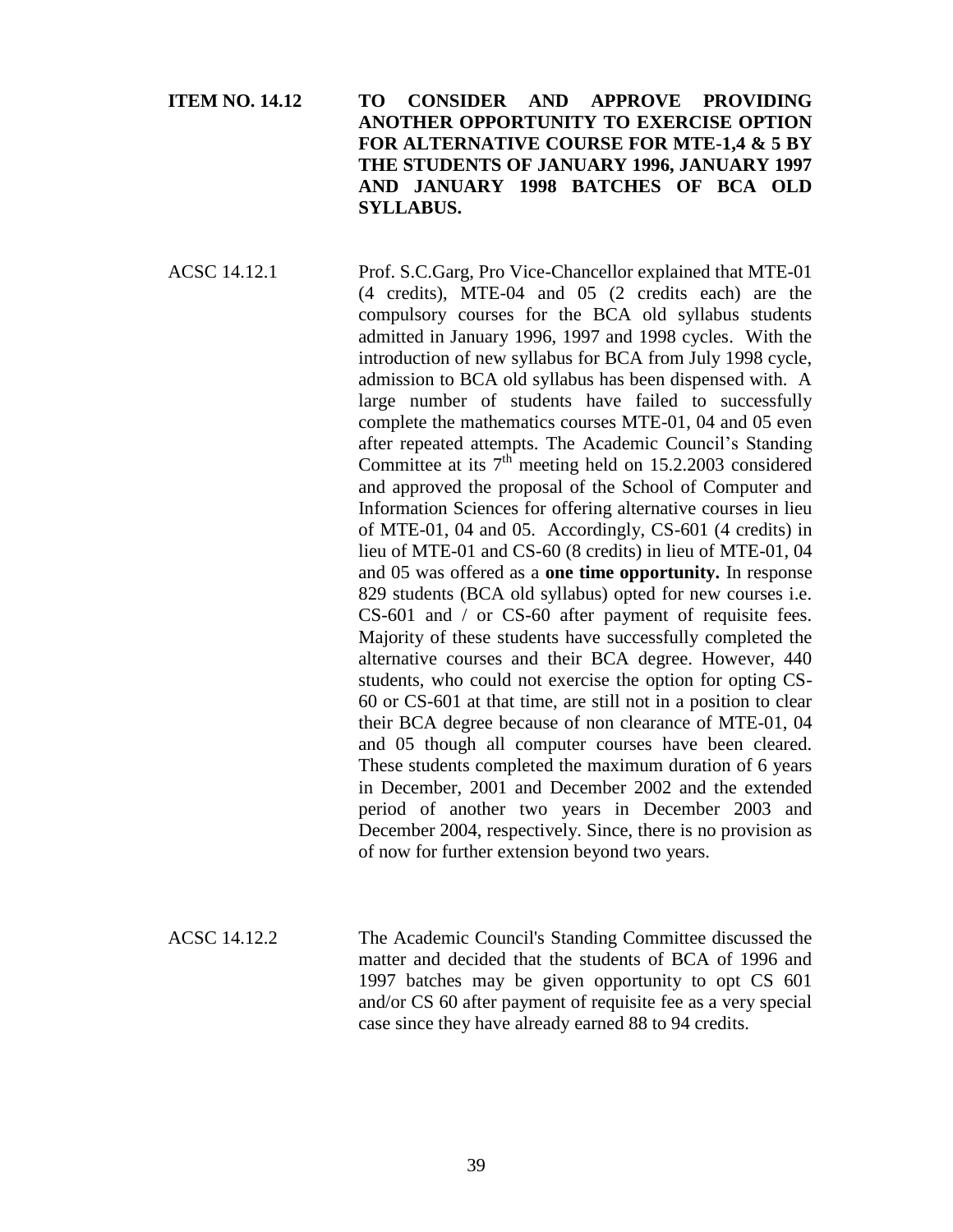ACSC 14.12.3 The Committee further directed that it may not be treated as precedence and SOCIS should insert a sentence safeguarding the interest of the University in Programme Guide/Student's Handbook and Prospectus such as "rules applicable from time to time shall apply".

# **ITEM NO. 14.13 TO CONSIDER AND APPROVE THE PHASE-3 FORM FOR DIPLOMA IN VALUE ADDED PRODUCTS FROM HORTICULTURE (FRUITS & VEGETABLES).**

- ACSC 14.13.1 Prof. S.C.Garg, Pro Vice-Chancellor explained the highlights of the Diploma in Value Added Products from Horticulture (Fruits & Vegetables) in Project mode.
- ACSC 14.13.2 The Chairman informed the members that Prof. Panjab Singh one of the proposers of the programme has been appointed as Vice-Chancellor of Banaras Hindu University. The members joined the Chairman in congratulating him for the achievement.
- ACSC 14.13.3 The Academic Council's Standing Committee considered and approved the Phase-3 **(Appendix-3)** Form for Diploma in Value Added Products from Horticulture (Fruits & Vegetables) with the suggestion that the nomenclature approved by the School Board of School of Agriculture be retained as such.
- **ITEM NO. 14.14 TO REPORT THE ACTION TAKEN BY THE VICE-CHANCELLOR IN ADDING 'CATEGORY-3'IN THE ELIGIBILITY CRITERIA FOR ADMISSION TO BCA PROGRAMME PERTAINING TO CANDIDATES OF 10+2 VOCATIONAL STREAM IN COMPUTER TECHNIQUES.**
- ACSC 14.14.1 The Academic Council's Standing Committee noted the action taken by the Vice-Chancellor in adding Category-3 in the eligibility criteria for admission to BCA programme pertaining to candidates of  $10 + 2$  vocational stream. The ACSC also decided that the qualifications approved by the Equivalence Committee which are not Traditional Qualifications may be included in this Category.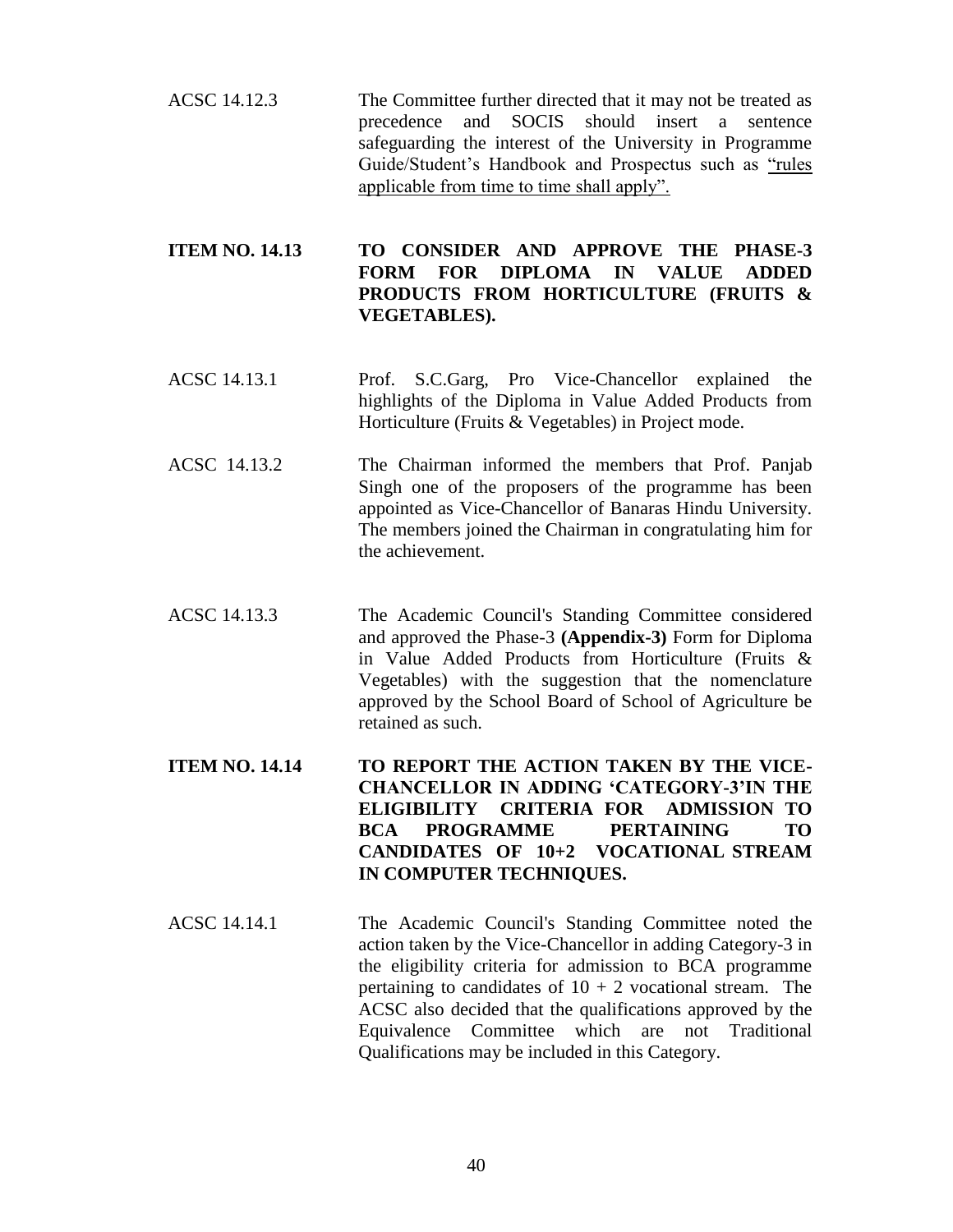ITEM NO. 14.15 **TO CONSIDER AND APPROVE THE MINUTES OF THE SUB-COMMITTEE CONSTITUTED BY THE ACADEMIC COUNCIL'S STANDING COMMITTEE TO FRAME UNIFORM EVALUATION SCHEME FOR ALL PROGRAMMES OF SCHOOL OF ENGINEERING AND TECHNOLOGY.**

- ACSC 14.15.1 Prof. S.C.Garg, Pro Vice-Chancellor explained to the members that the Academic Council's Standing Committee at its  $12<sup>th</sup>$  meeting held on 21.2.2005 while considering the evaluation scheme for Diploma in Civil Engineering and Diploma in Electrical and Mechanical Engineering desired that a uniform evaluation scheme be developed for all the programmes of School of Engineering & Technology and constituted a Committee under the Chairmanship of PVC and consisting of Director, ACD, Registrar, SRE, and Dr. Manoj Kulsheshtra, Reader, SOET.
- ACSC 14.15.2 The Sub-Committee deliberated the issues involved at its meeting held on April 13, 2005. The Minutes of the Meeting which include its recommendations are placed at **Appendix-**4.
- ACSC 14.15.3 The Academic Council's Standing Committee considered and approved the Minutes of the Sub-Committee and desired that the SRED should implement all the decisions relating to evaluation methodology strictly as per the approval of the Academic Council from time to time.
- **ITEM NO. 14.16 TO REPORT THE MATTER REGARDING FRAMING OF COMPREHENSIVE GUIDELINES IN RESPECT OF THE PROCEDURE TO BE FOLLOWED FOR GRANT OF ACADEMIC LEAVE TO TEACHERS AND ACADEMICS OF THE UNIVERSITY.**
- ACSC 14.16.1 Prof. S.C.Garg, Pro Vice-Chancellor explained that the Vice-Chancellor had appointed a Committee consisting of Prof. A.K.Agarwal, Director, SOHS, Prof. A.R.Khan, SOSS, Prof. Swaraj Basu, SOSS Member BOM with Prof. B.S.Saraswat, Director, ACD as Convener to frame comprehensive guidelines in respect of procedure to tbe followed for grant of academic leave to teachers and academics of the University. The main recommendations of the Committee are placed at **Appendix-5.**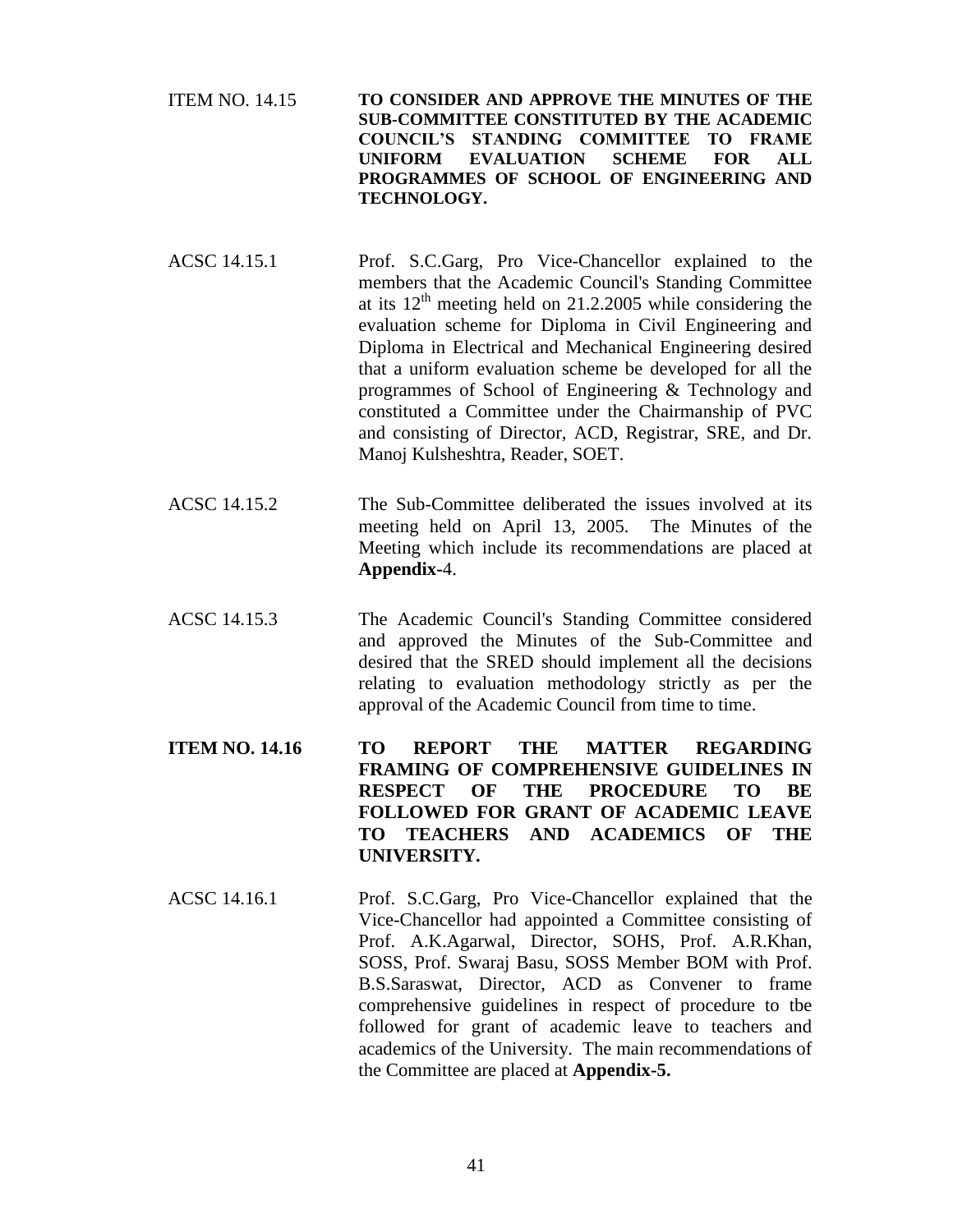ACSC 14.16.2 The Academic Council's Standing Committee considered and approved the recommendations of the Committee.

# ITEM NO. 14.17 **TO RATIFY AND APPROVE THE MINOR CHANGES IN COURSE OUTLINES OF MHI-01 AND MHI-05 FOR MASTER'S DEGREE PROGRAMME IN HISTORY.**

- ACSC 14.17.1 Prof. S.C.Garg, Pro Vice-Chancellor explained that in the process of development of course materials, minor changes were made by the course writers and content editors. The changes suggested were incorporated with the approval of the School Board at its  $35<sup>th</sup>$  Meeting held on 22.3.2005.
- ACSC 14.17.2 The Academic Council's Standing Committee noted and ratified the changes in the course outlines of MHI-01 and MHI-05 for Master's Degree Programme in History.

# ITEM NO. 14.18 **TO CONSIDER THE MATTER RELATING TO BCA-MCA INTEGRATED PROGRAMME FOR ADMISSION CYCLE – JULY 2003 BATCH OF STUDENTS.**

ACSC 14.18.1 Prof. S.C.Garg, Pro Vice-Chancellor explained that the Academic Council at its  $29<sup>th</sup>$  meeting held on June 23, 2003 while considering the Minutes of the  $8<sup>th</sup>$  meeting of the ACSC held on  $9<sup>th</sup>$  April, 2003, approved the change of admission cycle for BCA programme from January to July w.e.f. July 2003, However, the admission to MCA programme of the University continued to be from January cycle. The students who were admitted in July 2003 batch and wish to be admitted would become eligible for admission to MCA  $3<sup>rd</sup>$  semester from July 2006 but MCA  $3<sup>rd</sup>$  semester would not be on offer at that time Since, the admission cycles for both BCA and MCA programmes are not the same.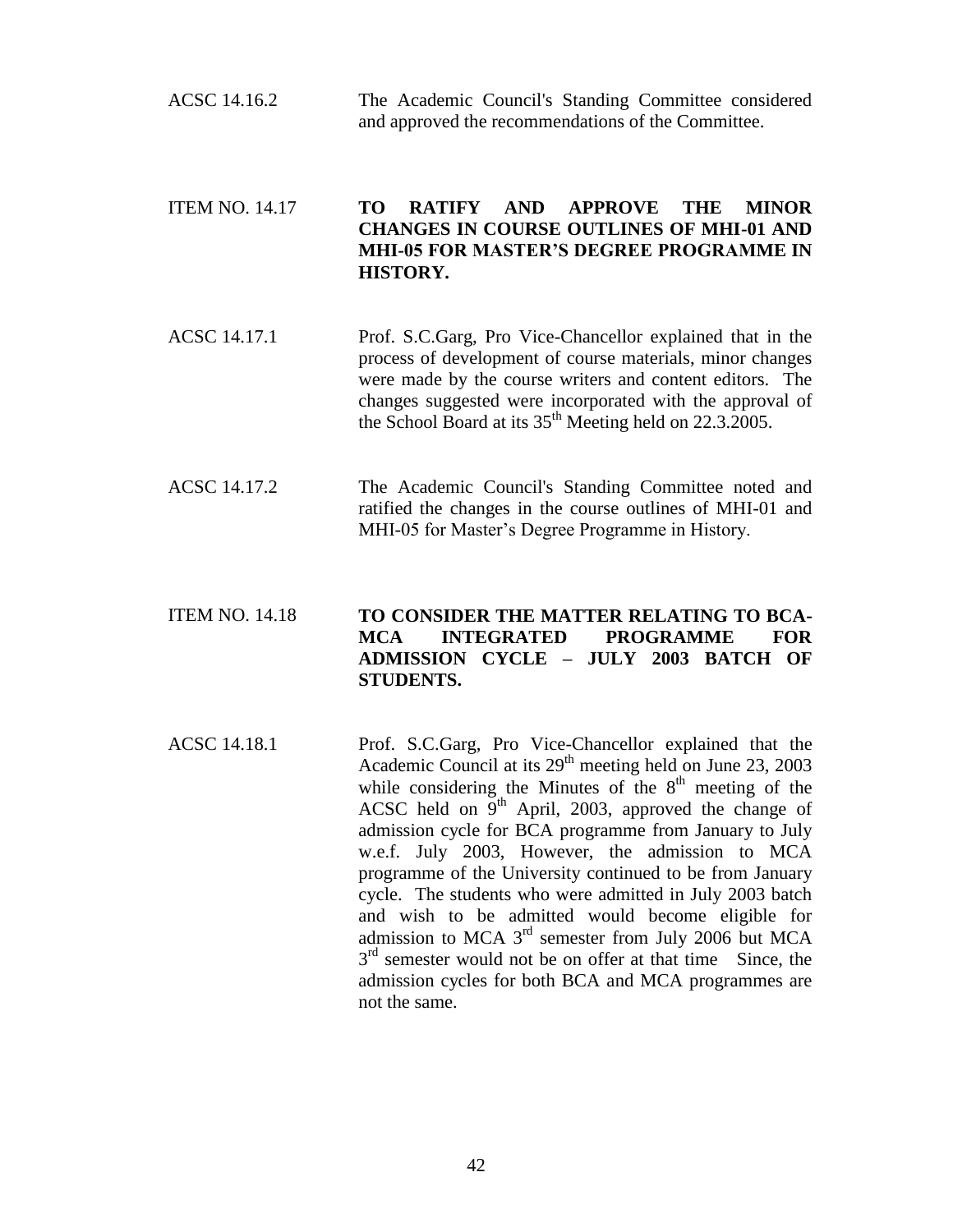| ACSC 14.18.2 | The matter was considered by the School of Computer and         |
|--------------|-----------------------------------------------------------------|
|              | Information Science and it has proposed that the admission      |
|              | cycle for MCA may be shifted to July 2006 and not to have       |
|              | January 2006 session so that the BCA students of July 2003      |
|              | batch would have no problems for admission to the MCA           |
|              | $3rd$ semester from July 2006. To begin the session in time, it |
|              | is essential that all admission related matters be finalized by |
|              | May 2006 and materials should reach the students latest by      |
|              | June 2006. If it is not possible, the option of increasing the  |
|              | minimum period for MCA/BCA programme from 5 to $5\frac{1}{2}$   |
|              | years may be considered.                                        |

ACSC 14.18.3 The Academic Council's Standing Committee considered the matter in detail and decided that the matter should be discussed in the meeting of the Task Force on SSS and an administrative decision may be taken. While discussing the matter in the Task Force, the view point of the School of Computer and Information Sciences be kept in mind.

# ITEM NO. 14.19 **TO CONSIDER AND APPROVE THE MINIMUM PASS MARKS FOR THE MEG STUDENTS ENROLLED IN 2001 FOR EACH COMPONENT I.E., ASSIGNMENT AND TERM END EXAMINATION (TEE).**

- ACSC 14.19.1 Prof. S.C.Garg, Pro Vice-Chancellor explained that while approving the M.A. in English programme, Academic Council considered that a student should secure a minimum of 40% marks in both TEE as well as in Assignments to clear each course of the programme. However, due to inadvertent omission, the Student's Handbook and Prospectus 2001 supplied to the students mentioned that students were required to secure 35% marks in each of the components i.e. TEE and Continuous Evaluation, which was a printing error which went un-noticed at that time.
- ACSC 14.19.2 The students of 2001 batch who secured less than 40% marks in either component were not declared successful and were advised to re-submit the assignments or to re-appear in TEE. These students, quoting the percentage contained in prospectus 2001 are demanding that M.A. English Degree be awarded to them on the basis of 35%.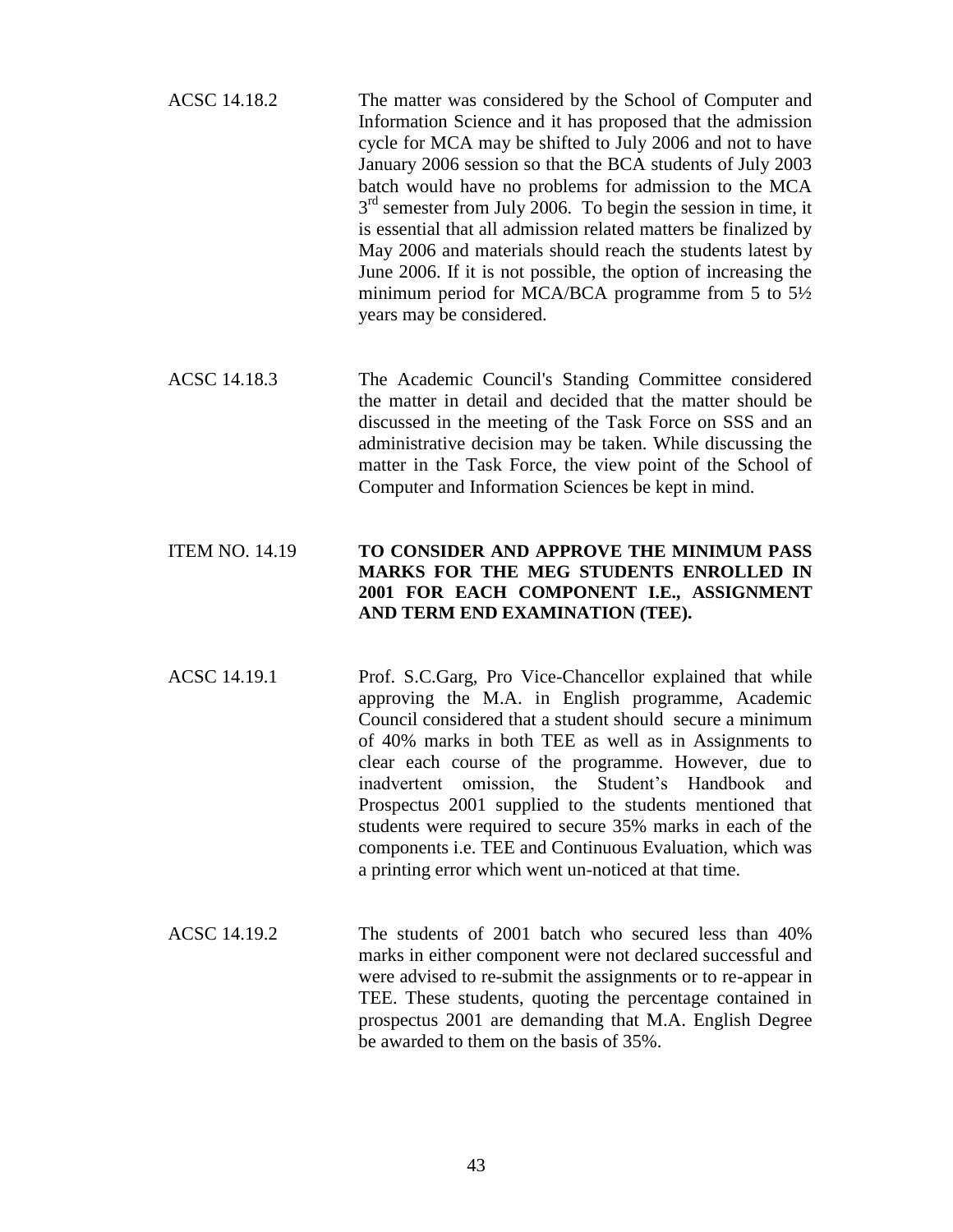ACSC 14.19.3 The item was discussed in detail. The members desired that University should ensure that all the decisions taken by the Academic Council on evaluation methodology of the programmes be followed strictly by the SRE Division and School of Studies should exercise due care in such matter.

> The Academic Council's Standing Committee decided that the students of 2001 batch who have not yet completed the programme be informed about the stipulated condition of 40% marks in each of the component as the minimum qualifying marks and advised to take examination again. Director, School of Humanities should fix responsibility for the error which has caused inconvenience to learner and problems for the University.

# ITEM NO. 14.20 **TO CONSIDER AND APPROVE THE CANCELLATION OF DEGREES AWARDED TO MCA STUDENTS INADVERTENTLY IN CONVOCATION.**

ACSC 14.20.1 Dr. Srikant Mohapatra, Registrar, SRE informed the members that in June 2004 the Division detected tampering of the computer records for the awards of December 2003 TEE in respect of some of the BCA/MCA students.. A complaint was lodged with the police promptly. However, the software used by the Division automatically transfers the enrollment number of a candidate once he/she clears all courses in the given programme, to the list of successful candidates for Convocation. When tempering of the records was discovered, the enrollment numbers of suspected students in BCA programme were deleted from the convocation list but inadvertently this skipped attention and was not done in the case of 39 MCA students and 5 BCA/MCA Integrated Programme students. A list of students is placed at **Appendix –6.**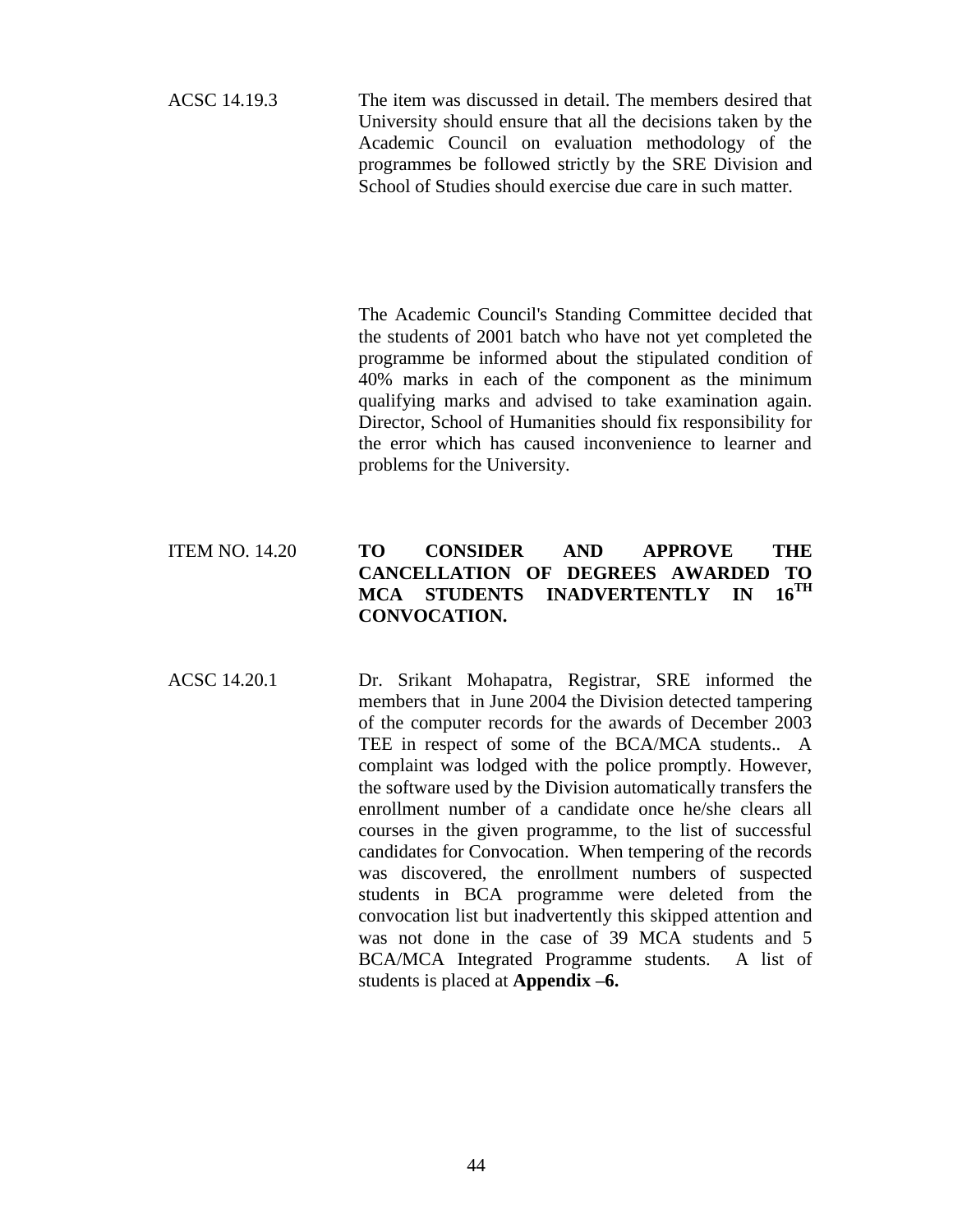| ACSC 14.20.2        | The Vice-Chancellor expressed serious concern and advised<br>that there should be no such lapse as it is intimately<br>connected to the credibility of the evaluation process.                                                                                                                                                                                                                          |
|---------------------|---------------------------------------------------------------------------------------------------------------------------------------------------------------------------------------------------------------------------------------------------------------------------------------------------------------------------------------------------------------------------------------------------------|
| ACSC 14.20.3        | The Registrar, SRE proposed that the degrees awarded to 31<br>students of MCA and 5 students of BCA/MCA Integrated<br>Mode be cancelled and the degrees of 8 students be<br>modified by changing the TEE as June 2004 instead of<br>December 2003. The students concerned will be advised to<br>return the degrees awarded to them in the $16th$ Convocation<br>of the University for necessary action. |
| <b>ACSC 14.20.4</b> | The Academic Council's Standing Committee considered<br>the proposal and approved that the degrees wrongly<br>awarded at the 16 <sup>th</sup> Convocation to the students mentioned<br>in Appendix-6 may be treated as withdrawn till the students<br>complete all the requirements for the award of degree.                                                                                            |

The meeting ended with a vote of thanks to the Chair.

**(B.S.Saraswat)** Member-Secretary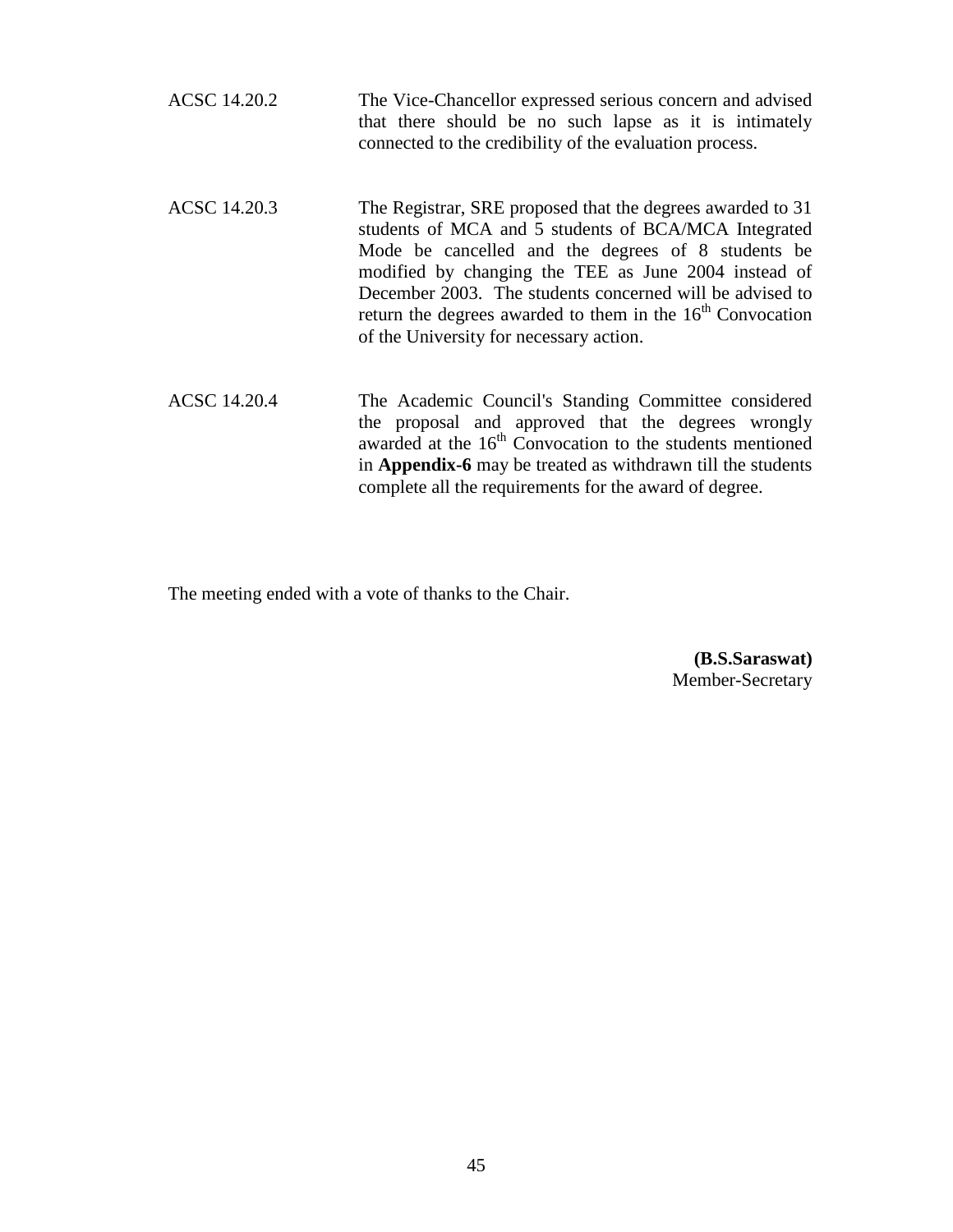# **I.G.N.O.U**

# **MINUTES OF THE 15TH MEETING OF THE ACADEMIC COUNCIL'S STANDING COMMITTEE HELD ON 29TH JUNE, 2005 AT 11.00 A.M. IN THE BOARD ROOM, BLOCK-8, IGNOU, MAIDAN GARHI, NEW DELHI – 110 068.**

The following were present:

| 1. Prof. H.P.Dikshit, Vice-Chancellor                 | <b>Chairman</b>         |
|-------------------------------------------------------|-------------------------|
| 2. Prof. S.C.Garg, Pro Vice-Chancellor                | Member                  |
| 3. Prof. A.K. Agarwal, Director, SOHS                 | Member                  |
| 4. Prof. Madhulika Kaushik, Director, EMPC            | Member                  |
| 5. Dr. C.K.Ghosh, Director, RSD                       | Member                  |
| 6. Prof. Parvin Sinclair, Director, SOCIS             | Member                  |
| 7. Prof M.C. Sharma, Director, SOE                    | Member                  |
| 8. Prof. Gracious Thomas, Director, SOCE              | Member                  |
| 9. Prof. Uma. Kanjilal, SOSS                          | Member                  |
| 10. Sh. Saugato Sen, Lecturer (Selection Grade), SOSS | Member                  |
| 11. Prof. B.S. Saraswat, Director, ACD                | <b>Member Secretary</b> |

Prof. B.B.Khanna, Director, SOMS and Dr. Anju S.Gupta could not attend the meeting. Dr. Srikant Mohapatra, Registrar, SR&ED attended the meeting as a Special Invitee.

Sh. K.D.Sharma, Section Officer, Academic Coordination Division was present to assist the Member-Secretary.

At the outset, the Chairman welcomed the members to the meeting and congratulated the Registrar, SRE for successful completion of the Term end Examination June, 2005. He also placed on record the contributions made by Sh. V.K.Arora, Former Director, EMPC in the deliberations of the Academic Council's Standing Committee and welcomed the new Director, EMPC, Prof. Madhulika Kaushik as the Member of the Academic Council's Standing Committee.

The Chairman then requested Prof. S.C.Garg, Pro Vice-Chancellor, to present the agenda items.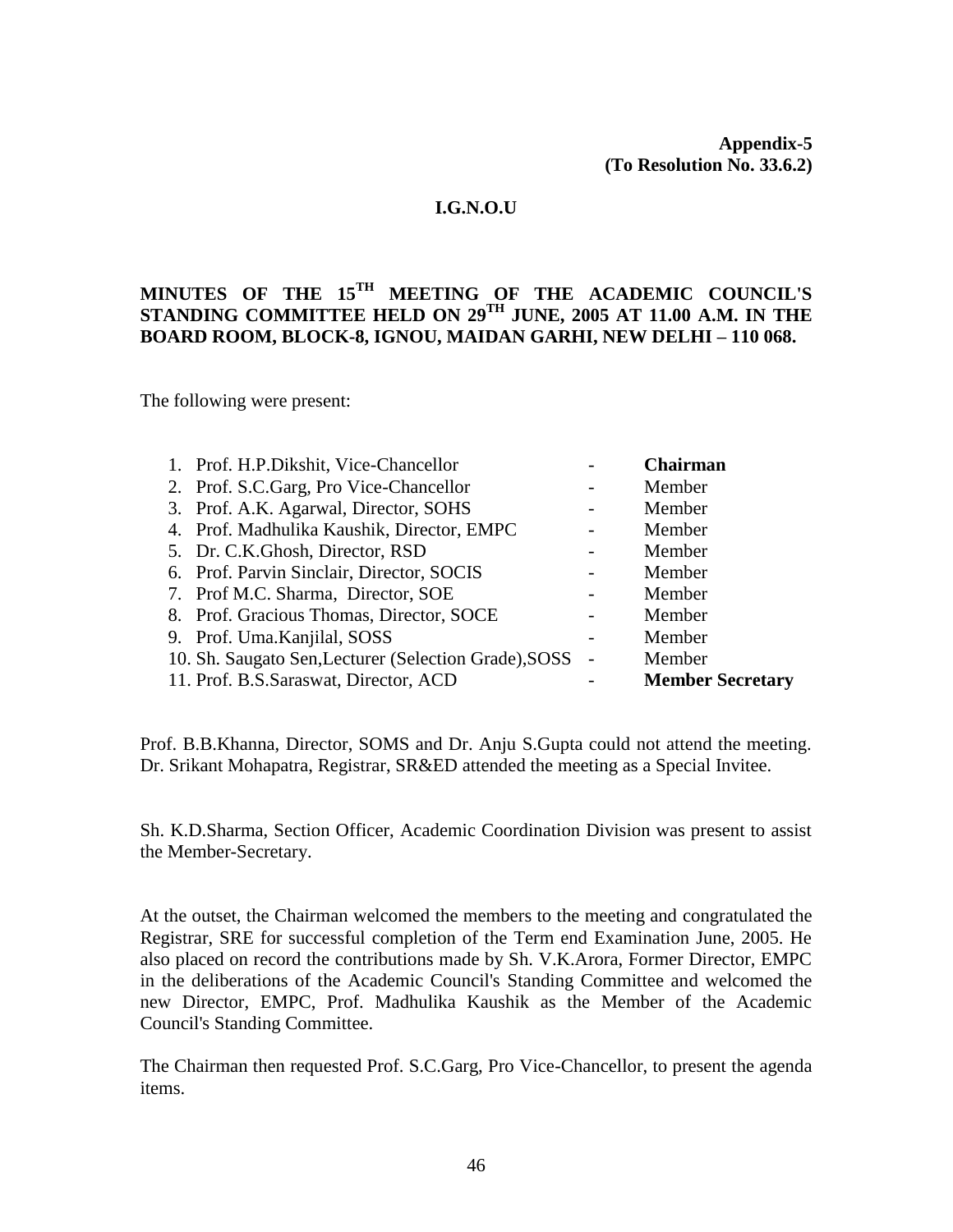The following agenda items were taken up:

# **ITEM NO.1 TO CONFIRM THE MINUTES OF THE 14TH MEETING OF THE ACADEMIC COUNCIL'S STANDING COMMITTEE (ACSC) AND NOTE THE ACTION TAKEN THEREON.**

- ACSC 15.1.1 Prof. S.C. Garg, PVC informed the Academic Council's Standing Committee (ACSC) that the Minutes of its  $14<sup>th</sup>$  Meeting held on 29.4.2005 were circulated to the Members. Comments have been received from the Registrar, SR&ED suggesting that the word reregistration be substituted by re-admission in Resolution No. 14.11.2 (Page No.8) and year 1998 be added to Resolution No. 14.12.2. (Page No.9).were read out.
- ACSC 15.1.2 The Standing Committee accepted the first amendment as such and the second amendment was adopted with modification in that January, 1998 be added. The revised Resolutions will read as follows:

**"14.11.2** The Academic Council's Standing Committee considered and approved the scheme placed at **Appendix-2** for re-admission to MCA for the students who had registered for MCA (old syllabus)".

**"14.12.2** The Academic Council's Standing Committee discussed the matter and decided that the students of BCA of 1996, 1997 and January, 1998 batches may be given opportunity to opt CS 601 and/or CS 60 after payment of the requisite fee as a very special case since they have already earned 88 to 94 credits".

ACSC 15.1.3 The Academic Council's Standing Committee confirmed the Minutes of the  $14<sup>th</sup>$  Meeting of the ACSC with the amendments above. The committee also noted the action taken on various items.

# **ITEM NO.2 TO CONSIDER AND APPROVE THE PHASE ZERO FORM OF MSO-002: RESEARCH METHODOLOGIES AND METHODS.**

ACSC 15.2.1 Prof. S.C.Garg, Pro Vice-Chancellor explained that the School Board of School of Social Sciences had approved the course MSO-002: Research Methodologies and Methods in its meeting held on 20.12.2001 and the same was also approved by the Academic Council at its meeting held on 21.11.2003. However, during the development of the course, the course writers and editors felt a need for re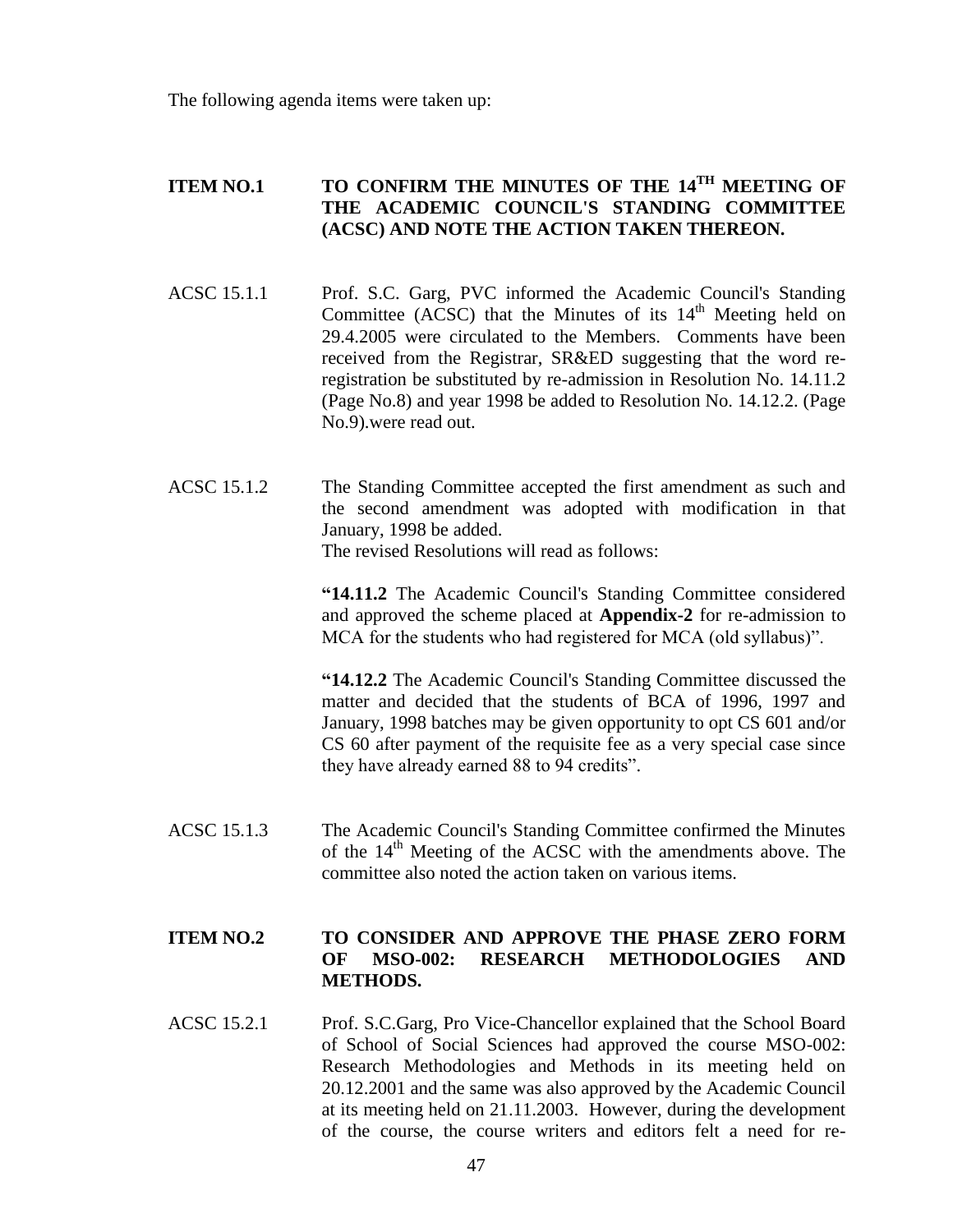organization of the units. Thus, the number of blocks in the course has been reduced from 9 to 8. The proposal has been examined and approved by the School Board of School of Social Sciences in its meeting held on 22.3.2005.

ACSC 15.2.2 The Academic Council's Standing Committee considered and approved the Phase Zero Form of MSO-002: Research Methodologies and Methods Course **(Appendix-1).**

# **ITEM NO.3 TO CONSIDER AND APPROVE THE MINIMUM PASS MARKS FOR THE MEG STUDENTS ENROLLED IN 2001 FOR BOTH ASSIGNMENTS AND TERM END EXAMINATIONS (TEE).**

- ACSC 15.3.1 Prof. S.C.Garg, Pro Vice-Chancellor, explained that while launching the M.A. English programme, the University had approved a scheme requiring students to secure a minimum of 40% marks in both Term end Examinations as well as in continuous assessment for successful completion of each course in the programme. However, due to an inadvertent omission the Student's Handbook and Prospectus 2001 supplied to the students carried the information that students were required to secure 35% marks in each component. It was, however, noticed before the 2002 admissions, and corrected at that time. The students of 2001 batch who have secured less than 40% marks but more than 35% marks in either component have not been declared successful.
- ACSC 15.3.2 Prof. Garg mentioned that some such students may resort to legal action by quoting the relevant provisions of the Students' Handbook and Prospectus 2001. The School of Humanities has recommended that to avoid legal complications, a one time exception may be made.
- ACSC 15.3.3 The ACSC considered the matter in detail and approved the proposal of SOH to declare pass all those MEG students of 2001 batch who got a minimum of 35% marks in assignments and the term-end examination as an exceptional, one time measure. The ACSC also recommended that the Academic Programme Committee should review various Phase Forms, and should have the detailed evaluation methodology with the minimum marks required for clearing a course and for awarding divisions or grades included in the Phase-3 Form also. The Committee also directed that the responsibility may be fixed on the Programme Coordinator(s) for such a major slip.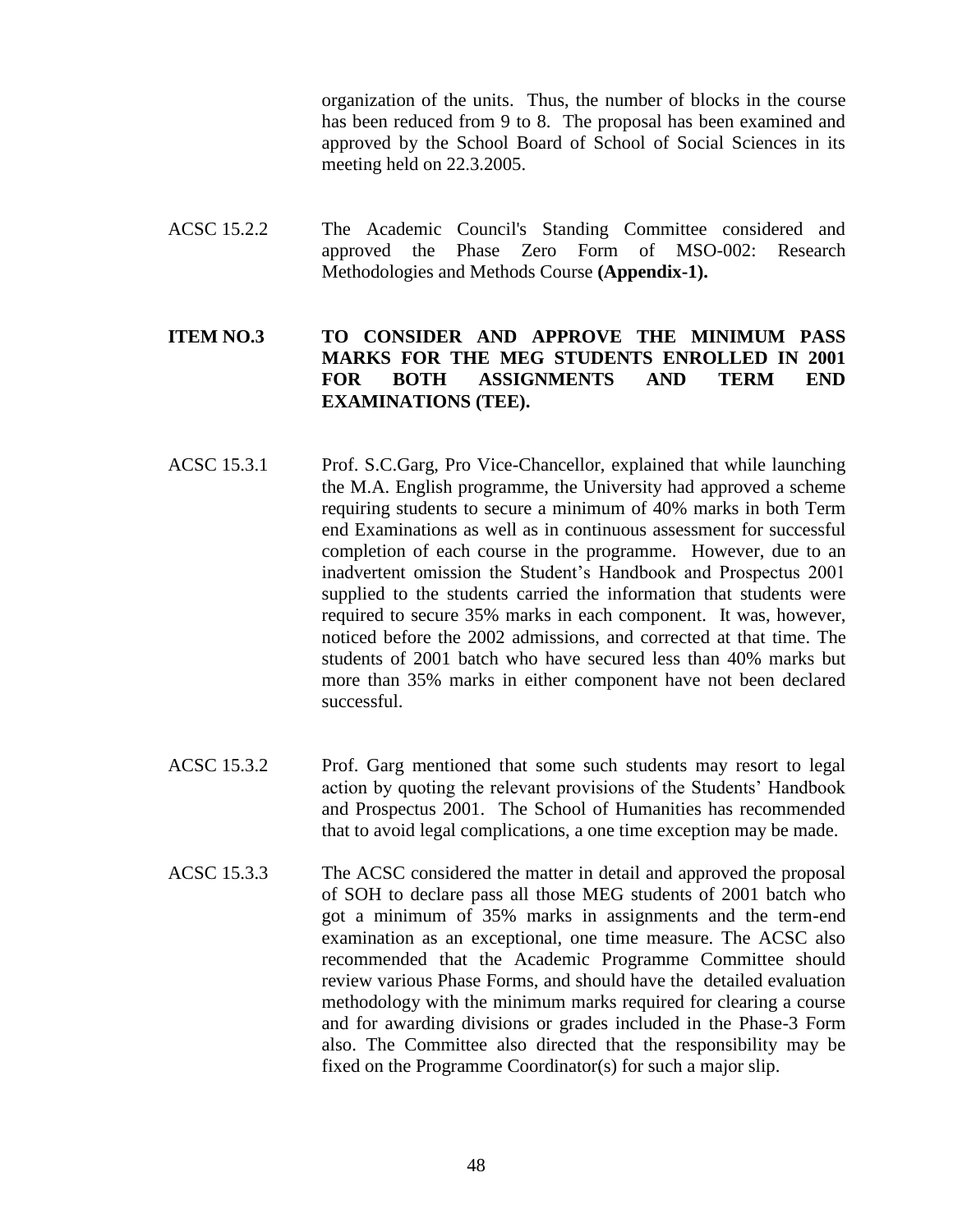## **ITEM NO.4 TO CONSIDER AND APPROVE THE POLICY GUIDELINES FOR CREDIT TRANSFER IN CEMBA/CEMPA PROGRAMMES.**

- ACSC 15.4.1 Prof. Madhulika Kaushik, Coordinator, CEMBA explained that IGNOU in association with Commonwealth of Learning and Open Universities of Bangladesh, Pakistan and Sri Lanka developed and launched the Commonwealth Executive Master of Business Administration and Public Administration (CEMBA/CEMPA) programmes in the year 2002. The admission to these programmes is based on the merit in the 'entrance test' (CEMAT).
- ACSC 15.4.2 Prof. Kaushik also explained that these programmes have a common curriculum and the same entry, delivery and evaluation systems have been envisaged. She argued that the Credit Transfer of courses completed by the students of the programmes above would facilitate learners to pursue studies anywhere in collaborating countries, and provisions for this have been made by the Academic Board of CEMBA/CEMPA.

The Chairman also informed the members that in its last meeting, the Board of Governors of SAARC Consortium of Open and Distance Learning (SACODIL) has recommended Credit Transfer and recognition of first degrees to facilitate migration of students among member countries.

- ACSC 15.4.3 During the discussion, the Chairman cautioned that while accepting the proposal for Credit Transfer of the students of CEMBA/CEMPA, the University should ensure that the students have fulfilled all the requirements of Ministry of External Affairs relating to migration.
- ACSC 15.4.4 The ACSC approved in principle the Credit Transfer Policy for CEMBA/CEMPA students..

# **ITEM NO.5 TO CONSIDER AND APPROVE THE MINUTES OF THE EQUIVALENCE COMMITTEE MEETING HELD ON 03.06.2005.**

- ACSC 15.5.1 Prof. S.C.Garg, Pro Vice-Chancellor explained that in its second meeting held on 3.6.2005, the re-constituted Equivalence Committee resolved to recommend to the Academic Council as follows:
	- (1) treat one year Bachelor of Technology Bridge Course in Computer and Electrical Engineering offered by MDU, Rohtak as a professional qualification for admission to Management Programme of IGNOU.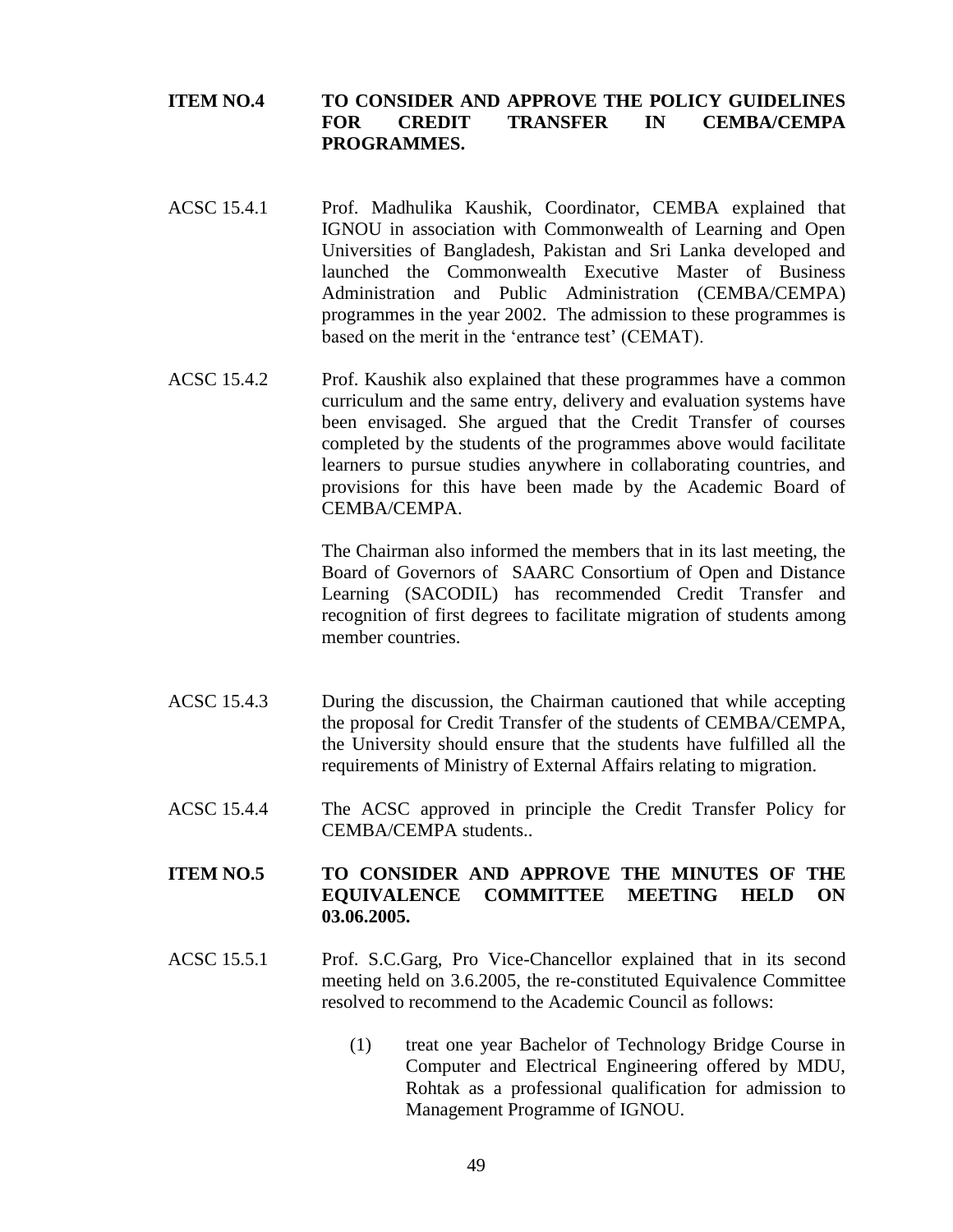- (2) not to accept five years Diploma in Architecture awarded by Sushant School of Art and Architecture (SSSA), Gurgaon.
- (3) consider the highest qualifications of a candidate for admission to academic programmes of IGNOU.
- (4) equate BPP of Vardhaman Mahaveer Open University with IGNOU's BPP for the purpose of admission to various academic programmes where prescribed eligibility criteria is BPP from IGNOU subject to the condition that VMOU has adopted IGNOU's Evaluation Methodology for BPP.
- (5) ratify the action taken by the Vice-Chancellor in recognizing one sitting B.A. Degree from Andhra University, Vishakhapatnam for admission to IGNOU's Post Graduate Programems subject to the condition that candidates were enrolled for the programme before 1995- 96 and completed their first degree by 1998-99.
- (6) ratify the action taken by the Vice-Chancellor for treating educational qualifications awarded by private universities established under provisions of Chattisgarh Niji Kshetra Vishwavidyalya (Sthapana Aur Viniyamna) Adhiniyam, 2002 as *non est* and de-recognizing them for admission to higher studies with IGNOU.
- (7) ratify the action taken by the Vice-Chancellor in approving IGNOU's BIT Programme as a professional qualification for the purpose of eligibility for admission to Management Programme of IGNOU.
- (8) refer the Associate Membership Examination of Indian Institute of Metals (IIM), Calcutta i.e "Degree of Metallurgy" for admission to Management Programme to the School Board of School of Management Studies.
- ACSC 15.5.2 The ACSC considered and approved the items at Sl. No. 1, 2,4 to 8 as recommended by the Equivalence Committee. However, Item No. 3 was referred back to the Equivalence Committee for re-consideration as it might give impression that BPP is equivalent to  $10 + 2$ .
- ACSC 15.5.3 The ACSC considered and approved the Minutes of the Equivalence Committee **(Appendix-2)** with the above specific recommendations.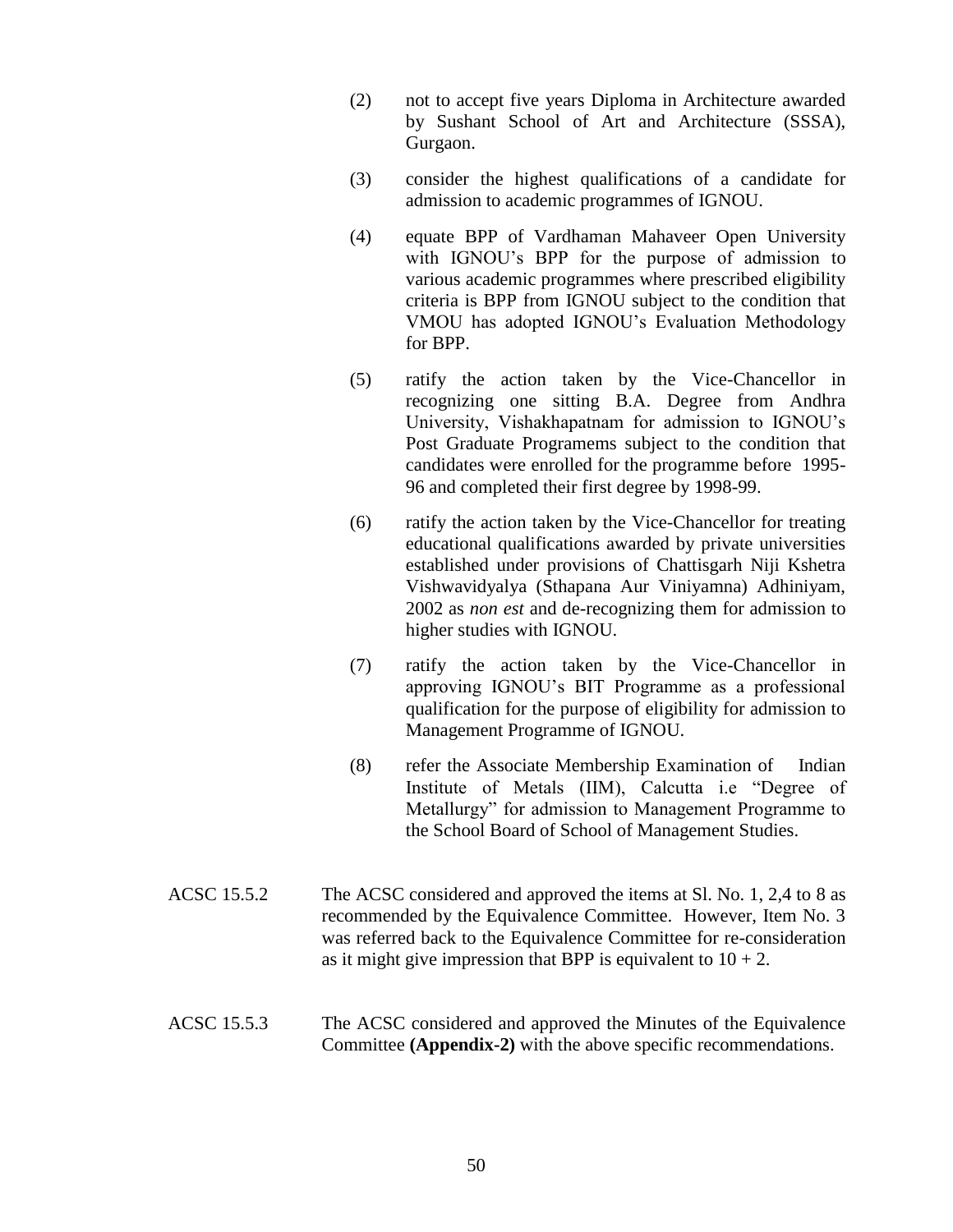- **ITEM NO.6 TO CONSIDER AND APPROVE THE PERMISSION FOR SIMULTANEOUS ADMISSION TO THE MASTER'S PROGRAMME IN DIETETICS AND FOOD SERVICE MANAGEMENT (M.SC.DFSM) AND THE CERTIFICATE PROGRAMME IN FOOD AND NUTRITION (CFN)/CERTIFICATE IN NUTRITION AND CHILD CARE (CNCC)**
- ACSC 15.6.1 Prof. S.C.Garg, Pro Vice-Chancellor informed the members that the University is launching M.Sc. (Dietetics and Food Service Management) from July, 2005 and the minimum qualifications prescribed for a holder of graduation or an equivalent degree in any discipline of Science, Health Care, Medical, Pharmaceutical, Catering entail that they must have the Certificate in Food and Nutrition (CFN) or Certificate in Nutrition and Child Care (CNCC) or Diploma in Nutrition and Health Education (DNHE). However, the School of Continuing Education has proposed that CFN or CNCC offered by IGNOU should be made co-requisite rather than pre-requisite for such candidates.
- ACSC 15.6.2 The ACSC considered and approved the proposal for permitting simultaneous admission to CFN or CNCC and the Master's Programme in Dietetics and Food Service Management subject to payment of fee for both the programmes.

# **ITEM NO.7 TO CONSIDER AND APPROVE THE RELAXATION IN THE EDUCATIONAL QUALIFICATIONS FOR ADMISSION TO THE POST GRADUATE CERTIFICATE PROGRAMME IN COPY EDITING AND PROOFREADING.**

- ACSC 15.7.1 Prof. S.C.Garg, Pro Vice-Chancellor, informed the members that the educational qualification for admission to the PG Certificate Programme in Copy Editing and Proofreading is graduation with English as one of the subjects and familiarity with Computers. The University is receiving requests from individuals that English should not be made a compulsory subject in graduation for eligibility to admission. The School has pointed out that even for M.A. English programme, the University does not envisage English as a compulsory subject in graduation. Also, there are leading newspaper/publication houses which do not require English as a compulsory subject in graduation for their tasks. The School Board of School of Humanities at its  $30<sup>th</sup>$  Meeting held on 28.5.2005 decided that the condition of English being a mandatory subject at graduate level for admission to the programme be relaxed.
- ACSC 15.7.2 The ACSC considered and approved the proposal.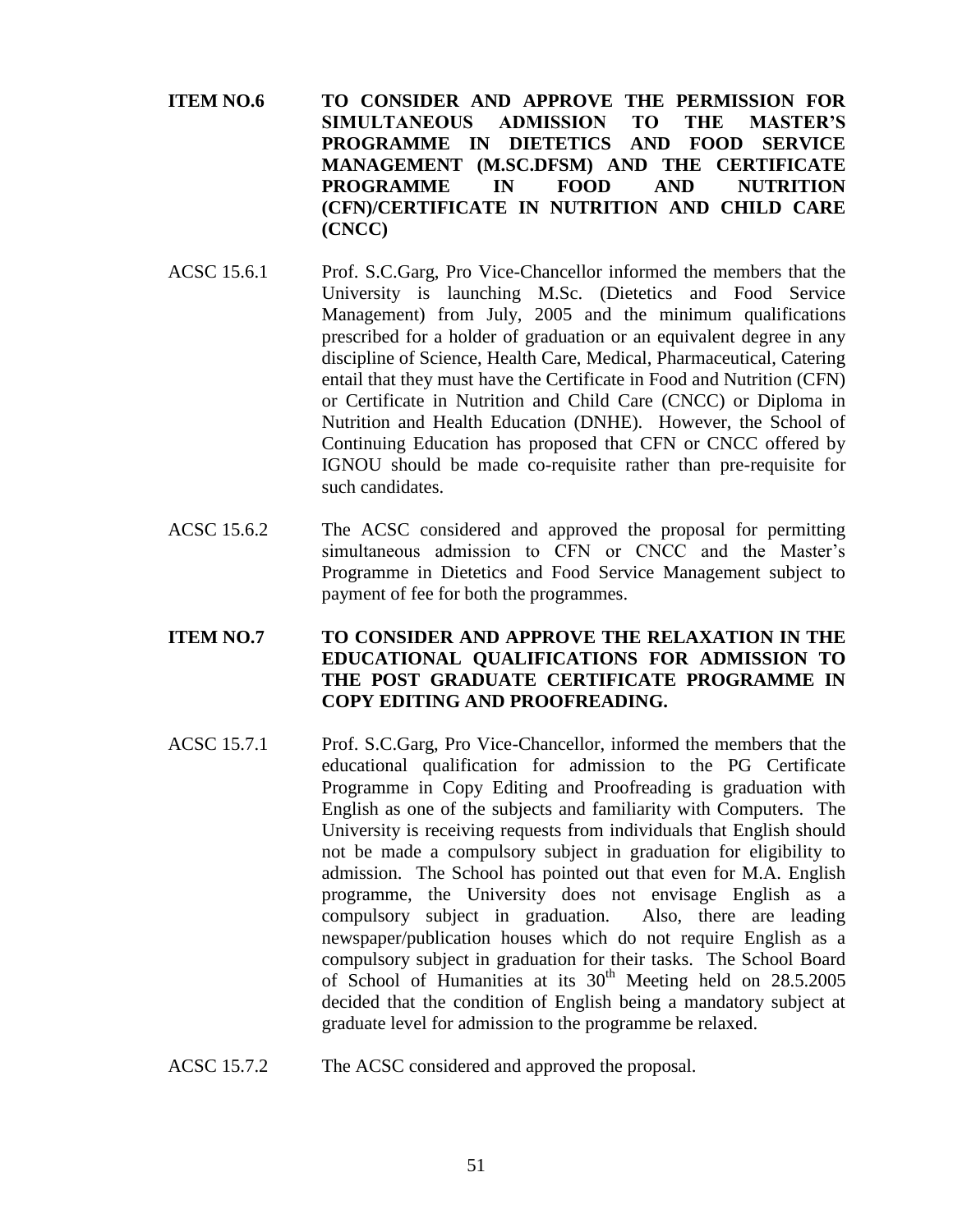- **ITEM NO.8 TO CONSIDER AND APPROVE THE PHASE ZERO FORM FOR REVISION OF THE EHD-05: AADUNIK BHARTIYA SAHITYA: NAVJAGRAN AUR RASHTRIYA ANDOLAN COURSE.**
- ACSC 15.8.1 Prof. S.C.Garg, Pro Vice-Chancellor informed the Members that the School of Humanities has submitted the Phase Zero Form for revision of the EHD-05: Aadunik Bhartiya Sahitya: Navjagran Aur Rashtriya Andolan course for the BDP students. The course is being revised to enhance analytical assessment capabilities of learners through a study of literature on great Indian writers, understand modernity, awakening and different facets of independence struggle.
- ACSC 15.8.2 The ACSC considered and approved the Phase Zero Form for revision of the EHD-05 placed at **Appendix-3** with the specific directions that the revised programme be made available to students by July 2006.
- **ITEM NO.9 TO CONSIDER AND APPROVE THE PROPOSAL TO OFFER POST-GRADUATE COURSES DEVELOPED BY OTHER DISCIPLINES AS ELECTIVE COURSES IN M.A. (ECONOMICS).**
- **ITEM NO. 10 TO CONSIDER AND APPROVE THE PROPOSAL TO OFFER POST-GRADUATE COURSES DEVELOPED BY OTHER DISCIPLINES AS ELECTIVE COURSES IN M.A. (SOCIOLOGY) PROGRAMME.**
- **ITEM NO.11 TO CONSIDER AND APPROVE THE PROPOSAL OF THE PUBLIC ADMINISTRATION DISCIPLINE TO OFFER THE COURSES DEVELOPED BY OTHER DISCIPLINES IN PG DIPLOMA IN DISASTER MANAGEMENT PROGRAMME AS ELECTIVE.**
- **ITEM NO.12 TO CONSIDER AND APPROVE THE POST-GRADUATE COURSES DEVELOPED BY OTHER DISCIPLINES TO BE ON OFFER IN M.A. (PUBLIC ADMINISTRATION) PROGRAMME AS ELECTIVE COURSES.**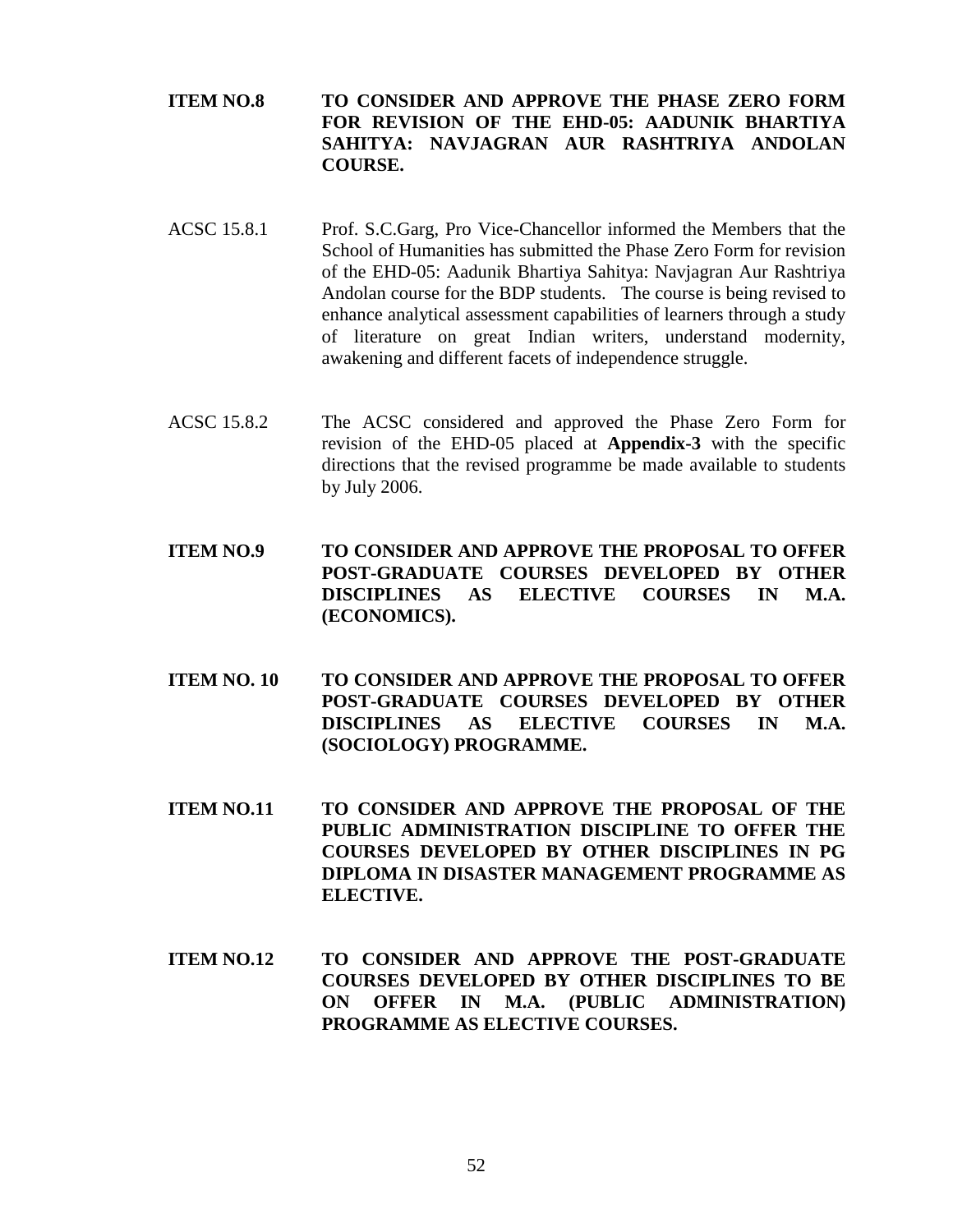#### **Agenda Items No. .9 to .12 were considered simultaneously.**

- ACSC 15.9-12.1 The Pro Vice-Chancellor, Prof. S.C.Garg, informed that the School of Social Sciences has submitted proposals to offer post graduate courses (PG) developed by other disciplines as elective courses in M.A. Economics, Sociology, Public Administration and PG Diploma in Disaster Management. The School Board of SOSS while approving the proposals had recommended that a minimum of 75% of total credits must be earned in the main discipline. And such offerings may help enhance the horizon of our learning and is in keeping with emerging trends in developed countries.
- ACSC 15.9-12.2 For efficient logistic support, it was considered necessary that the number of courses to be adopted from other related disciplines may be restricted to not more than 2 and worth not more than 8 credits. However, relevant components from the related discipline could be imbedded in mainstream courses of the adopting discipline.
- ACSC 15.9-12.3 The ACSC decided that the Task Force should examine the operational details and a Committee appointed by the Vice-Chancellor under the Chairmanship of the Pro Vice-Chancellor may examine the academic issues.

# **ITEM NO.13 TO CONSIDER AND APPROVE CHANGES IN TITLE OF FIVE UNITS OF MPA-011 (A CORE COURSE IN M.A. PUBLIC ADMINISTRATION) AND DELETION OF TWO UNITS FROM THE COURSE STRUCTURE APPROVED EARLIER.**

ACSC 15.13.1 Pro Vice-Chancellor Prof. S.C.Garg mentioned that the School Board of School of Social Sciences at its  $36<sup>th</sup>$  Meeting held on May 27, 2005, on the recommendation of the course writers has approved the change in the titles of following five units of MPA-011: A Core Course in M.A. Public Administration to avoid overlapping and relate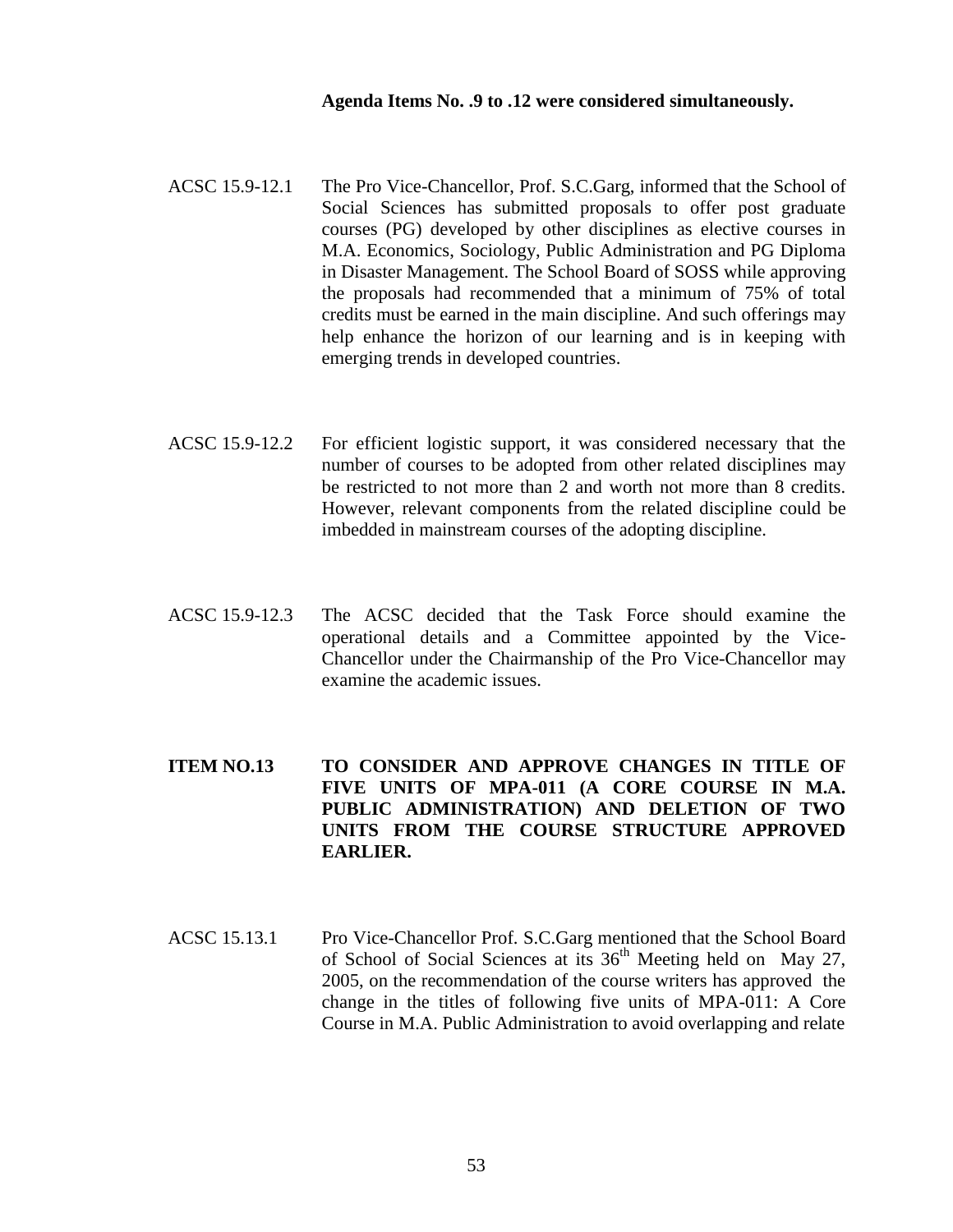these contextually:

| Original<br>Unit No. | <b>Original Title</b>                                                      | <b>Revised</b><br>Unit No. | <b>Revised Title</b>                                                          |
|----------------------|----------------------------------------------------------------------------|----------------------------|-------------------------------------------------------------------------------|
| 3                    | and<br><b>Issues</b><br><b>Challenges</b>                                  | 3                          | Changing Role of the State:<br><b>Issues and Challenges</b>                   |
| 12                   | <b>Approaches</b><br>to<br><b>State</b><br>and<br><b>Administration</b>    | 11                         | <b>Changing Nature of the Indian</b><br><b>State</b>                          |
| 14                   | <b>Relationship</b><br>hetween<br>Bureaucracy and<br><b>Administration</b> | 13                         | оf<br><b>Contemporary</b><br><b>Contexts</b><br><b>Indian Bureaucracy</b>     |
| 17                   | <b>Challenges before</b><br><b>Bureaucratic</b><br>Paradigm                | 15                         | <b>Traditional</b><br><b>Challenges</b><br>to<br><b>Bureaucratic Paradigm</b> |
| 20                   | Role of<br>Non-<br><b>Bureaucratic</b><br>Actors                           | 18                         | Role<br>of<br>Governmental<br>Institutions.                                   |

The School Board also approved the proposal for deletion of the following two units from the course structure approved earlier.

| Unit 4:<br><b>Changing Role of the State</b> |  |
|----------------------------------------------|--|
|----------------------------------------------|--|

# **Unit 15: Role of Alternative Forms of Agencies in Administration**

ACSC 15.13.2 The ACSC considered and approved the changes in the titles of the five units and deletion of two units from the course structure of MPA-011. The revised course structure is placed at **Appendix-4.**

# **ITEM NO.14 TO CONSIDER AND APPROVE THE POLICY DOCUMENT ON THE PROJECTS FOR PROFESSIONAL AND SKILL ORIENTED COURSES OF THE SCHOOL OF SOCIAL SCIENCES.**

#### **ITEM NO.15 TO CONSIDER AND APPROVE THE INTRODUCTION OF PROJECT WORK OF 4 CREDITS FOR MLIS PROGRAMME.**

ACSC 15.14-15.1 Prof. Kanjilal informed that the ACSC at its  $10<sup>th</sup>$  Meeting held on May  $20<sup>th</sup>$ , 2004, while considering the introduction of Project Work of 4 credits for MLIS Programme had suggested that a school-wise policy on project report/dissertation for professional and skill oriented courses be framed. The School of Social Sciences has proposed that for Certificate Courses projects should be optional and not more than 4 credits for Diploma and Degree Programmes, the project could be worth 4-8 and 8-12 credits, respectively.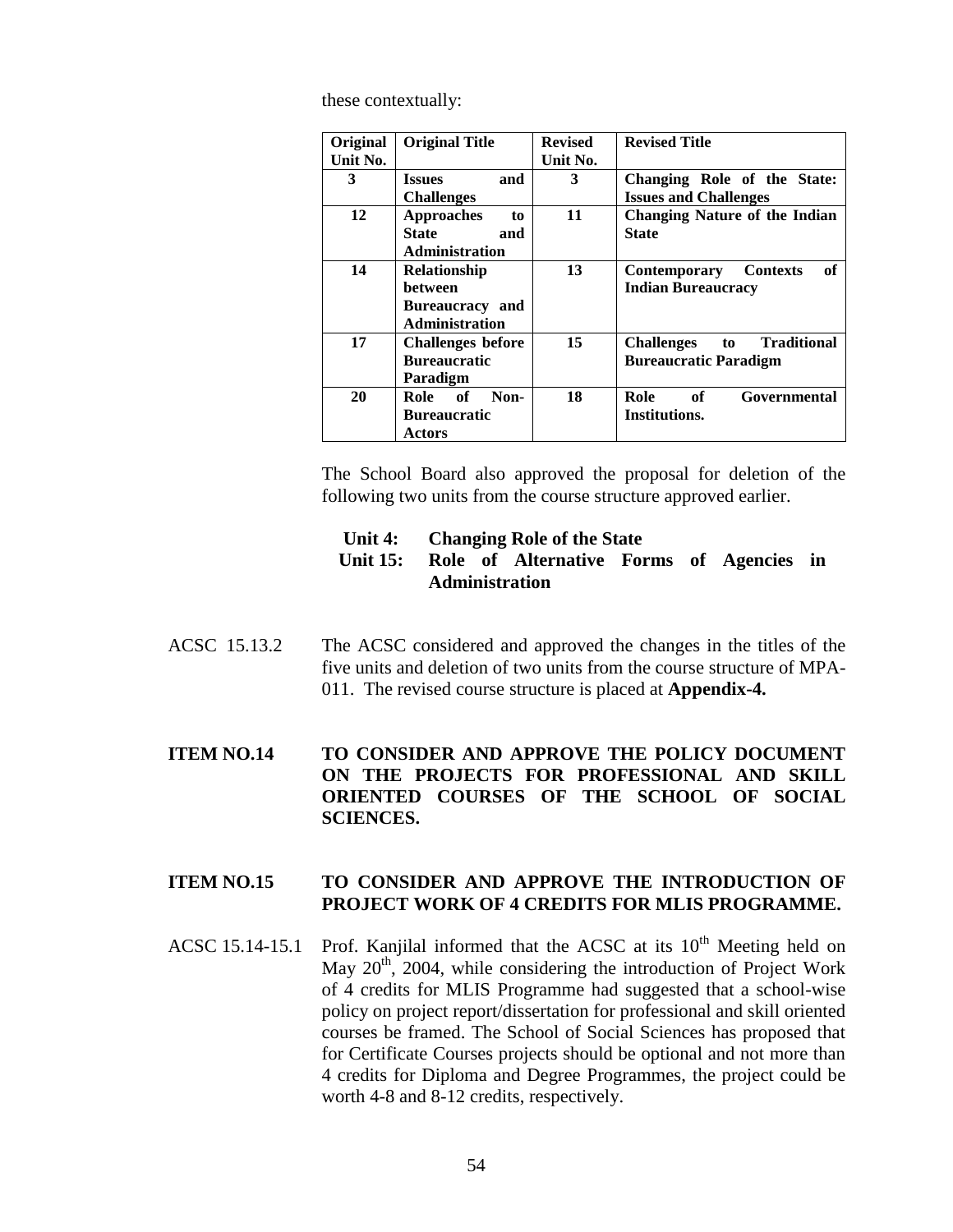- ACSC 15.14-15.2 During the discussion, it was also pointed out that the ACSC in that meeting had constituted a sub-committee to look into the matter and frame uniform guidelines for the project work across the schools and disciplines.
- ACSC 15.14-15.3 The ACSC considered the proposal and approved the project course for the MLIS programme worth 4 credits. It further resolved to refer the policy note to the above sub-committee for its consideration, with the suggestion that as far as possible no project should be offered in Certificate Programmes, a Diploma may have project work not more than 4 credits. For two year Degree Programme worth 64-72 credits, project worth may by up to 8 credits and for three years degree programmes, the project worth 12-16 credits could be offered.

# **ITEM NO.16 To consider and approve the Phase Zero Form for Two Optional Courses namely MPSE-012 and MPSE-013 in 2nd year of M.A. (Political Science) from July, 2006.**

- ACSC 15.16.1 Prof. S.C.Garg, Pro Vice-Chancellor presented the item relating to Phase Zero Form for two optional courses namely MPSE-012 and MPSE-013 in  $2<sup>nd</sup>$  year of M.A. (Political Science) from July, 2006. He also mentioned that these courses are being prepared in project mode in collaboration with the Australia India Council. The Phase Zero Form and the contents of the courses MPSE-012: State and Society in Australia and MPSE-013: Australia's Foreign Policy have been approved by the School Board of SOSS at its  $36<sup>th</sup>$  Meeting held on May 27, 2005.
- ACSC 15.16.2 The ACSC considered the proposal and approved the Phase Zero Form (**placed at Appendix-5**) for the introduction of two new courses mentioned above in  $2<sup>nd</sup>$  year of M.A. Political Science. However, it directed that the programme coordinators be advised to submit detailed syllabi of the courses in future.

# **ITEM NO.17 TO CONSIDER AND APPROVE THE CHANGE IN NOMENCLATURE OF DEGREES IN CIVIL ENGINEERING PROGRAMMES OF SCHOOL OF ENGINEERING AND TECHNOLOGY.**

ACSC 15.17.1 The Pro Vice-Chancellor, Prof. S.C.Garg explained that in the Notification no. IG/SRE-Ex.III/UGC/2205 dated 15.12.2004, in the case of degrees of Bachelor of Technology (Construction Management) and Bachelor of Technology (Water Resources Engineering), the word `Civil' has been inadvertently missed out in the nomenclature of degrees mentioned in the above notification.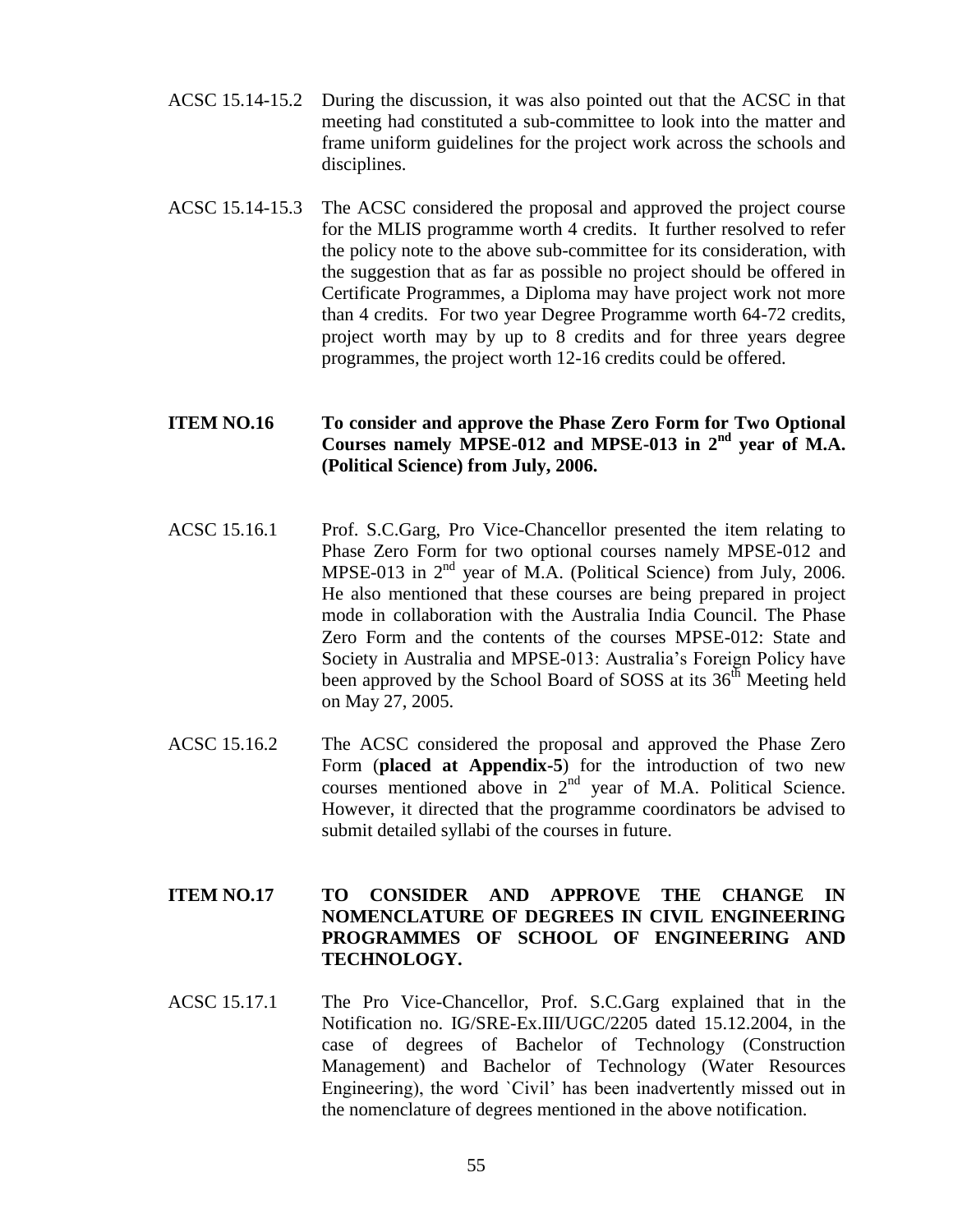ACSC 15.17.2 The Academic Council's Standing Committee considered and approved the proposal for adding the word **Civil** before the specialization.

# **ITEM NO.18 TO CONSIDER AND APPROVE THE INCLUSION OF DIPLOMA AWARDED BY COLLEGE OF MILITARY ENGINEERING (CME), PUNE IN THE ENTRY QUALIFICATION FOR THE ADMISSION TO B.TECH PROGRAMMES.**

- ACSC 15.18.1 Prof. S.C.Garg, Pro Vice-Chancellor explained that the School of Engineering Technology has submitted the proposal for inclusion of two year Diploma awarded by the College of Military Engineering (CME), Pune in the entry qualification for the admission to B.Tech. Programmes of IGNOU. The qualification for B.Tech Programme of the University is 3 years polytechnic diploma.
- ACSC 15.18.2 The ACSC considered the proposal and referred it to the Equivalence Committee for examination of the course content and other aspects of the Diploma awarded by CME, Pune.

# **ITEM NO.19 TO CONSIDER AND APPROVE AWARD OF MBA DEGREE TO 8 STUDENTS ADMITTED TO PGSDM UNDER 'DIRECT ENTRY SCHEME'.**

ACSC 15.19.1 Dr. S.K.Mohapatra, Registrar, SRE explained that between the year 1991 to 1996 there was a provision for admission to PGSDM under the 'Direct Entry Scheme' without entrance test. The students who were admitted under the Direct Entry Scheme were also eligible to take admission in Master of Business Administration programme subject to the condition that they clear the "Entrance Test". However, a number of the students (116 as of now) admitted to PGSDM "Direct Entry Scheme" continued to re-register for the remaining courses of MBA stream under the same enrolment number. Out of these, 14 even completed 21 or more courses way back in 2001 and the University has declared their results. But, only 8 students have completed the 21 courses in proper combination which otherwise makes them eligible for the award of MBA degree. The University in consultation with the School advised the students who have cleared 21 papers to clear the mandatory entrance test for award of degree. One of the students had cleared the Entrance Test and has been awarded Degree in the  $16<sup>th</sup>$  Convocation.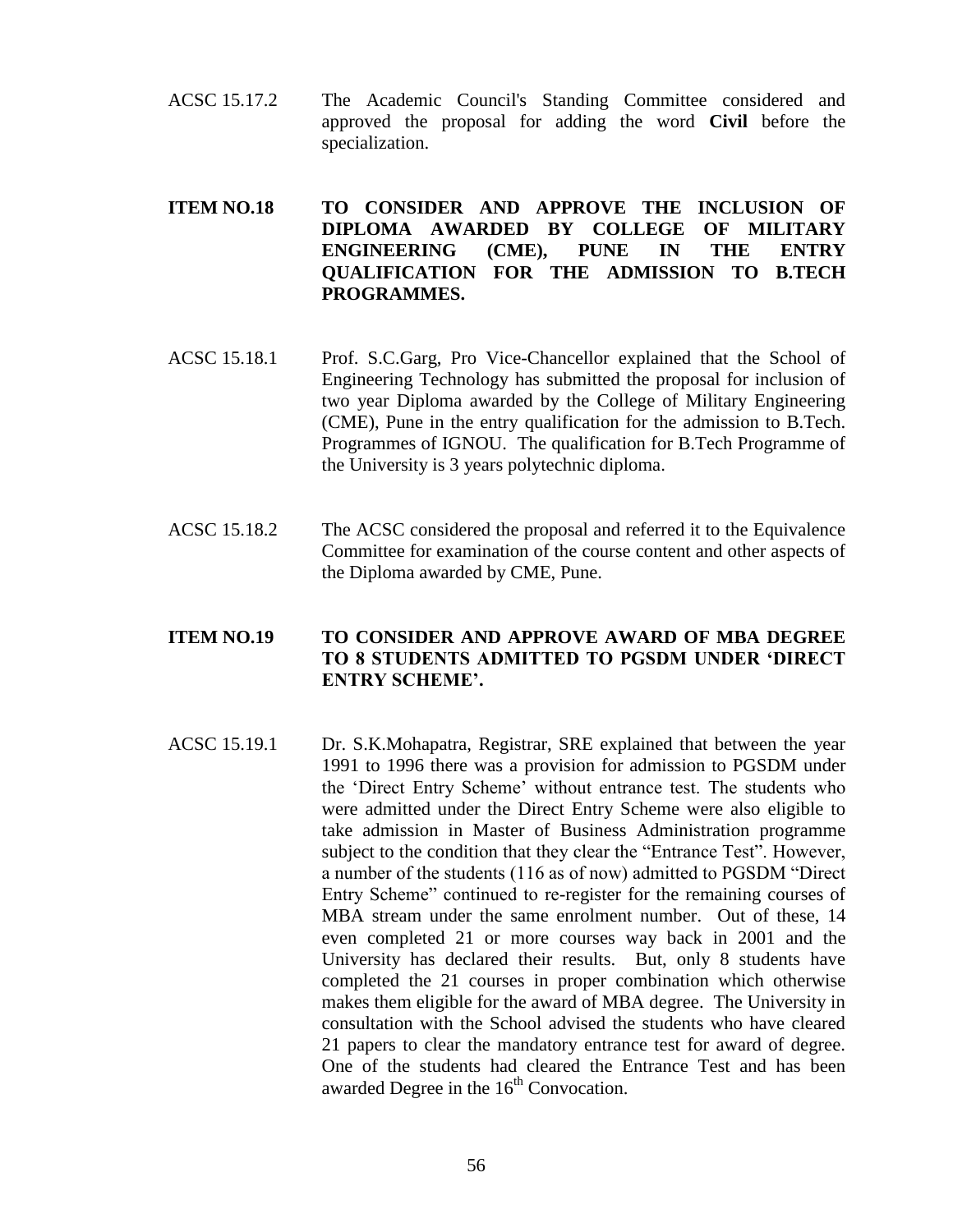- ACSC 15.19.2 One of the students Shri Ajit Pratap Singh, instead of complying with the advice of the University approached the Consumer Dispute Redressal Forum, Chittorgarh and State Consumer Forum, Jaipur. The Consumer Forums passed orders for award to MBA degree along with a fine of Rs. 10000/-.
- ACSC 15.19.3 The ACSC considered the proposal in the light of the above mentioned facts and approved (i) the award of MBA degree to the 8 PGSDM "Direct Entry Students" who have completed the 21 courses in proper combination which makes them eligible for award of MBA degree as **a one time measure,** (ii) the data of remaining PGSDM students in the SRE should be blocked so that they are not permitted to write the term end examination of the courses other than the ones registered for PGSDM "Direct Entry", (iii) the students should be advised to qualify the OPENMAT and choose the correct combination of courses for award of the MBA degree, and (iv) the SRE Division should exercise greater caution in all such cases before issuing Hall tickets/decaling results.

# **ITEM NO.20 TO CONSIDER AND APPROVE TO ALLOW FIRST AND SECOND BATCHES STUDENTS OF M.A. ENGLISH TO TAKE MEG-01 AS COMPULSORY SUBJECT NOT AS ADDITIONAL SUBJECT.**

- ACSC 15.20.1 Prof. J.M.Parakh, Director, SOH explained that at the time of launching of M.A. English programme in 2001, MEG-01 was envisaged as a compulsory course for the Ist year students but it could not be developed. The students of 2001 & 2002 batches were therefore offered MEG-01 as an additional course. But w.e.f. 2003, it has been a compulsory course for M.A. English students. A number of students enrolled prior to 2003 and who have not completed the programme have requested that they should also be allowed to complete MEG-01 as a compulsory course and not as an additional course. The proposal was considered and approved by the School Board of SOH at its meeting held on May 27, 2005.
- ACSC 15.20.2 The ACSC considered and approved the proposal to allow first and second batch students of M.A. English to take MEG-01 as a compulsory course and not as an additional course.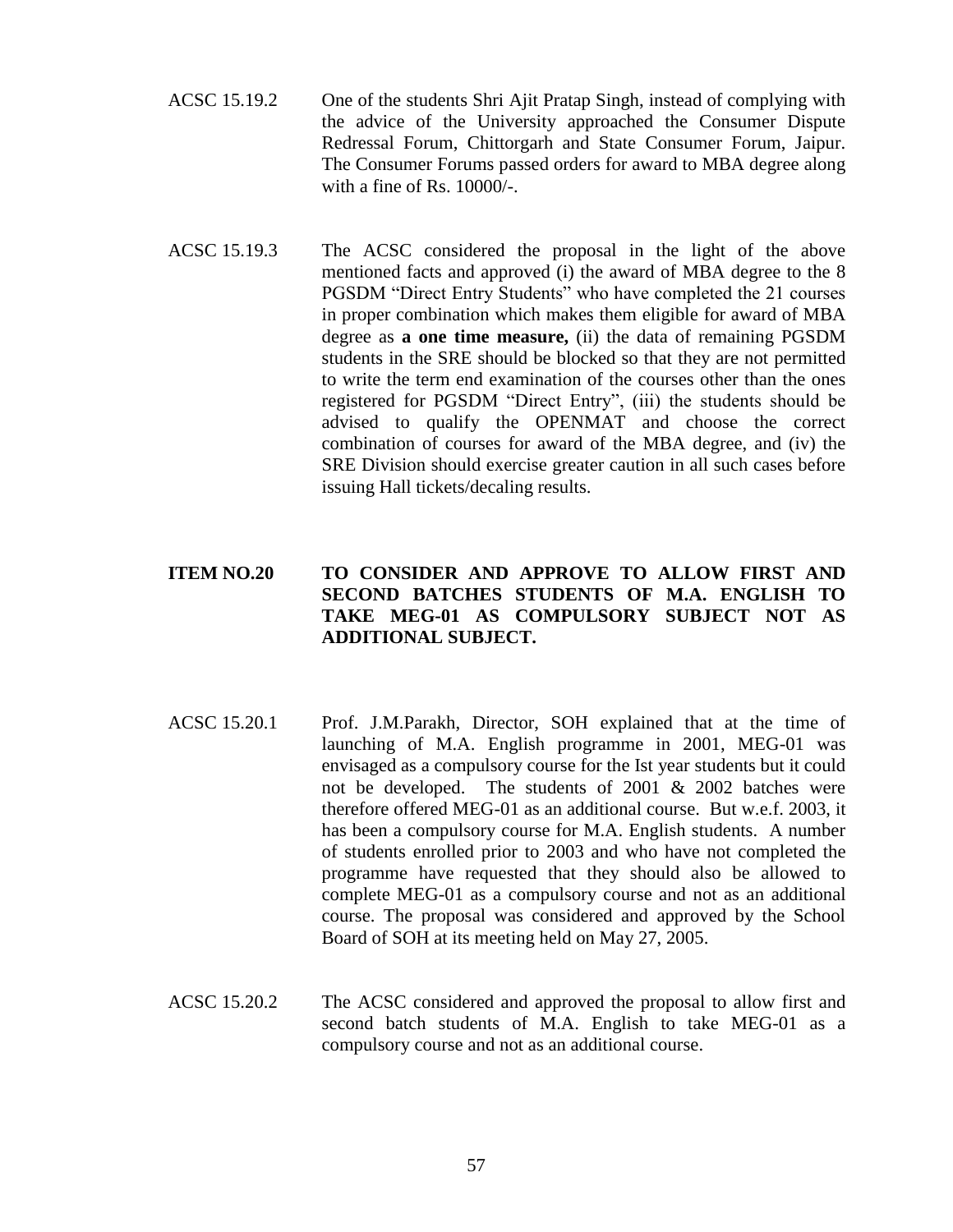# **ITEM NO.21 TO CONSIDER AND APPROVE THE REVISION OF THE SYLLABUS OF M.A. (HINDI), COMPULSORY COURSE – 'ADHUNIK HINDI KAVYA' (MHD-2).**

- ACSC 15.21.1 Prof. Parakh, Director, SOH explained that the MHD-02 (8 credits) is a compulsory course and entails study of 14 poets and their 90 poems. The feedback from the learners and academic counselors in the last three years shows that the workload is heavy; equivalent to 12 credits. The Expert Committee convened to overview the contents in the light of feedback appreciated the initiative of the faculty and suggested to include only major poets and their poems in Anthology for certification purposes. The Anthology was prepared but the students were not informed about the number of poets and their poems needed for compulsory readings and the poems to be included for reference only.
- ACSC 15.21.2 To rectify the same, it is proposed that the poets and poems listed in **Appendix-6** may be included in the course for certification. The proposal was approved by the School Board of SOH at its meeting held on May 27,2005.
- ACSC 15.21.3 The ACSC considered and approved the proposal for revision of syllabus of MHD-2 'Adhunik Hindi Kavya'.

# **ITEM NO. .22 TO CONSIDER AND APPROVE THE PHASE ZERO FORM FOR REVISION OF EEG-7: UNDERSTANDING DRAMA.**

- ACSC 15.22.1 Prof. S.C.Garg, Pro Vice-Chancellor explained that in view of the University policy to revise the existing courses developed prior to 1998, the School of Humanities has submitted Phase Zero Form for revision of EEG-7: Understanding Drama course for the Bachelor's Degree Programme. The proposal was approved by the School Board of SOH at its  $30<sup>th</sup>$  Meeting held on May 27, 2005. With this revision of syllabus, the study of drama will become more broad based by bringing African Drama and Hindi Drama in English translation.
- ACSC 15.22.2 The ACSC considered and approved the Phase Zero Form **(Appendix-7)** for revision of the course EEG-7: Understanding Drama.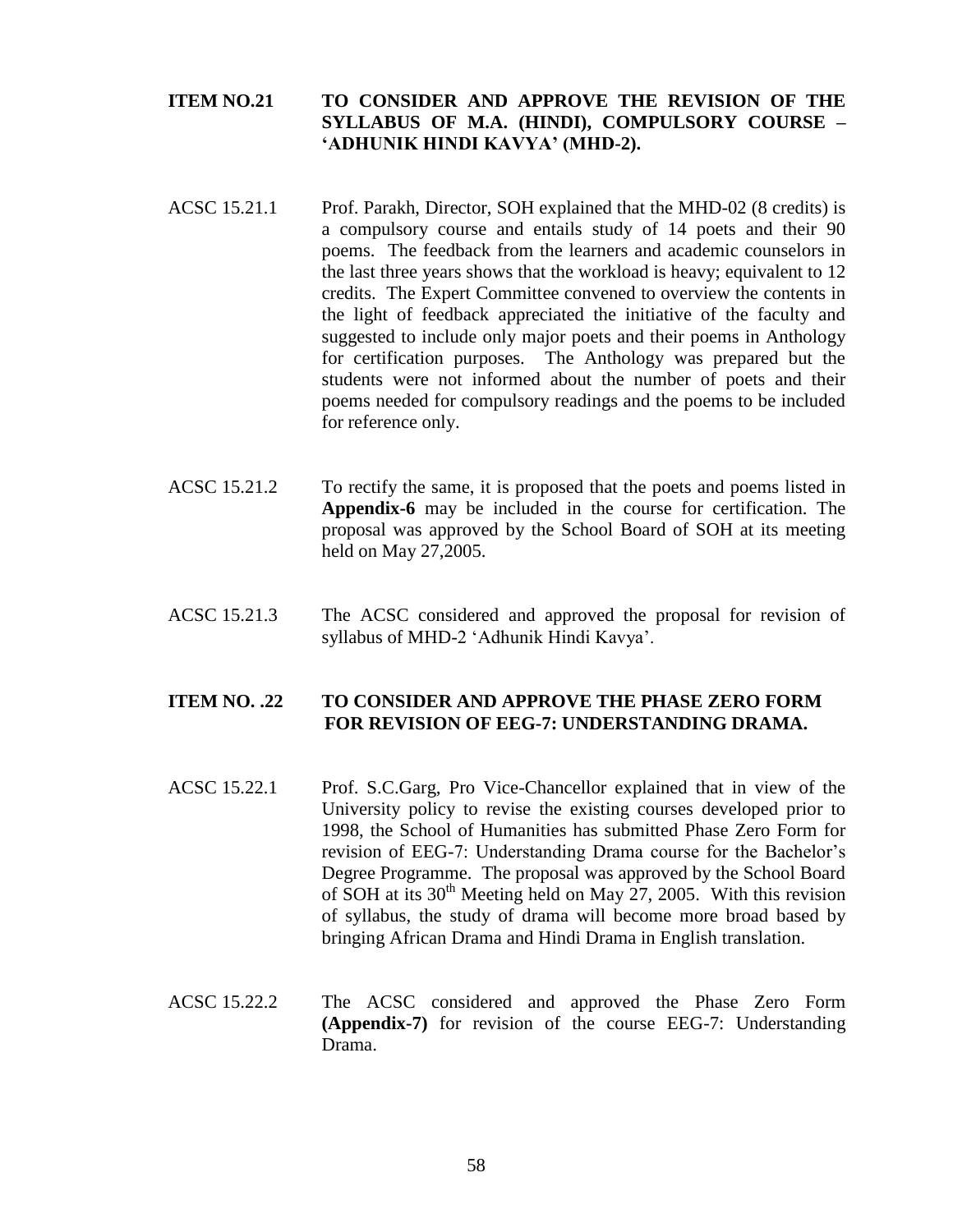- **ITEM NO.23 TO CONSIDER AND APPROVE THE PROPOSAL TO ALLOW CHANGE OF REGION TO THE SPOUSES OF GOVERNMENT AND PSU OFFICIALS AND TEACHERS WORKING IN CENTRAL/STATE GOVERNMENT SCHOOLS IN CASE OF B.ED. PROGRAMME.**
- ACSC 15.23.1 Prof. S.C.Garg, Pro Vice-Chancellor explained that the University has been receiving the requests for the change of region from students of B.Ed. programme for familial or professional reasons. Recently, the University decided to fill vacant seats in a region by allowing learners from adjoining states to enroll. The facility of change of region has been exercised for teachers-learners belonging to Defence Personnel and Kendriya Vidyalaya Sangthan, irrespective of the upper limit of 100 seats. The Task Force at its  $193<sup>rd</sup>$  meeting held on 6.6.2005 recommended that facility could be extended to the spouses of Govt. servants and Public Sector Undertaking officials, including NVS teachers, subject to the condition that not more than 100 teacher learners are enrolled in a year in a centre.
- ACSC 15.23.2 During the discussion, the Vice-Chancellor advised the Registrar, SRE to collect relevant data from the study centres and Task Force should analyze details to enable decision making consistent with NCTE guidelines.
- ACSC 15.23.3 The ACSC directed that till such analysis is presented to it, the existing provision should continue.

## **ITEM NO.24 TO CONSIDER AND APPROVE THE EVALUATION METHODOLOGY FOR B.Sc. (NAUTICAL SCIENCE).**

- ACSC 15.24.1 Dr. Ashish Agarwal, Programme Coordinator explained the Evaluation Methodology developed by the School in consultation with Director General, Shipping for the B.Sc. (Nautical Science) Programme. Dr. Ashish Agarwal highlighted that the minimum pass percentage will be 40% for continuous assessment as well as for term end examination for academic and qualifying courses, 50% for workshop lab and professional courses, and 70% for professional courses with chart work as given in **Appendix-8.**
- ACSC 15.24.2 The ACSC considered and approved the Evaluation Methodology for B.Sc. (Nautical Science) programme with the clarification that the pass percentage pertains to each component of evaluation.